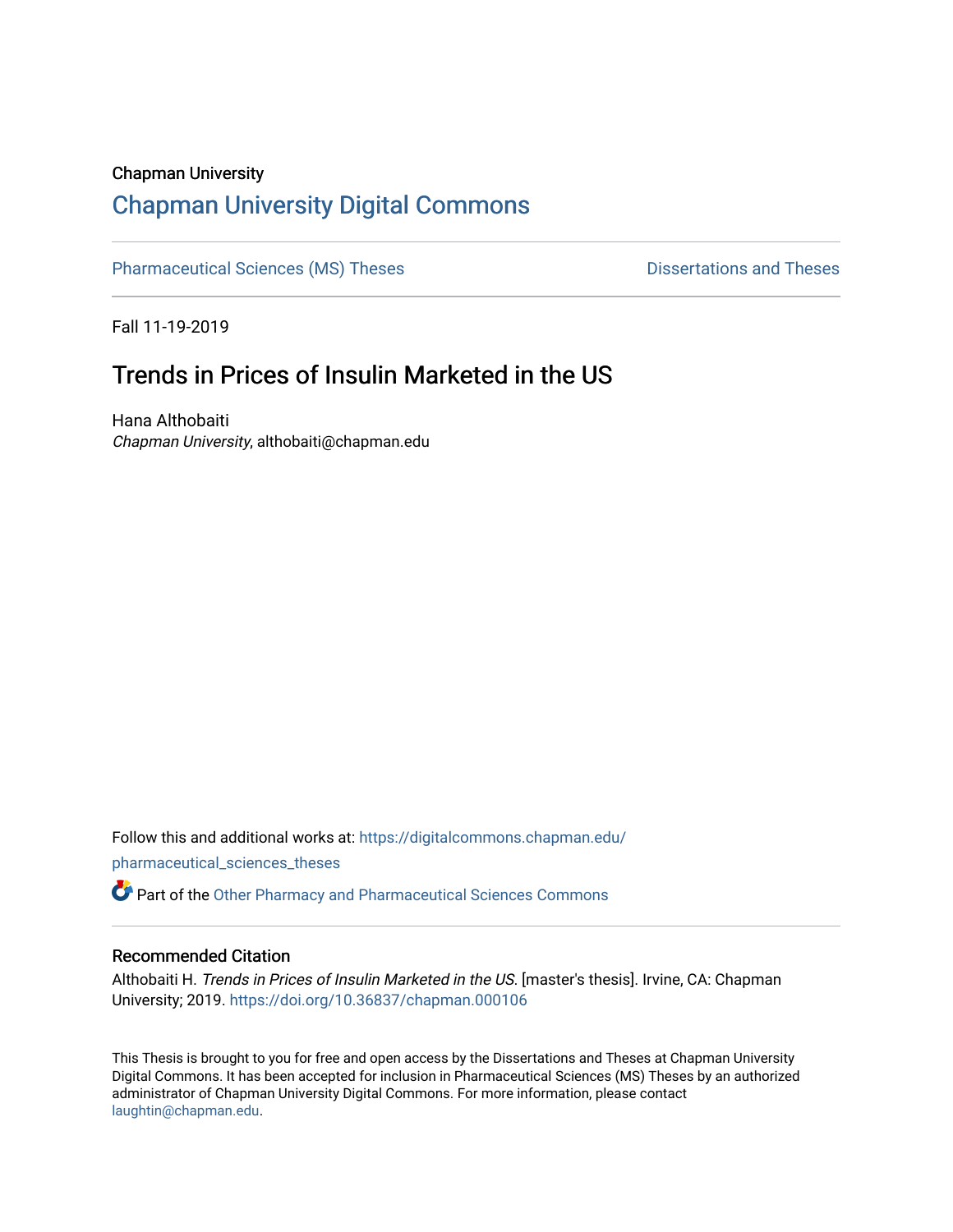### **Trends in Prices of Insulin Marketed in the US**

A Thesis by

Hana A. Althobaiti

Chapman University

Irvine, CA

School of Pharmacy

Submitted in partial fulfillment of the requirements for the degree of

Master of Science in Pharmaceutical Sciences

November 2019

Committee in charge:

Enrique Seoane-Vazquez, PhD

Rosa Rodriguez-Monguio , PhD

Lawrence Brown, PharmD, PhD, FAPhA

Jelena Lewis, PharmD, BCACP, Aph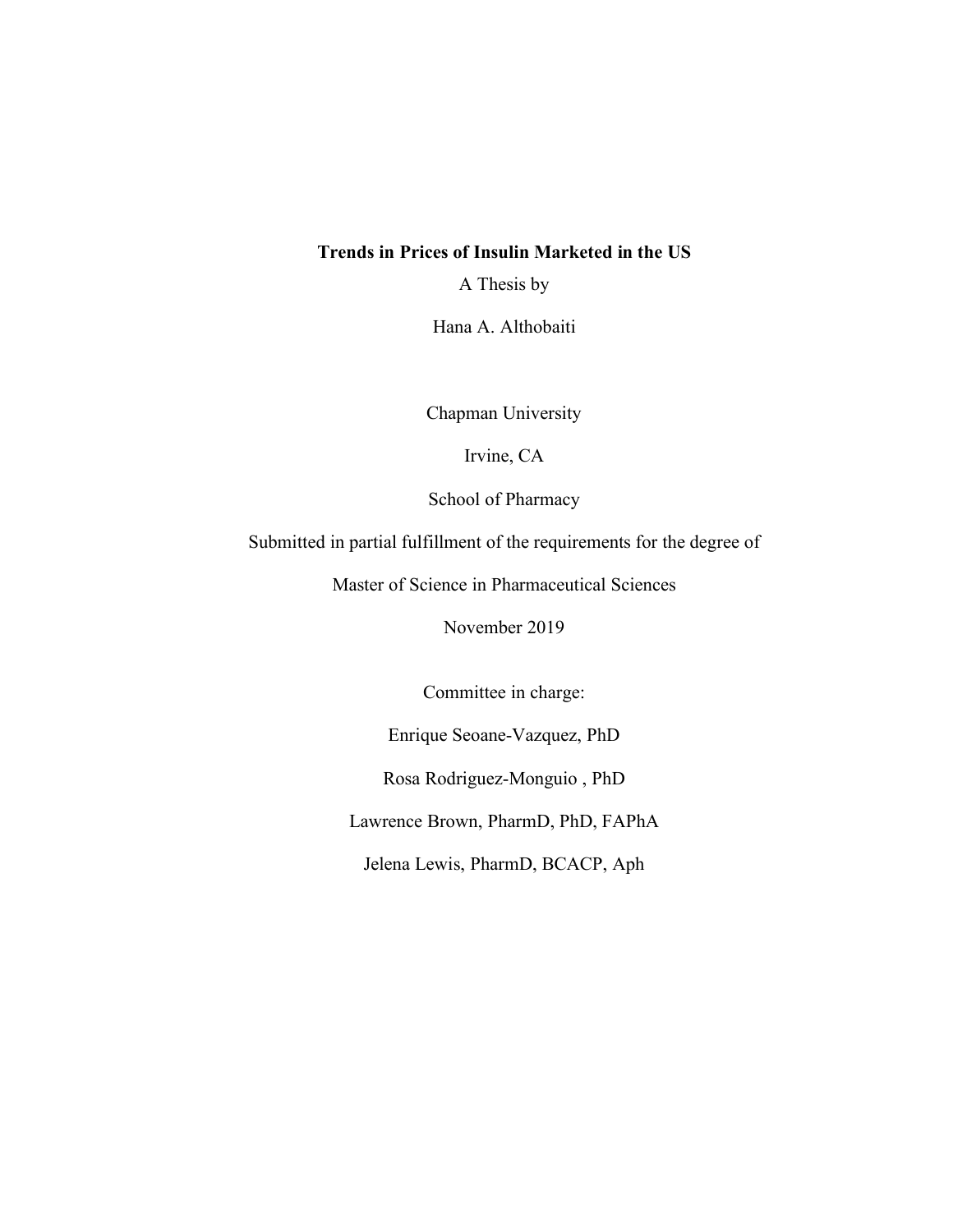The dissertation/thesis of Hana A. Althobaiti is approved.

(e.  $\sim$ 

Enrique Seoane-Vazquez, PhD

Major Professor/Research Advisor

 $\overline{\phantom{a}}$  and  $\overline{\phantom{a}}$ 

Lawrence Brown, PharmD, PhD, FAPhA

 $\sim$   $\sim$   $\sim$   $\sim$   $\sim$ 

Rosa Rodriguez-Monguio, MS, PhD

Jelana Lewis

Jelena Lewis, PharmD, BCACP, Aph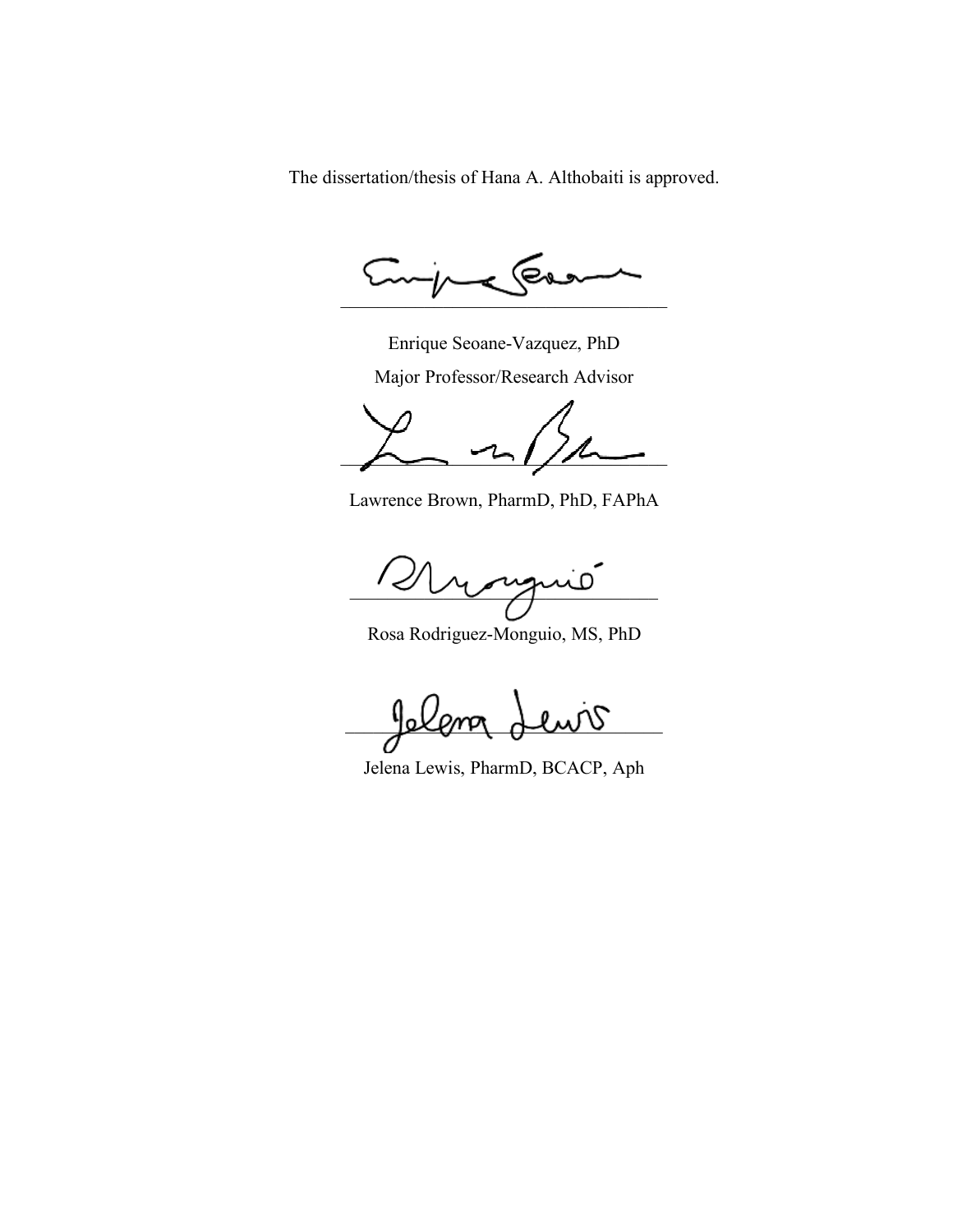Trends in Prices of Insulin Marketed in the US

Copyright © 2019

by Hana A. Althobaiti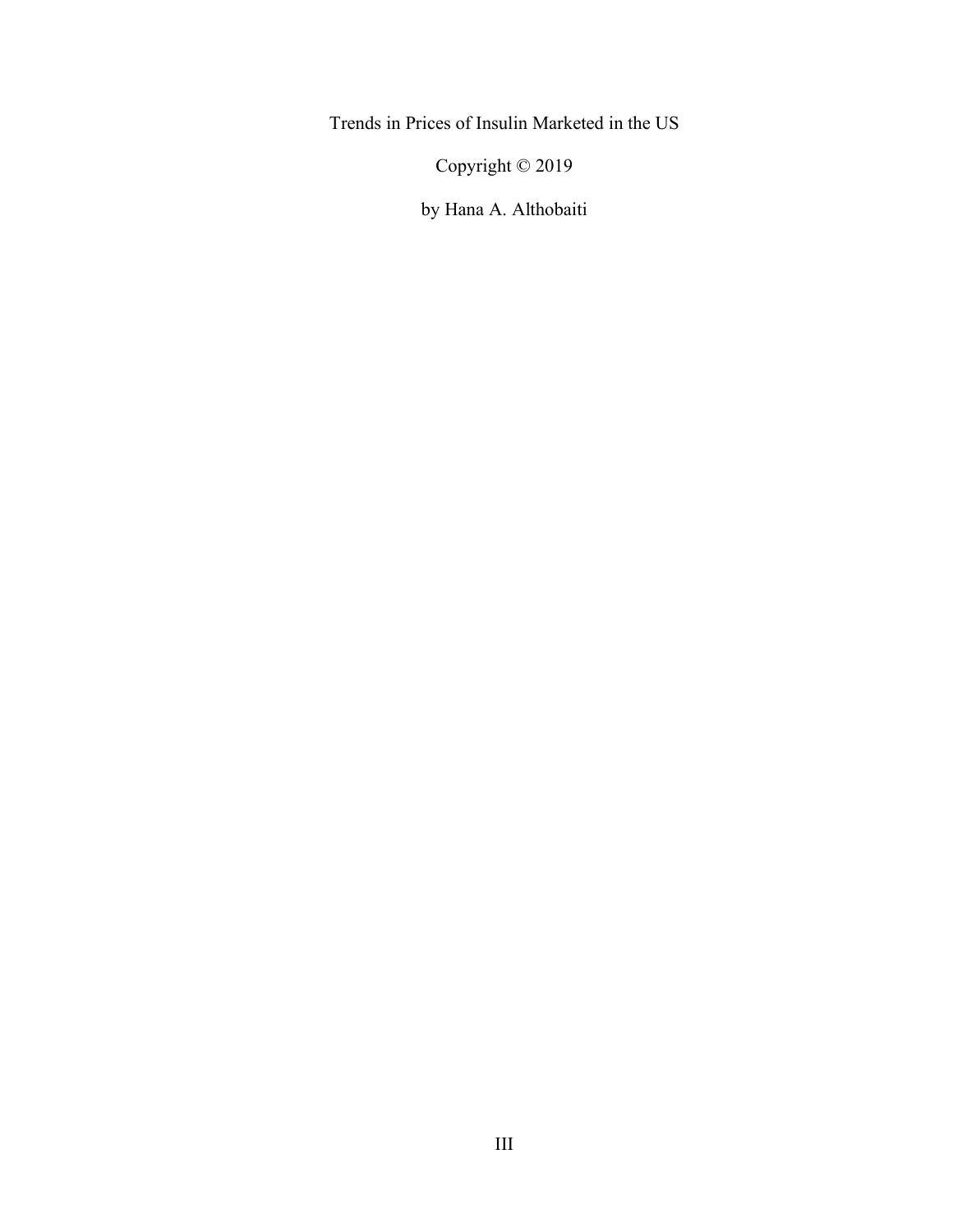#### **ABSTRACT**

# Trends in Prices of Insulin Marketed in the US by Hana A. Althobaiti

**INTRODUCTION:** Diabetes mellitus is one of the most prevalent and costly chronic diseases in the United States (US). The healthcare and drug cost of diabetes has risen steadily and the increase in patients' out-of-pocket drug expenditures are associated with a reduction in treatment adherence. The objectives of this study were to assess trends in insulin products prices in the period January 1983-July 2019, and to compare the price, acquisition costs and reimbursement amount of insulins available in the US.

**DATA AND METHODS:** Data of insulin products marketed in the US during the period January 1983-July 2019 was derived from the FDA databases, the RedBook online, Medicaid.gov, the Department of Veterans Affairs, and the Centers for Medicare & Medicaid Services. Prices were adjusted using the consumer price index (CPI). The compounded average group rate (CAGR) was calculated for each insulin product. Data was analyzed by summary descriptive statistics.

**RESULTS:** Human insulins had a CPI-adjusted AWP CAGR ranging 4.89%-8.89% from the first AWP effective date to July 2019 and insulin analogues had a CPI-adjusted AWP CAGR ranging 9.5%- 9.75%. The 2 follow-on (biosimilar) insulins; long-acting insulin glargine and rapid-acting insulin lispro experienced a negative adjusted CAGR (-1.20%, -33.70%, respectively). Insulin acquisition cost and reimbursement amounts showed a large variation when compared with the average wholesale (AWP) prices. The wholesale acquisition cost (WAC) was typically set at 83.33% of the AWP. Community pharmacies acquired insulins and analogues at a median of 80.27% of the AWP. Significant reductions in AWP were observed for Medicare Part D (78.80% of the AWP), and Federal Supply Schedule (FSS) /Big4 (25.89%).

**CONCLUSION:** Manufacturer prices of insulins and analogues increased significantly during the period of 1983- July 2019. There are significant differences in the manufacturer prices, pharmacy acquisition costs and reimbursement rates of insulins and analogues.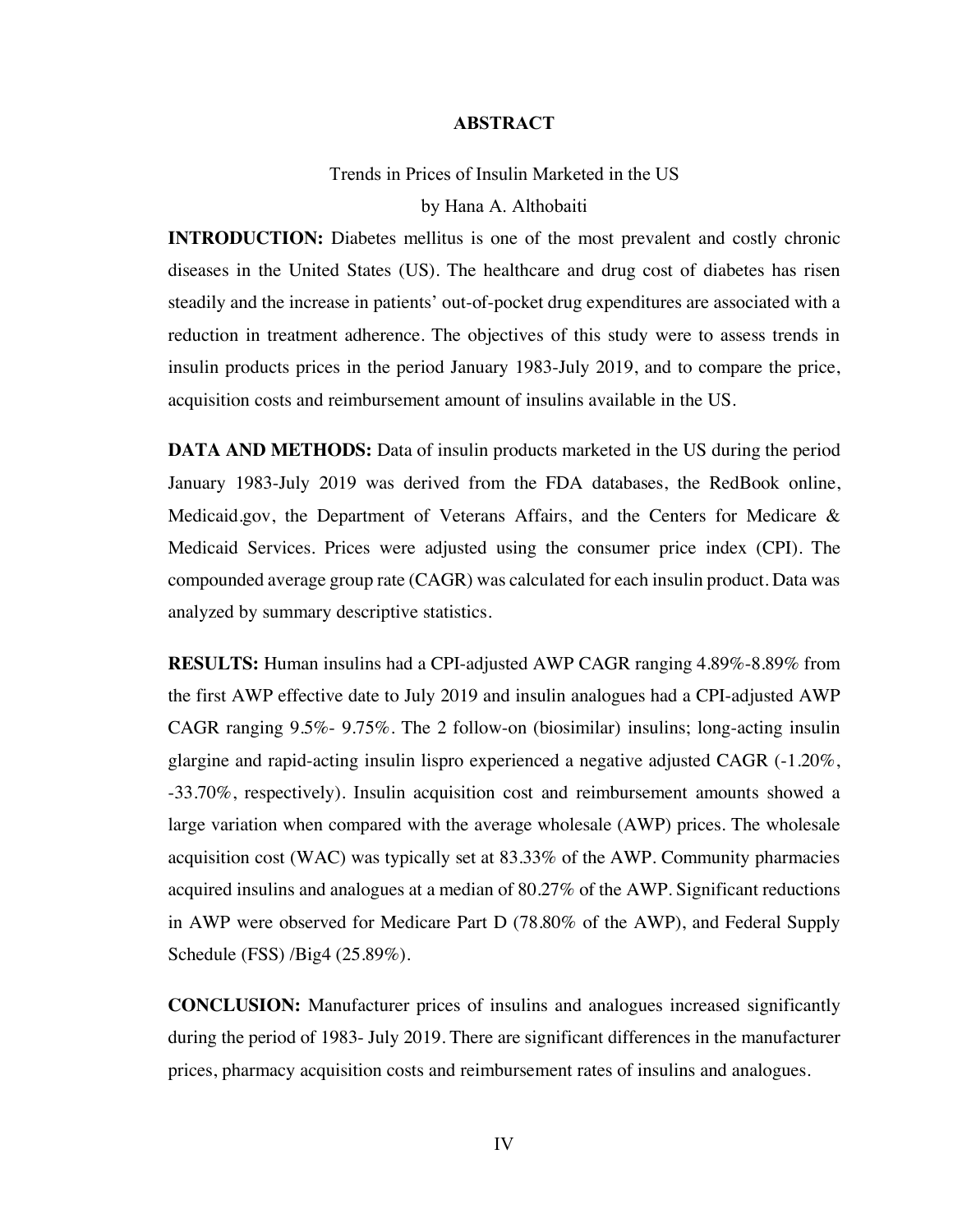# **TABLE OF CONTENTS**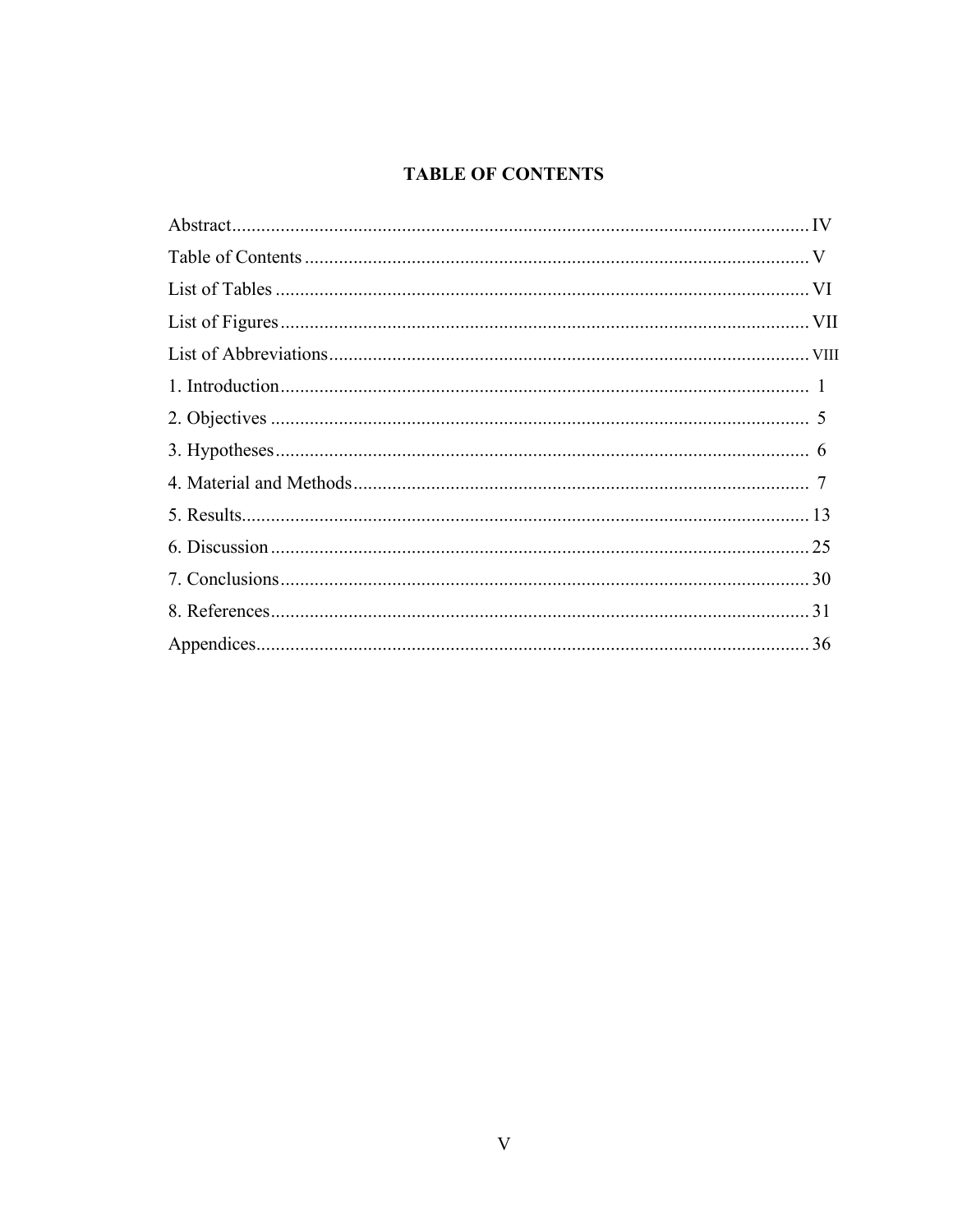# **LIST OF TABLES**

| Table 1: Insulin prices per 30-DDD at market entry and July 1, 2019 |  |
|---------------------------------------------------------------------|--|
|                                                                     |  |
|                                                                     |  |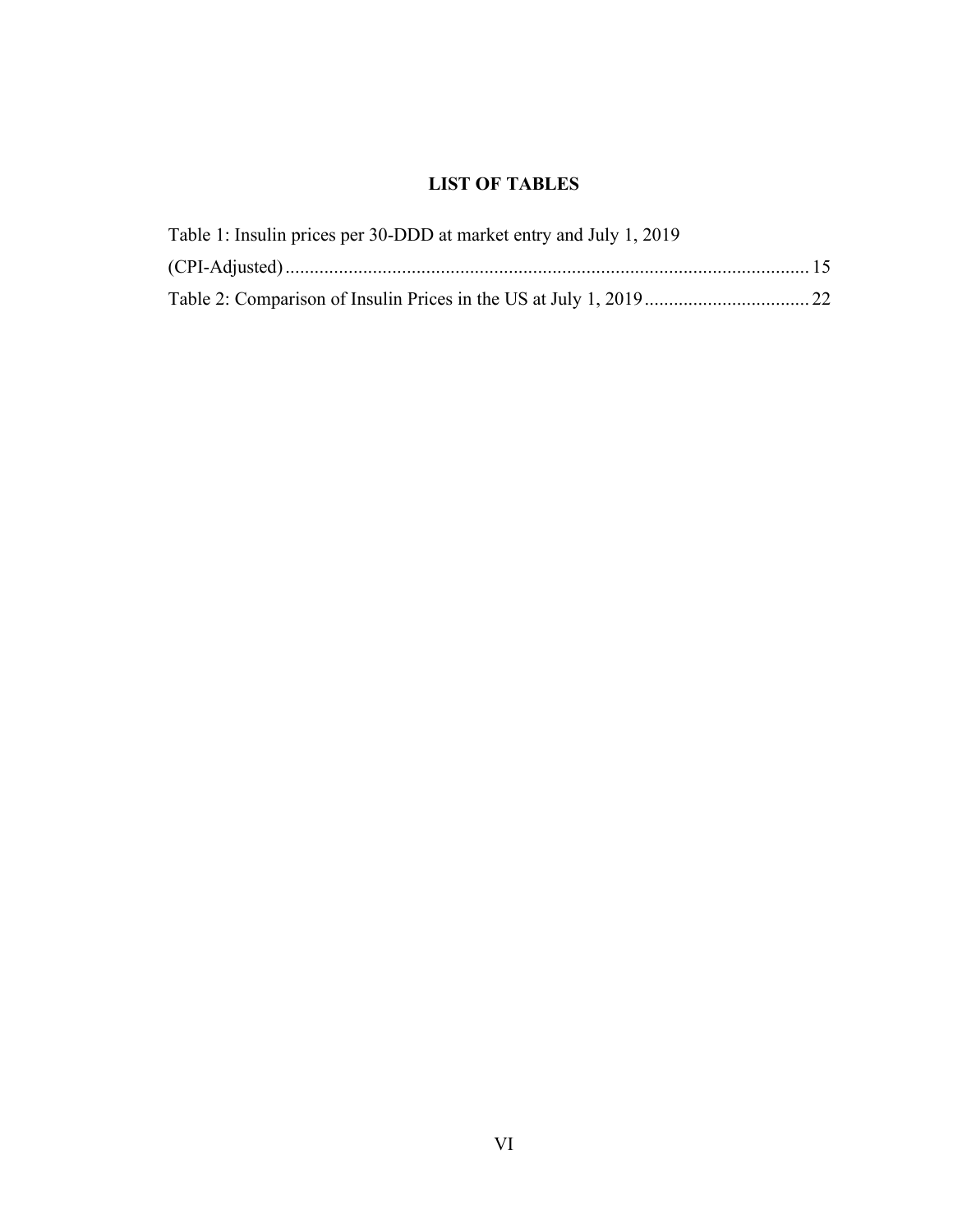## **LIST OF FIGURES**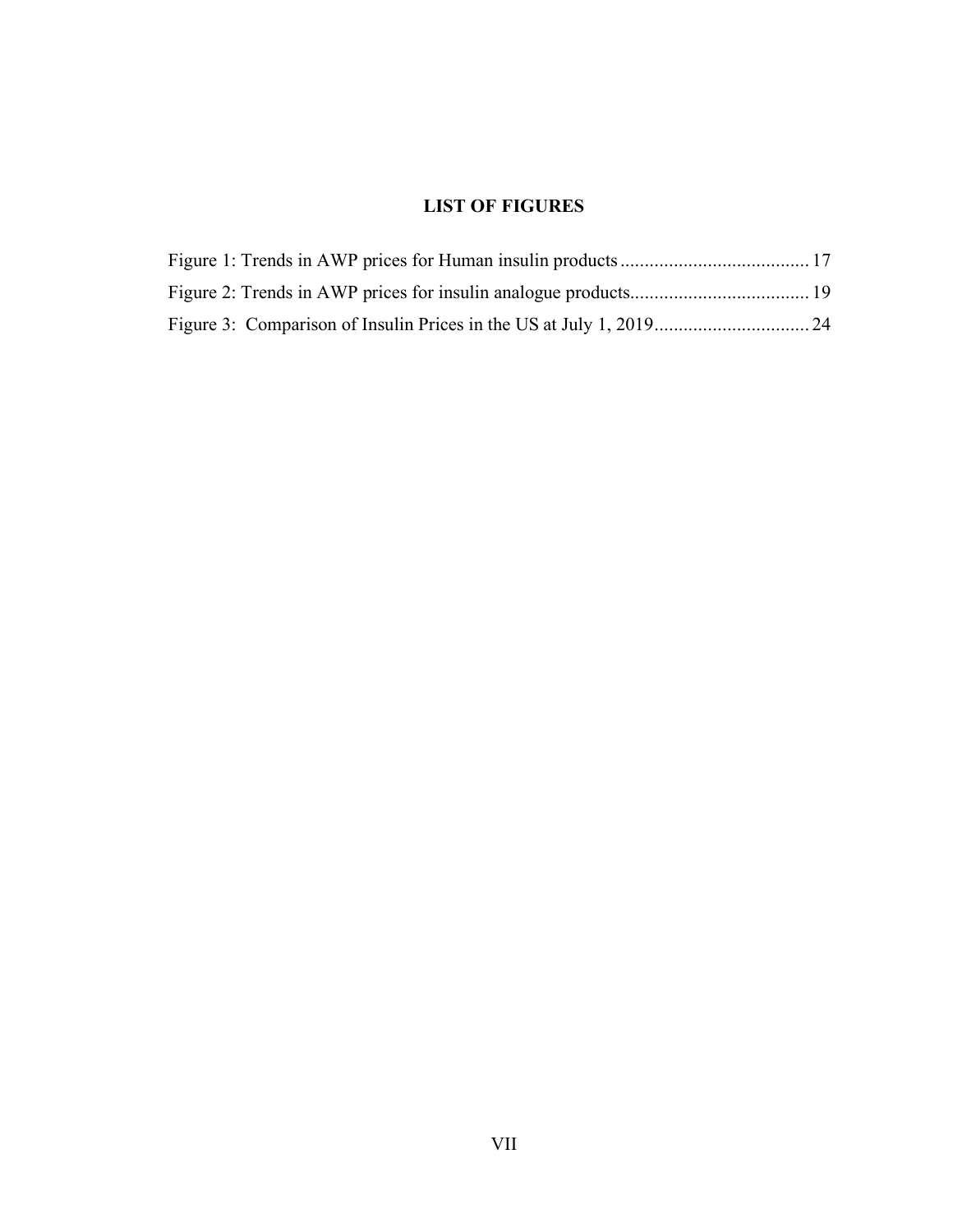### **LIST OF ABBREVIATIONS**

- ACA: Affordable Care Act
- ATC: Anatomical Therapeutic Chemical
- AWP: Average Wholesale Price
- CAGR: Compound Annual Growth Rate
- CMS: Centers for Medicare & Medicaid Services
- CPI: Consumer Price Index
- DDD: Defined Daily Dose
- FDA: Food and Drug Administration
- FSS: Federal Supply Schedule
- NADAC: National Average Drug Acquisition Cost
- NDC: National Drug Code
- NPH: Neutral Protamine Hagedorn
- US: United States
- WAC: Wholesale Acquisition Cost
- WHO: World Health Organization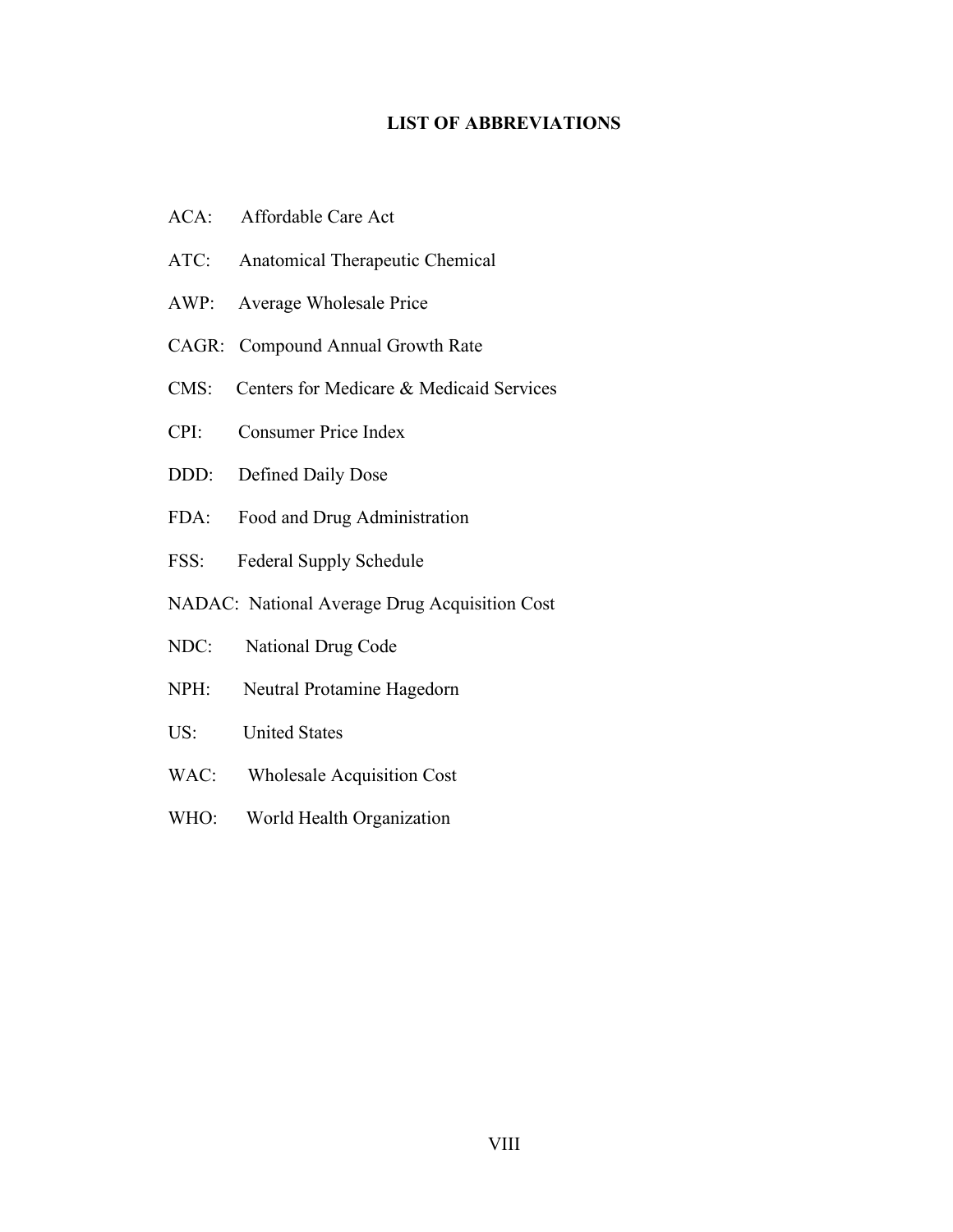#### **1. INTRODUCTION**

Diabetes mellitus is one of the most prevalent and costly chronic diseases in the United States (US). It was estimated that 9.7% of the US adult population had a diagnosis of diabetes mellitus in 2017.<sup>1</sup>The total health care cost of diagnosed diabetes was estimated at \$327 billion in the US in 2017.2 This cost included \$237 billion in direct costs and \$90 billion in indirect costs. Similar to estimates in 2007 and 2012, patients who were diagnosed with diabetes spent 2.3 times more in health care compared with those without diabetes. Between 2002 and 2011 patients with diabetes had significantly higher health expenditures than those without diabetes and the leading causes of high expenditures were hospitalization and medications.<sup>3</sup> Furthermore, from 2012 to 2017 the healthcare cost of diabetes increased by 26% due to the increased prevalence of diabetes and the increased cost per person with diabetes.<sup>2</sup>

The cost of diabetes has risen steadily in the past decades due to a combination of factors, including the increasing number of patients, the growing complexity of care, and the high prices of antidiabetic drugs.<sup>4,5</sup> The high prices of new antidiabetic drugs also result in formulary restrictions that restrict access to care and increase the administrative burden and the cost of providing diabetes care.<sup>6,7</sup> In 2011, one-fourth of patients with diabetes had high family out-of-pocket expenditures burden; the median out of pocket costs per prescription for all insulins increased from \$19 in 2000 to \$36 in 2010.<sup>8</sup> Increasing patient's out-of-pocket expenditures is associated with a significant reduction in adherence to drug therapy.7,9-11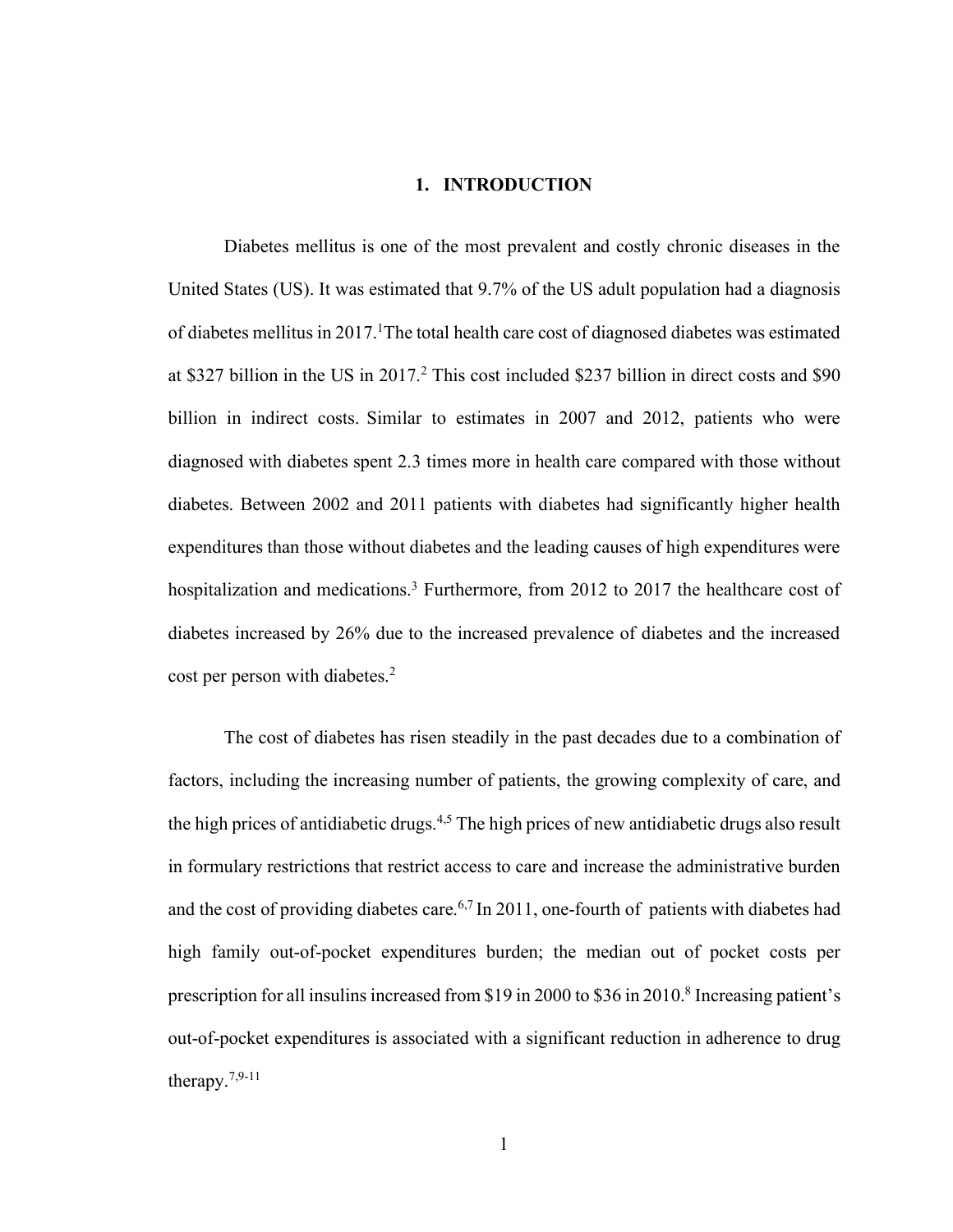Insulin is widely used today in patients with type 1 or type 2 diabetes and is arguably the most effective and predictable of all of the current antihyperglycemic agents. The cost of insulin treatment is high, and the growing number of patients with diabetes using insulin presents a financial challenge to health care payers and patients. The total cost of insulin and other antidiabetic medications increased by 45% from 2012 to 2017, and the inflation-adjusted cost of insulin increased by  $110\%$  during the same period.<sup>2</sup> A recent study found that the estimated expenditures per patient for insulin increased in 2013 in the US compared with oral antihyperglycemics based on a nationally represented survey. $12$ 

The price of insulin for government programs have also increased. The Center for Medicare and Medicaid Services (CMS) estimated that 32% of all Medicare spending could be attributed to patients with diabetes.<sup>9</sup> Medicare Part D spending on insulins has shown an increasing and accelerating trend. As spending on insulins has increased, so too have patient out-of-pocket costs.<sup>13</sup> Between 2007 and 2017, average out-of-pocket costs per insulin user among Medicare Part D enrollees increased fourfold for insulin. Comparatively, Medicare Part D spending per insulin increased by 280% over the same period.14

The Affordable Care Act (ACA) was passed by Congress and signed into law by President Obama in 2010. One of the main motivating reasons for this act was to provide health insurance to approximately 40 million Americans who were not covered by some insurance. It was also designed to address specific deficiencies in the healthcare system. <sup>13</sup> A published study in 2018 concluded that health insurance coverage among adults with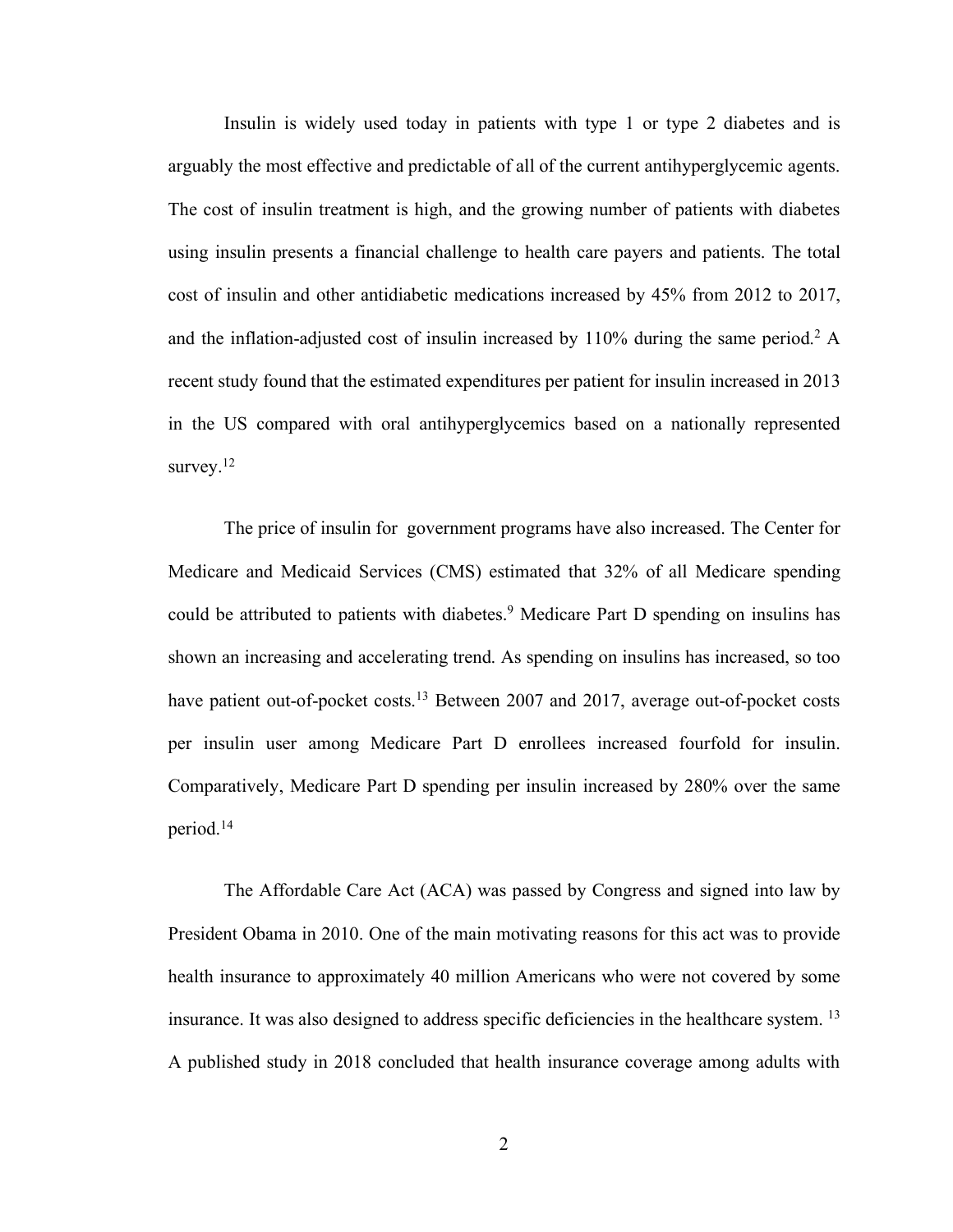diabetes age 18–64 years increased significantly after implementation of the ACA, and medical costs to families decreased, especially among those with lower incomes. 15

The increase in the cost of antidiabetic drugs has important clinical implications such as low adherence to these medications.<sup>16</sup> Adherence to antidiabetic drug therapy is vital to control blood glucose and prevent diabetic complications.<sup>9,16</sup> Low adherence results in an increase in diabetic complications and diabetes-related health care expenditures.<sup>2,4,17</sup>. Evidence from the study by Caro et al. indicated that diabetic complications were a large share of the total health costs of patients with type 2 diabetes.<sup>18</sup> Previous studies also indicated that poor adherence was associated with high healthcare costs of diabetes.<sup>19-21</sup> Lau et al. found that patients with type 2 diabetes with low adherence over one year were at a higher risk of hospitalization.<sup>22</sup> Furthermore, another study indicated that medication noncompliance was associated with increased all-cause mortality in patients with type 2 diabetes.<sup>23</sup>

Affordability of insulin has become the main problem for insulin users in the US. The availability of follow-on (biosimilar) insulins represents an opportunity to lower treatment costs since biosimilars are typically marketed at a lower price than the respective reference biological products.  $24,25$ A reduction in price has been noticed when biosimilars of other drugs entered into the market, so it is expected that the market introduction of biosimilar insulins will also result in a reduction in the price of insulin. <sup>26</sup>

In light of current evidence, finding the way to slow down the increasing rate of insulin product costs would be necessary. Prior research examined price differences of branded prescription drug prices among several OECD (Organization for Economic Co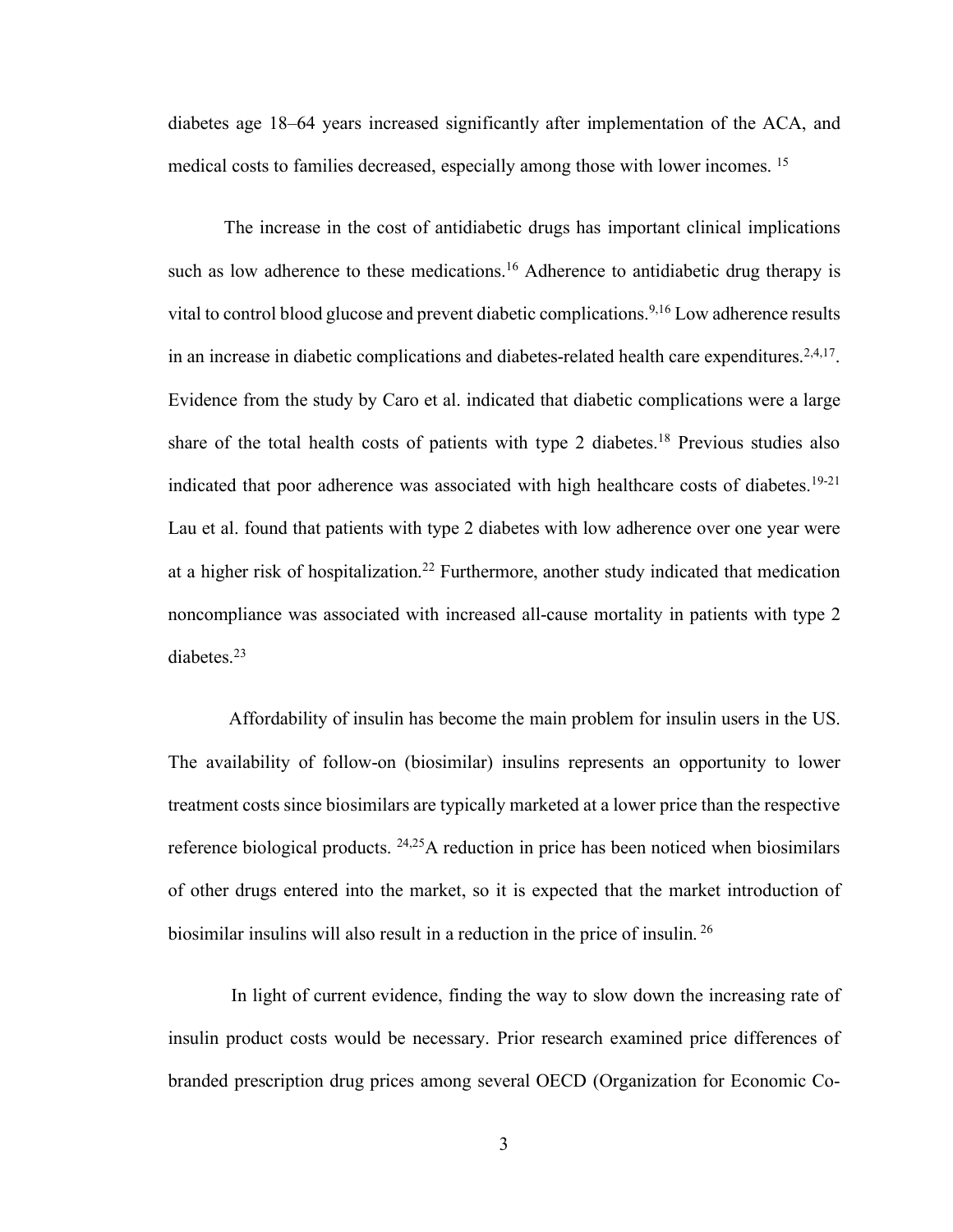Operation and Development) countries and the US and factors that could affect prescription drug wholesale acquisition cost. 27,28

To our knowledge, no study has assessed trends in insulin product prices in the US over a long period of time.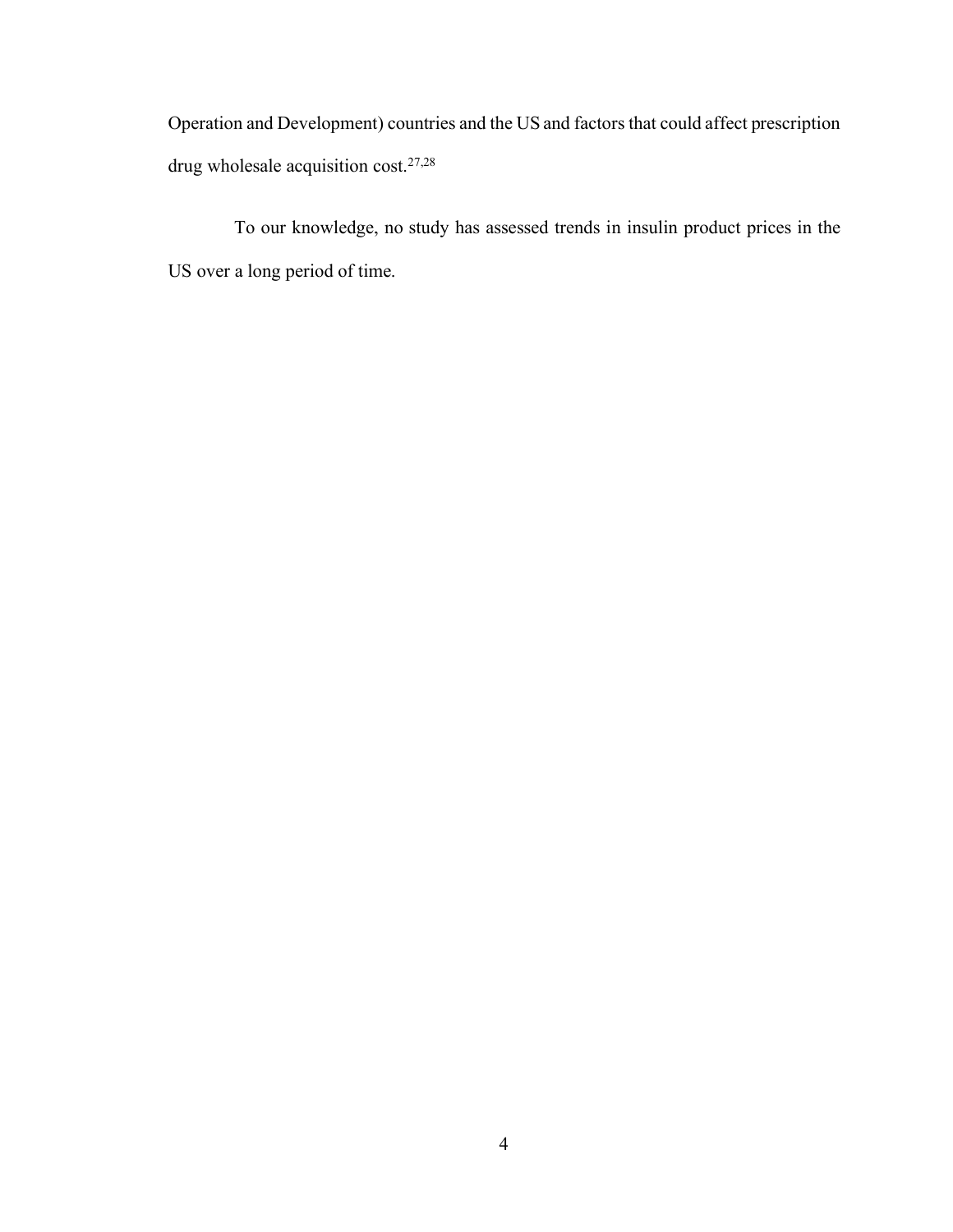### **2. OBJECTIVES**

The objectives of this study were to assess trends in insulin products prices in the period January 1983-July 2019, and to compare the price, acquisition costs and reimbursement amount of insulins available in the US.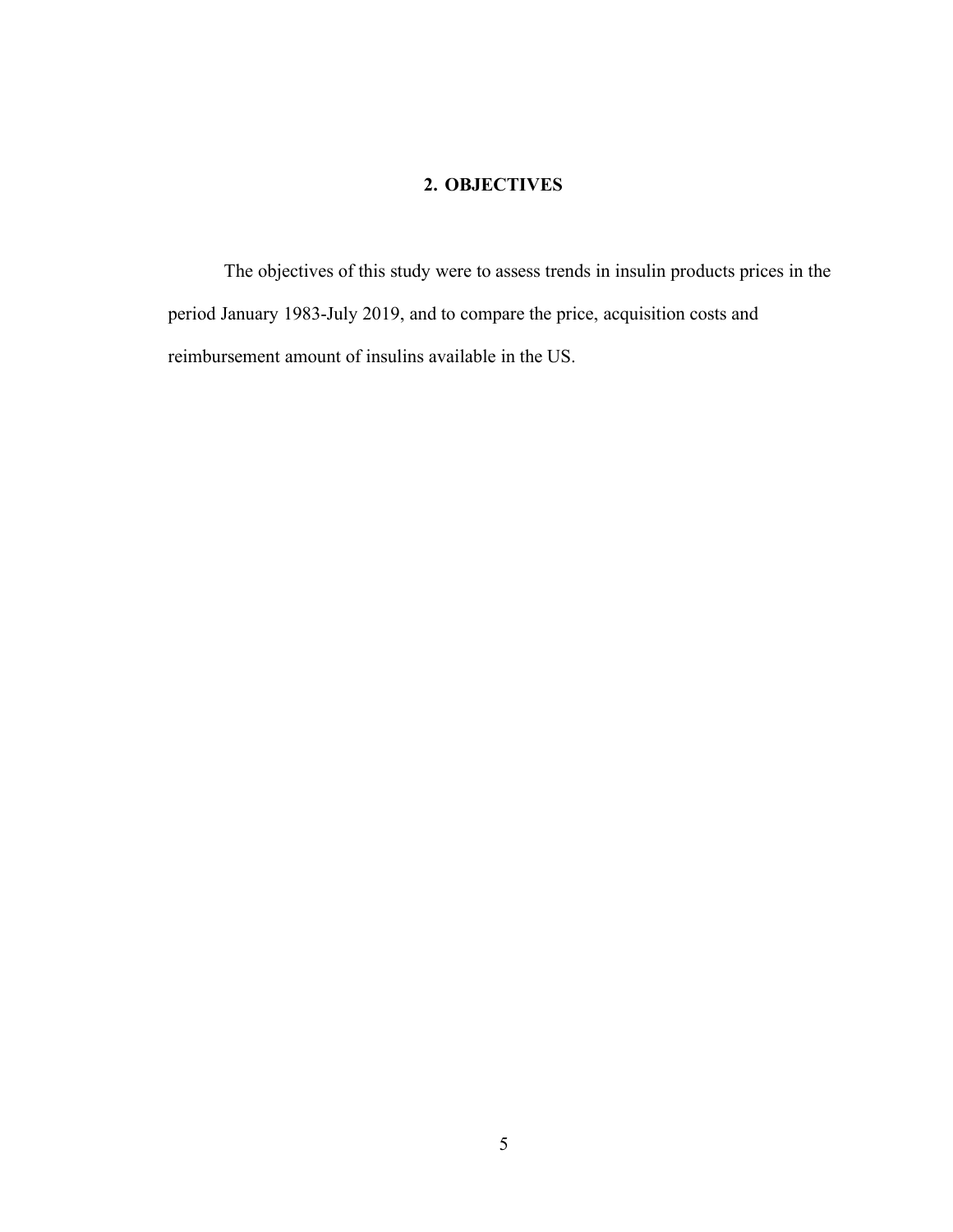## **3. HYPOTHESIS**

We hypothesize that the prices of insulins marketed in the US increased faster than the inflation during the period of 1983- July 2019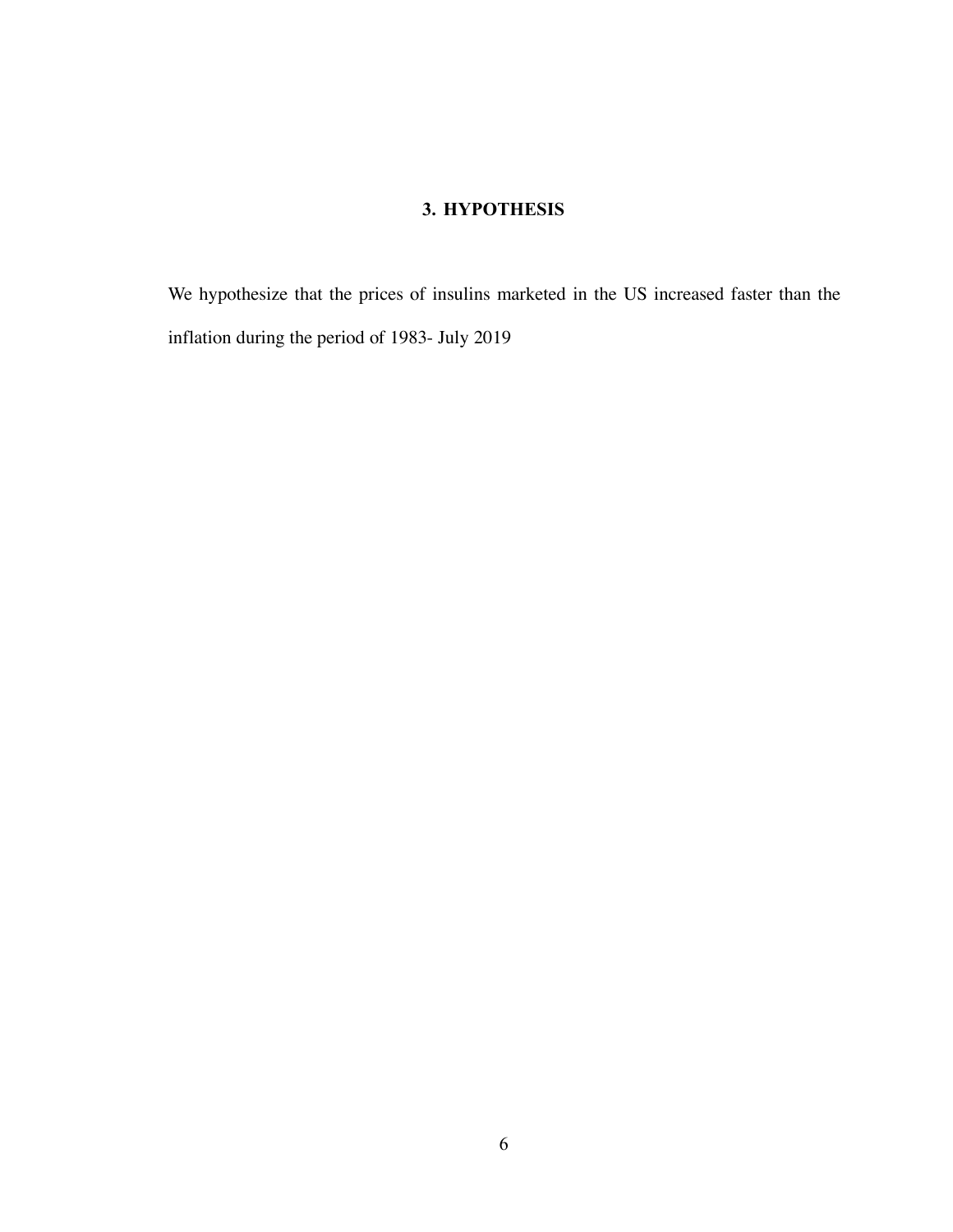### **4. MATERIAL AND METHODS**

#### **4.1. Data Sources**

Data for all insulin products marketed in the US during the period 1983-July 2019 were collected from the FDA databases, the RedBook online, Medicaid.gov, the Department of Veterans Affairs, and the CMS.

Insulin products were classified using levels 2 (i.e., therapeutic subgroup) of the anatomical therapeutic chemical classification (ATC) system from the World Health Organization Collaborating Centre for Drug Statistics Methodology.29 Defined daily dose (DDD) data for each insulin was collected from the World Health Organization Collaborating Centre for Drug Statistics Methodology. If the DDD was not available, the recommended dose was collected from the FDA-approved drug label. The maximum dose was used when the recommended dose was not included in the label. DDD is a technical unit of measurement and comparison in drug utilization studies.<sup>30</sup> DDD was first recommended in 1969 by WHO with the ATC classification system for comparing data on drug consumption. DDD defines as "the assumed average dose per day for a drug used in its main indication in adults". 31 It does not represent the recommend or actual dose. DDD is suitable for long-term studies to compare relative changes in drug usage and studies for costs, not for clinical consequences. Therefore, DDD is appropriate for economic studies.<sup>32,</sup> 33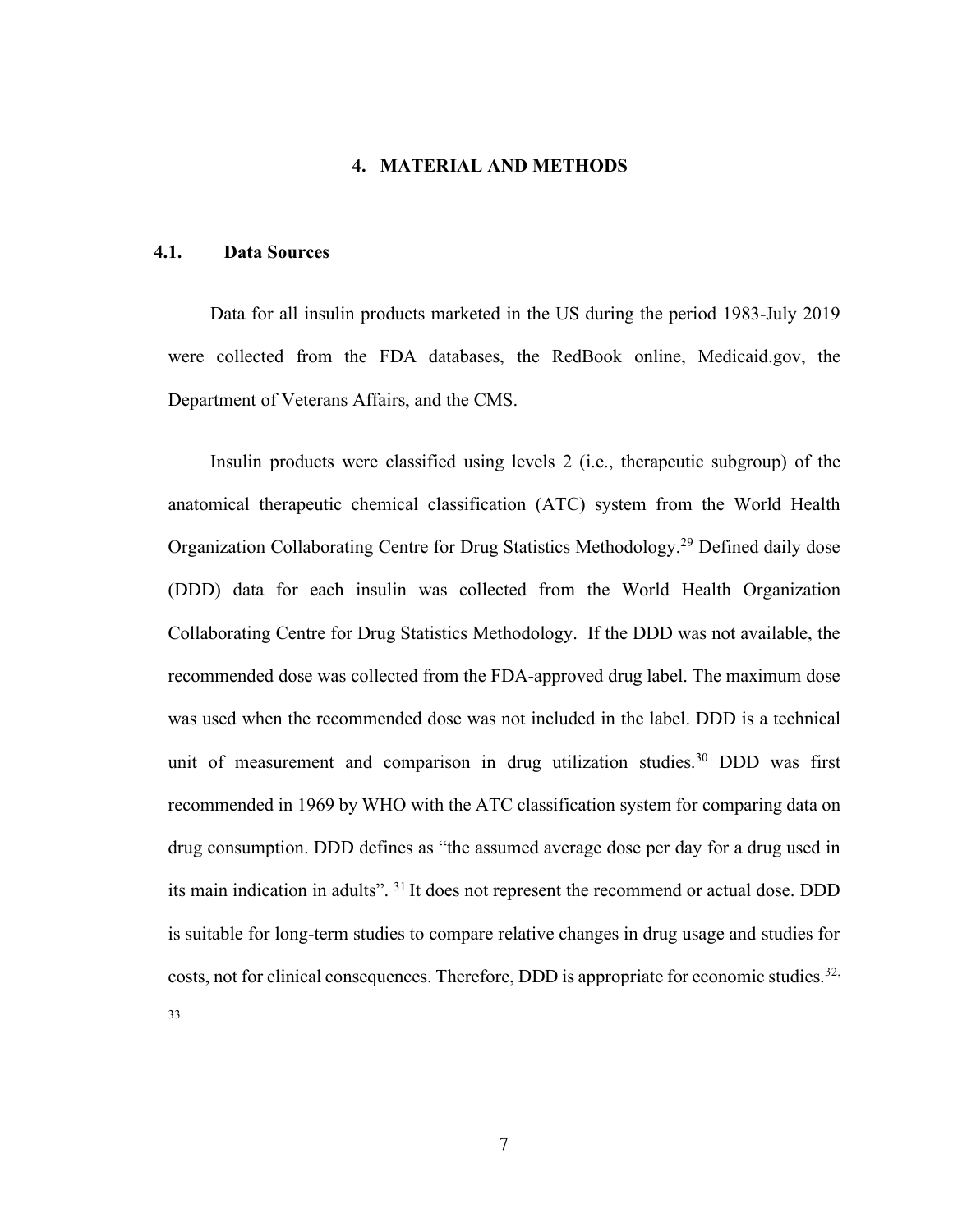Prices data as of July 2019 were retrieved from the RedBook online which included product name, price start date, deactivated status, deactivated date, active ingredient, manufacturer or distributor, generic or brand status, Orange Book code, code type, identifier, formulation, strength, route, package size, unit dose, average wholesale price (AWP) packaging price, and AWP unit price.<sup>34</sup> All AWP changes and their respective effective dates were collected from the first AWP effective date to the last available AWP effective date. AWP is reported by the manufacturers and, although it does not represent the actual acquisition cost because of the discounts and rebates that happen in the market, it has been the primary drug payment benchmark for brand name products for a long time in the US.35,36 In most states, Medicaid uses the AWP to calculate the estimated acquisition costs used for outpatient pharmacy reimbursement. <sup>37</sup> However, AWP tends to be 20% or 25% higher than the WAC, implying that WAC is usually 16.7% or 20% lower than AWP. The presence of an AWP for drug products, whether supplied by the manufacturer or estimated by the price catalogs, transaction prices involving wholesalers, PBMs, pharmacies and other providers could all be specified with reference to AWP minus some % discount. The important point is that even though few if any transactions actually took place at the AWP price, the AWP serves a valuable role as a common reference point from which various discounts could be negotiated.<sup>38</sup> In practice, the actual transaction prices paid to the pharmacy by third-party payers for brand drugs are typically established using the AWP minus a percentage discount.<sup>38</sup> Even though some observers accurately called AWP "Ain"t What"s Paid," AWP played a critical role in facilitating efficiently millions of transactions among the various manufacturers, providers, and payers.<sup>39</sup> Therefore,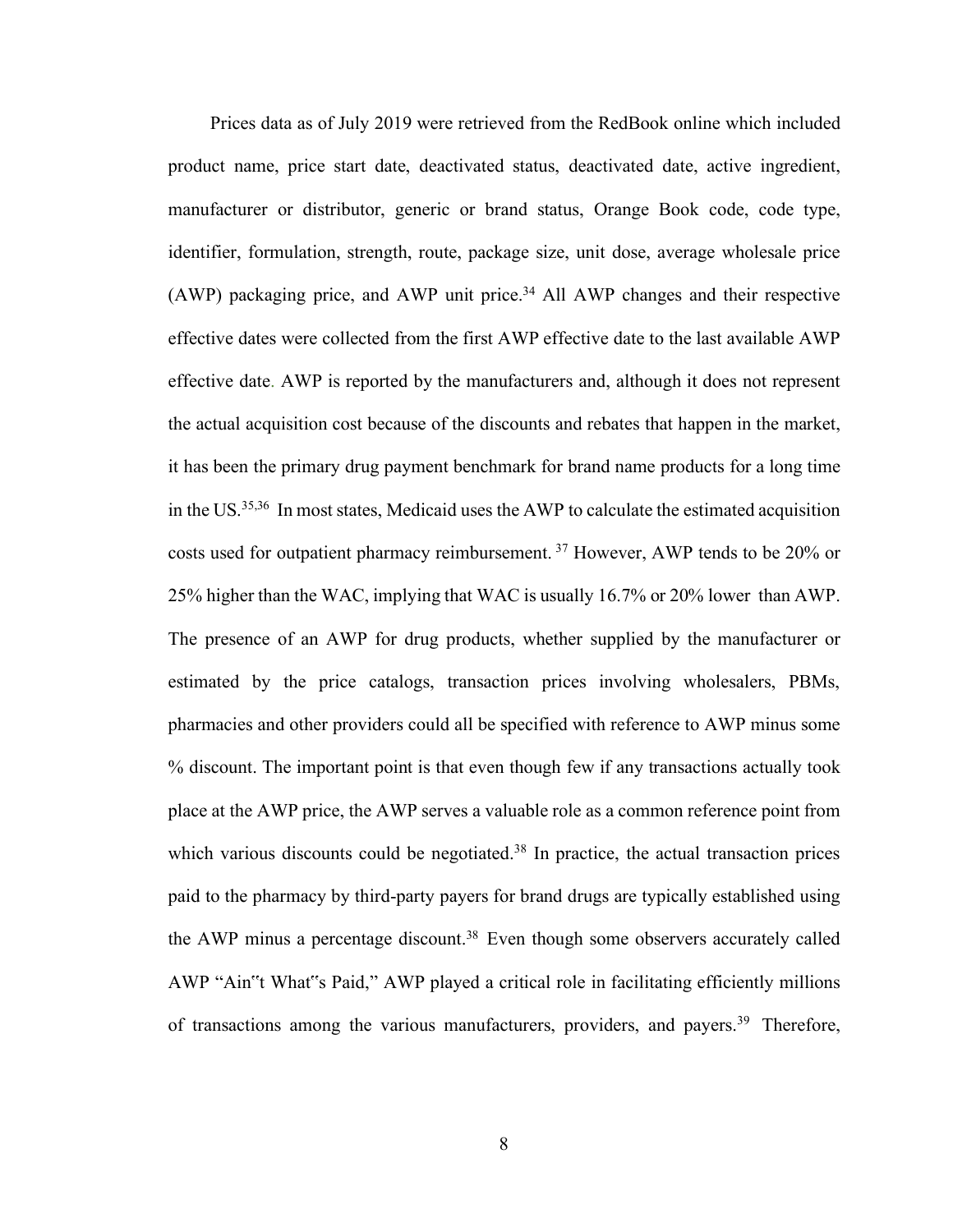assessing AWP trends is useful to evaluate trends in prices and the burden of insulin costs on payers and patients.

National Average Drug Acquisition Cost (NADAC) data of insulin products in July 2019 were collected from Medicaid.gov.<sup>40</sup> NADAC data included national drug code (NDC), NADAC per unit, effective date, and pricing unit. NADAC is produced by the retail community pharmacy survey to give a better benchmark of estimated acquisition costs to Medicaid.40 NADAC reflects the prices paid by retail community pharmacies to acquire prescription and over-the-counter covered outpatient drugs.<sup>40</sup> The NADAC is used by Medicaid for estimating the reimbursement to community pharmacies for the drug product.

Negotiate prices for insulin products used by the Federal Government were retrieved from the Department of Veterans Affairs. The VA is charged with negotiating prices, called the Federal Supply Schedule (FSS), for all federal direct healthcare payer agencies (not including Medicare and Medicaid).<sup>41</sup> In addition to the FSS, the VA can receive additional statutorily defined rebates through their shared purchasing power with other large agencies (the Big 4 price) and additional rebates for themselves through preferred formulary placement (national contract price). For certain drugs, the VA receives even lower prices for the Big 4 public payers: "Big 4 Price". In general, FSS contracts are multi-year (minimum of five years) and multiple award contracts, which means multiple companies supplying comparable products and services, at varying prices, are awarded contracts.<sup>42</sup> Pharmaceutical companies provide a discount to the federal government based on the lowest prices charged to private sector customers.<sup>43</sup> Big 4 prices are only available to the VA, Department of Defense, Public Health Service (Indian Health Service), and U.S. Coast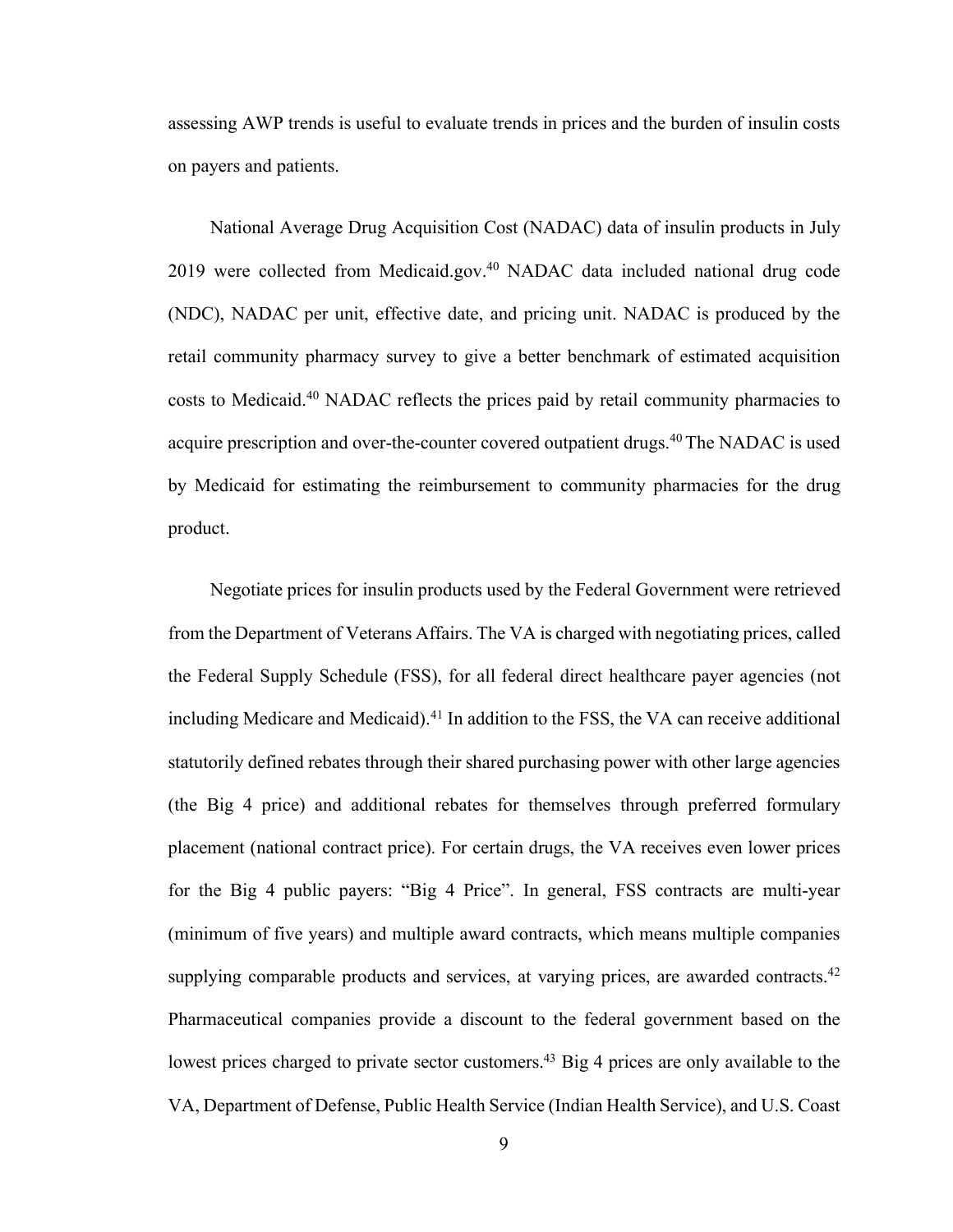Guard customers and are based on pricing calculations outlined under the Public Law.<sup>43</sup> The following information was collected from the VA: NDC, package, contract number, vendor, generic name, trade name, and FSS and Big4 price.

Prices information was obtained from the CMS Medicare Part D as this data is available online to the general public from the CMS website. 44 The CMS website contains information about annual medication spending and utilization, but it does not include cost information for individual dosages. Instead, it provides total spending for each medication aggregated to the active ingredient unit, broken down by year. CMS is prohibited from publicly disclosing specific information on manufacturer rebates; thus, the data used to select Part D drugs do not reflect any manufacturers' rebates or other price concessions.<sup>44</sup> The average spending per dosage unit (weighted) for 2017 was collected based on the brand and generic names for insulin products.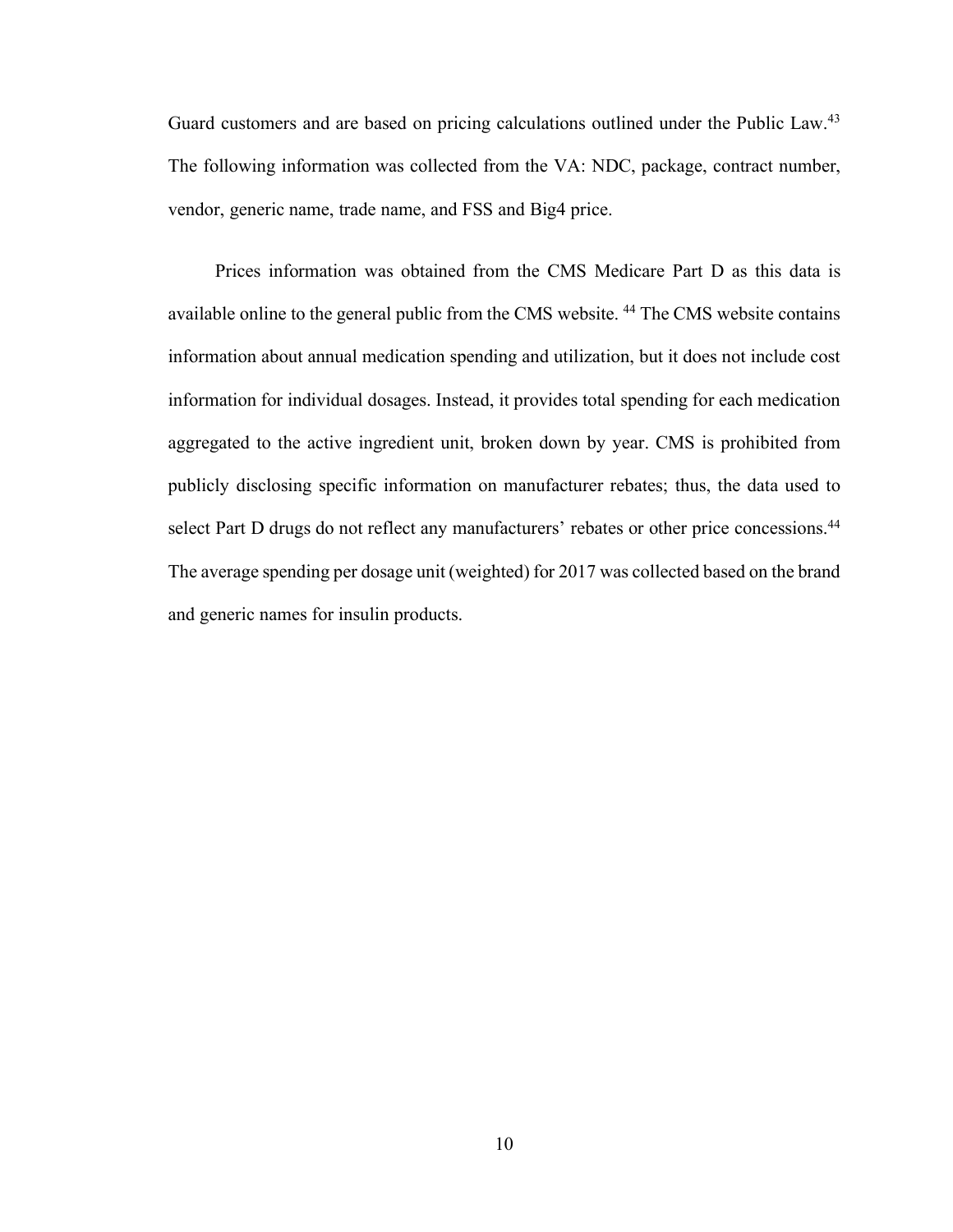#### **4.2. Methods**

The AWP per 30-DDD (AWP 30-DDD) was calculated and then adjusted to 2019 dollars (adjusted AWP 30-DDD) using the consumer price index (CPI) of all urban consumers from the Bureau of Labor Statistics.<sup>45</sup> We assumed daily use of 40 IU of insulin per day (0.4 NDC units) based on the standard established by the WHO (ATC) classification system guidelines for the defined daily dose of basal insulin.29 Assuming use of only 1 insulin product at a time and no wasted insulin, the typical diabetic in this study would require 1200 IU (40 IU/d  $\times$  30 d/mo) of insulin per 1 month. For the inhaled insulin, insulin human inhaled KIT 1 mg/1 actuation; 3 mg/3, marketed by PFIZER U.S. PHARMACEUTICALS GROUP, 1mg inhaled insulin  $\approx$  3 IU of subcutaneously injected regular insulin. We assumed that the required daily dose of the inhaled insulin is equal to the maximum dose = 16 IU. Therefore, the typical diabetic in this study would require 480 IU (16 IU/d  $\times$  30 d/mo) of inhaled insulin per 1 month.

The total percentage increase and the compound annual growth rate (CAGR) were calculated from the adjusted AWP 30-DDD on the first effective date to the adjusted AWP 30-DDD in July 2019 or the last effective date when the drug discontinued. The CAGR was used to compare the year-over-year drug price growth rate over different time periods. CAGR was calculated by using the following formula:

 $CAGR = (EB/BB)^{1/N} - 1$ 

**Where:**

 $EB$  = the adjusted AWP 30-DDD in the last effective date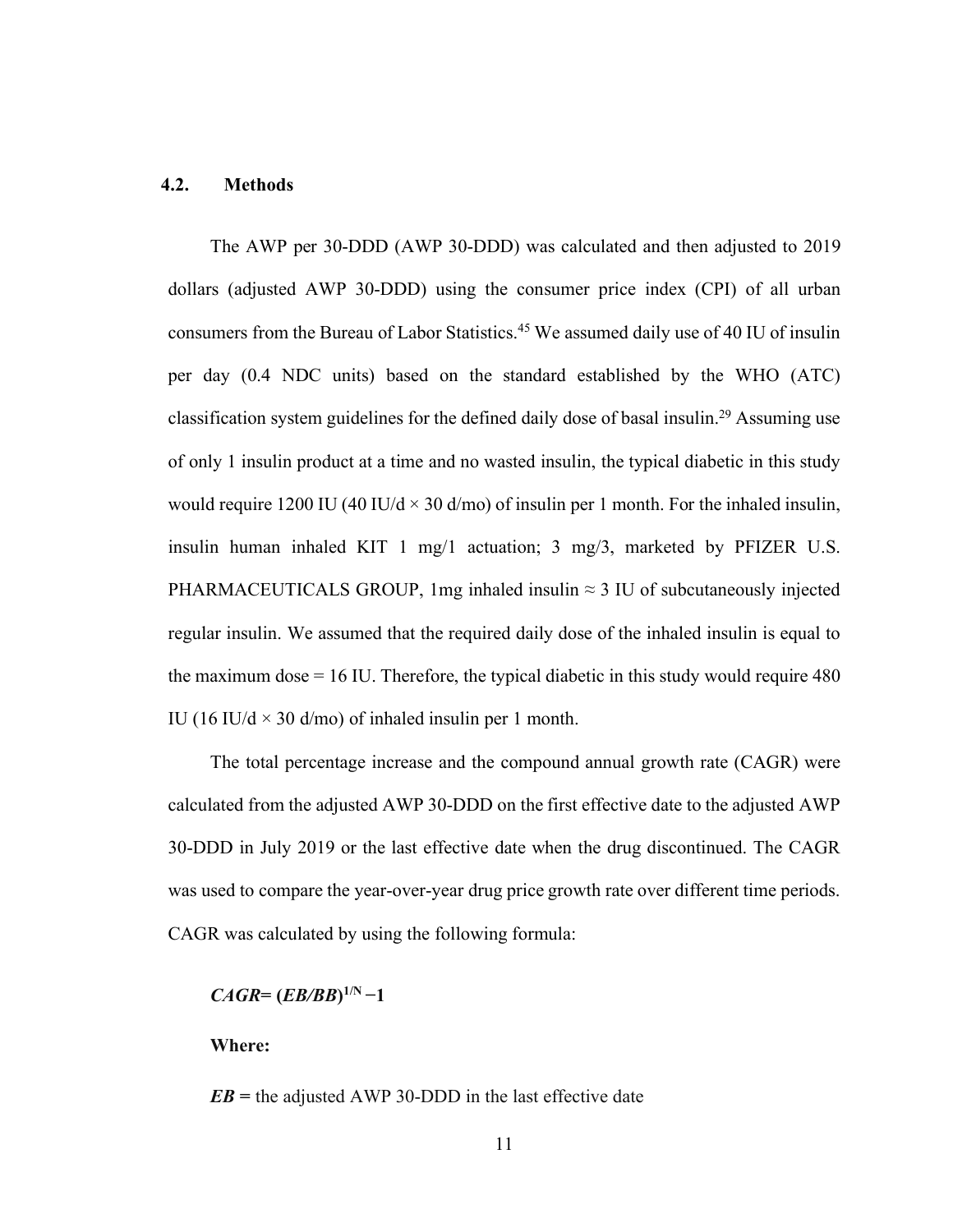*BB* **=** the adjusted AWP 30-DDD on the first effective date

*n*=Number of years

The NADAC per 30-DDD was calculated and then adjusted to 2019 dollars. The percentage of adjusted NADAC per 30-DDD with respect to the adjusted AWP per 30- DDD was calculated to assess the relationship between these two prices.

Prices data for all strengths and package types for each insulin were collected, then one strength and package type were selected to represent each drug. The strength closest to the DDD, and package type closest to 100-unit package type, if several were available, were included in the analysis. We excluded regular human insulin, U-500 (concentrated) (Eli Lilly and Company) due to its atypical dosage strength. Humulin R U-500 is different from all other insulin products because it contains 500 IU per 1mL of solution; other insulin products typically contain 100 IU per 1mL.

Summary descriptive statistics were computed to describe insulin product price trends. Comparisons of insulin prices from the different data sources were performed using the AWP as the reference for price comparisons. All analyses were performed using Microsoft Excel 2016.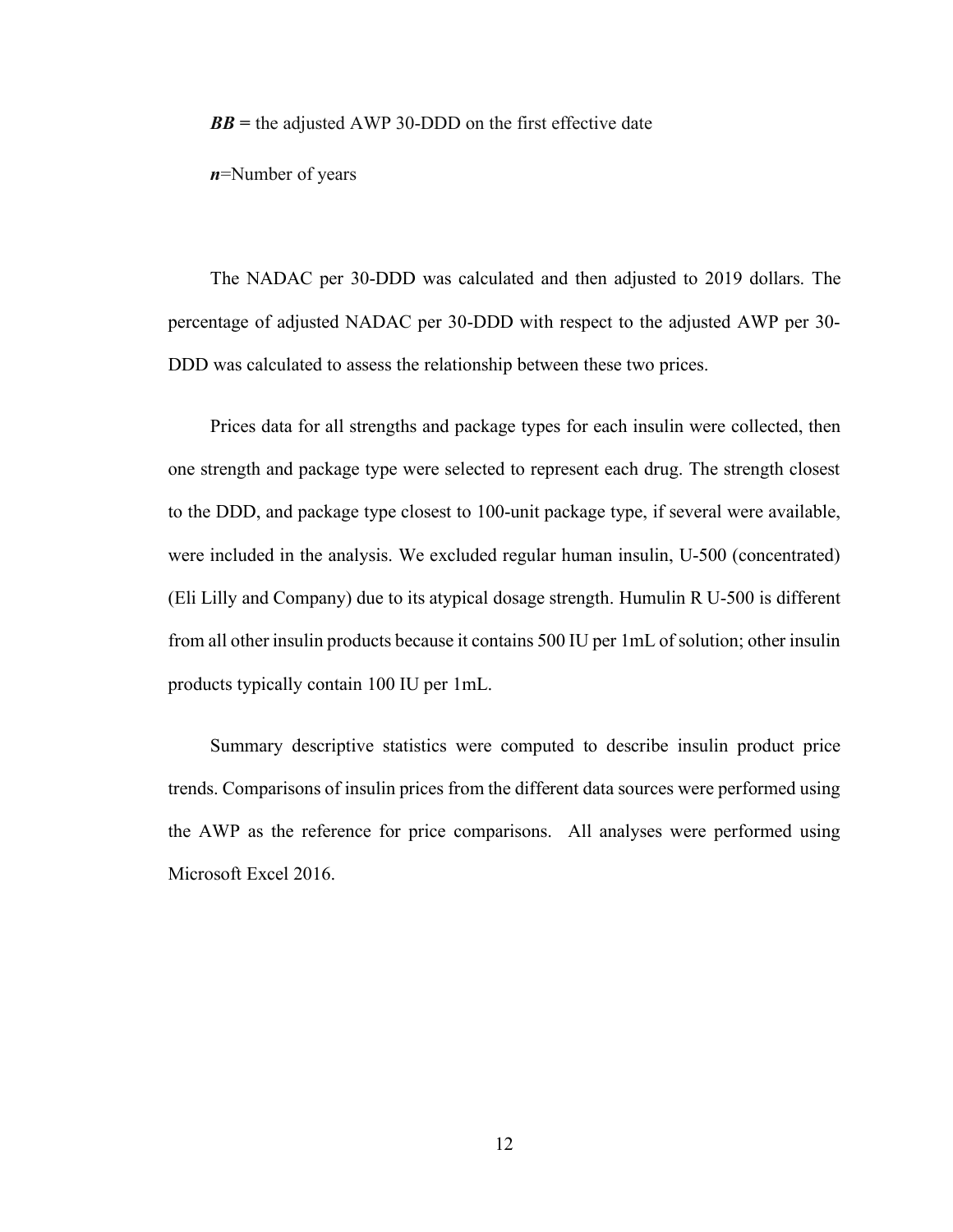#### **5. RESULTS**

#### **Insulin products**

During the study period (1983-July 2019), there were 86 insulin products marketed in the US; 40.4% (n=36) of the marketed insulin were available as over-the-counter (OTC) medications, and 59.6% (n=53) were available as prescribed medications. Five types of insulin are available based on their onset and duration of action. These are rapid-acting insulin (glulisine, lispro, aspart), regular or short-acting insulin (e.g., human regular), intermediate-acting insulin (NPH), long-acting insulin (detemir, glargine) and ultra-longacting insulin (degludec). There are also premixed insulins on the market which contain rapid-acting or short-acting insulin and an intermediate-acting insulin analogue, as well as long-acting or ultra-long-acting insulin formulated with a non-insulin drug. All animalsourced insulins (n=12) were discontinued from the US market by April 2006. The final analytical sample included 28 insulin products with complete data.

The adjusted AWP total percentage increase and CAGR from approval to July 2019 or drug discontinuation date were positive for all insulin products except for the follow oninsulins (biosimilar), and one of the inhaled insulins (Table 1). The premixed insulin (insulin-GLP-1 receptor agonist combinations; insulin glargine/lixisenatide and insulin degludec/liraglutide had the lowest adjusted AWP CAGR (1.83%, 1.00%) among all insulin products marketed in the US during the study period.

All human insulin preparations (insulin human regular solution, insulin human isophane (NPH), and insulin human isophane (NPH)/insulin human regular) were on the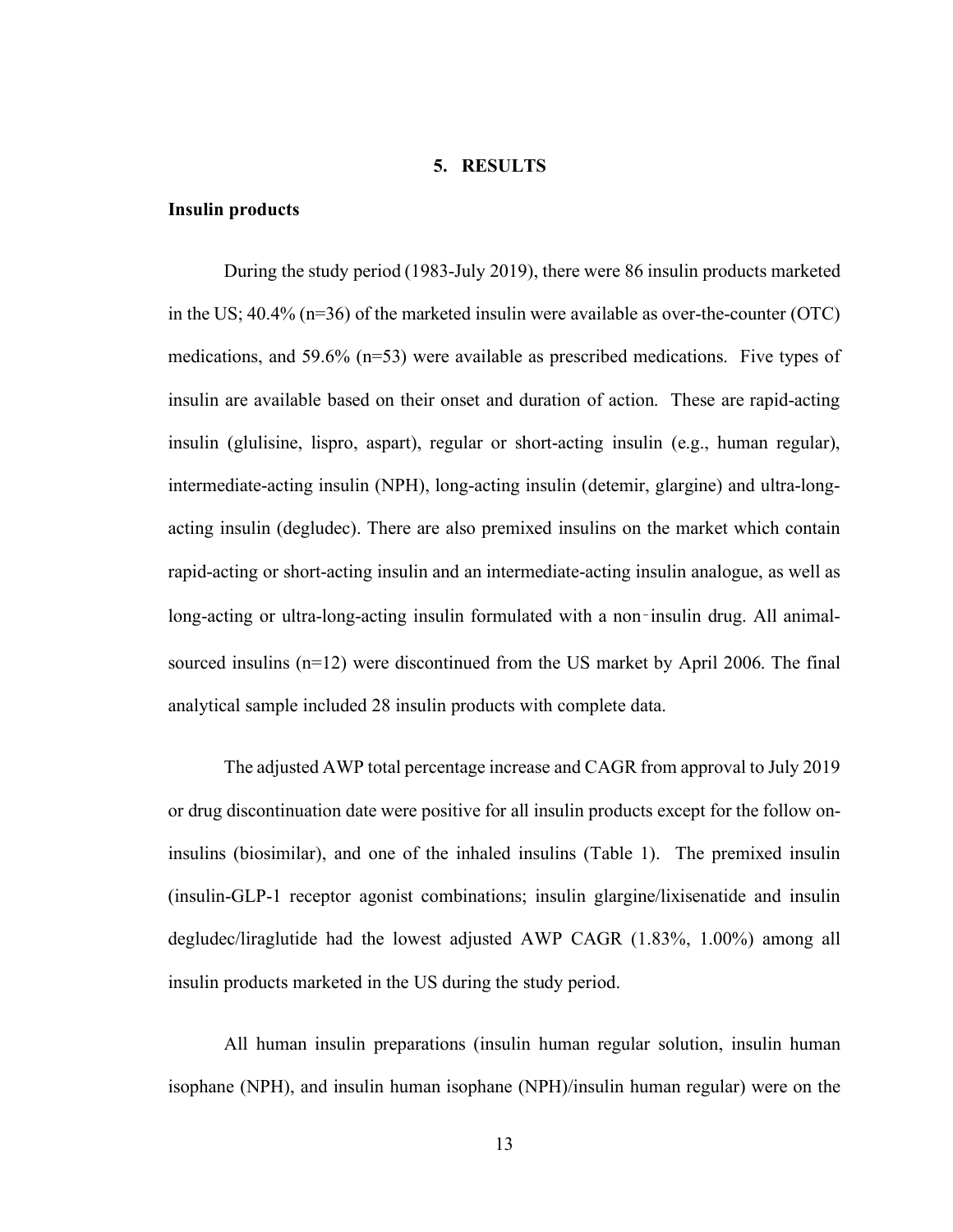market on July 2019; they entered to the US market at lower price than other insulins (adjusted AWP 30-DDD, ranging from \$79.04 to \$95.27). Human insulins, not including inhalation formulations, had the adjusted AWP CAGR ranging from  $4.89\%$ -8.89% (n=6). The adjusted AWP 30-DDD for human insulins was very similar (\$530.82 and \$491.55, respectively) for the six products marketed by two different companies in July 2019, irrespective of short, intermediate, and combined acting insulin forms (Table1).

Human insulins also showed similar trends in the average AWPs and effective dates over the study period (Figure 1). For example, the cost of Eli Lilly's human insulins increased from \$ 202.90 for 100 units/ml vial in 2011 to \$ 535.32 in July 2019. Likewise, the price of Novo Nordisk's human insulins increased from \$205.33 for 100 units/ml vial in 2011 to \$ 495.72 in July 2019. However, Novo Nordisk and Eli Lilly had similar price trends until 2016 (Figure 1).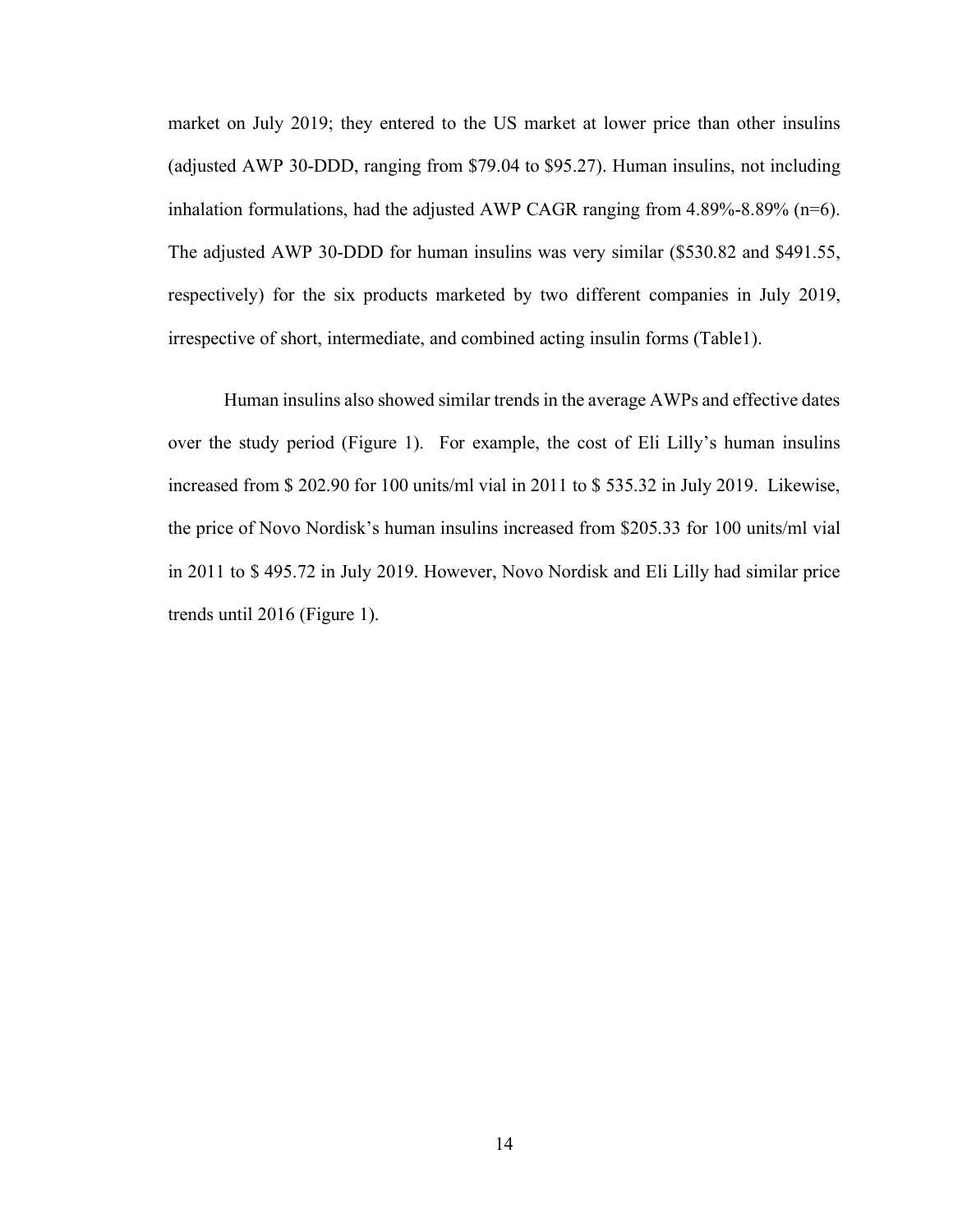| <b>Drug Class</b>                                                        | <b>RedBook</b><br><b>First</b><br>Date | <b>RedBook First</b><br>AWP 30-DDD | <b>RedBook</b><br>Last<br>Date | <b>RedBook Last</b><br>AWP 30-DDD | <b>AWP</b><br><b>Increase</b> | <b>CPI</b><br><b>CAGR</b> | <b>NADAC</b><br>$30-DDD$<br><b>Jul 1,</b><br>2019 | NADAC/<br><b>AWP</b><br><b>Jul 1, 2019</b> |
|--------------------------------------------------------------------------|----------------------------------------|------------------------------------|--------------------------------|-----------------------------------|-------------------------------|---------------------------|---------------------------------------------------|--------------------------------------------|
| <b>Fast-Acting Insulins</b>                                              |                                        |                                    |                                |                                   |                               |                           |                                                   |                                            |
| insulin aspart sol 100 u/1ml Novo Nordisk,<br>Inc.                       | 8/27/2001                              | \$205.11                           | 7/1/2019                       | \$1,032.92                        | 403.6%                        | 9.5%                      | \$826.25                                          | 80.0%                                      |
| insulin glulisine sol 100 u/1ml Sanofi-<br>Aventis U.S. Llc              | 1/24/2006                              | \$298.79                           | 7/1/2019                       | \$1,013.62                        | 239%                          | 9.5%                      | \$811.50                                          | 80.06%                                     |
| insulin lispro sus 100 u/1ml Lilly, Eli &<br>Company                     | 7/24/1996                              | \$121.44                           | 7/1/2019                       | \$980.60                          | 707%                          | 9.5%                      | \$777.54                                          | 79.29%                                     |
| ** insulin lispro, recombinant sol 100<br>u/1ml Sanofi-Aventis U.S. Llc. | 1/1/2018                               | \$862.80                           | 7/1/2019                       | \$466.77                          | $-46%$                        | $-33.7%$                  | \$374.07                                          | 80.14%                                     |
| <b>Short--Acting Insulins</b>                                            |                                        |                                    |                                |                                   |                               |                           |                                                   |                                            |
| insulin human regular sol 100 u/1ml Lilly,<br>Eli & Company              | 6/16/1986                              | \$86.57                            | 7/1/2019                       | \$530.82                          | 513.17%                       | 5.6%                      | \$432.83                                          | 81.54%                                     |
| insulin human regular sol 100 u/1ml Novo<br>Nordisk, Inc.                | 10/14/1991                             | \$88.60                            | 7/1/2019                       | \$491.55                          | 454.80%                       | 6.4%                      | \$399.51                                          | 81.28%                                     |
| insulin pork regular sol 100u/1ml Lilly, Eli<br>& Company                | 12/22/1986                             | \$110.44                           | 4/1/2006                       | \$181.74                          | 64.56%                        | 2.6%                      | NA                                                | NA                                         |
| insulin pork regular sol 100u/ml Novo<br>Nordisk, Inc.                   | 9/1/1987                               | \$96.23                            | 2/7/2000                       | \$207.35                          | 115.47%                       | 6.4%                      | NA                                                | NA                                         |
| <b>Intermediate-Acting Insulins</b>                                      |                                        |                                    |                                |                                   |                               |                           |                                                   |                                            |
| insulin human isophane (nph) sus 100<br>u/1ml Lilly, Eli & Company       | 6/27/1983                              | \$95.27                            | 7/1/2019                       | \$530.82                          | 457.17%                       | 4.89%                     | \$433.12                                          | 81.60%                                     |
| insulin human isophane (nph) sus 100<br>u/1ml Novo Nordisk, Inc.         | 12/1/1987                              | \$79.04                            | 7/1/2019                       | \$491.55                          | 521.90%                       | 5.96%                     | \$400.27                                          | 81.43%                                     |
| insulin pork isophane (nph) sus 100u/1ml<br>Lilly, Eli & Company         | 12/22/1986                             | \$110.44                           | 4/1/2006                       | \$181.74                          | 64.56%                        | 2.62%                     | NA                                                | NA                                         |
| insulin pork isophane (nph) sus 100u/1ml<br>Novo Nordisk, Inc.           | 9/1/1987                               | \$96.23                            | 2/7/2000                       | \$207.35                          | 115.47%                       | 6.37%                     | NA                                                | NA                                         |
| insulin beef zinc (lente) sus 100u/1ml Novo<br>Nordisk, Inc.             | 2/12/1987                              | \$60.80                            | 10/20/1994                     | \$73.21                           | 20.41%                        | 2.45%                     | NA                                                | NA                                         |
| insulin pork zinc (lente) sus 100u/1ml Novo<br>Nordisk, Inc.             | 9/1/1987                               | \$96.23                            | 2/7/2000                       | \$207.35                          | 115.47%                       | 6.37%                     | NA                                                | NA                                         |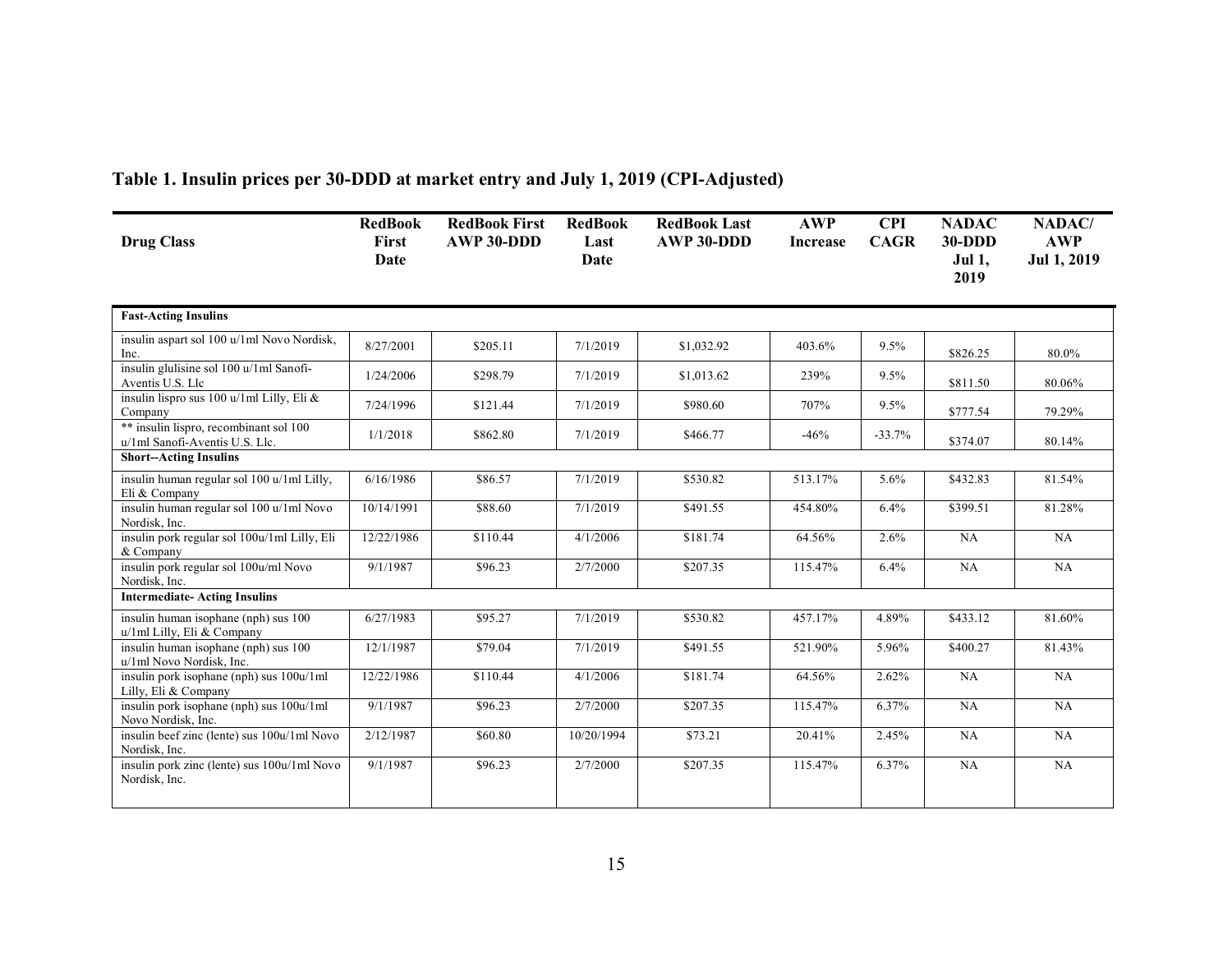| <b>Drug Class</b>                                                                                 | <b>RedBook</b><br>First<br>Date | <b>RedBook First</b><br>AWP 30-DDD | <b>RedBook</b><br>Last<br>Date | <b>RedBook Last</b><br>AWP 30-DDD | <b>AWP</b><br><b>Increase</b> | <b>CPI</b><br><b>CAGR</b> | <b>NADAC</b><br><b>30-DDD</b><br><b>Jul 1,</b><br>2019 | <b>NADAC/A</b><br><b>WP</b><br>Jul 1, 2019 |
|---------------------------------------------------------------------------------------------------|---------------------------------|------------------------------------|--------------------------------|-----------------------------------|-------------------------------|---------------------------|--------------------------------------------------------|--------------------------------------------|
| <b>Long-Acting Insulins</b>                                                                       |                                 |                                    |                                |                                   |                               |                           |                                                        |                                            |
| insulin degludec sol 100 u/1ml Novo<br>Nordisk, Inc.                                              | 10/23/2015                      | \$1,139.47                         | 7/1/2019                       | \$1,209.97                        | 6.19%                         | 1.64%                     | \$986.09                                               | 81.50%                                     |
| insulin detemir sol 100 u/1ml Novo<br>Nordisk, Inc.                                               | 2/6/2006                        | \$321.50                           | 7/1/2019                       | \$1,099.98                        | 242.14%                       | 9.62%                     | \$894.68                                               | 81.34%                                     |
| insulin glargine recombinant sol 100 u/1ml<br>Sanofi-Aventis U.S. Llc                             | 5/1/2001                        | \$186.88                           | 7/1/2019                       | \$1,012.22                        | 441.64%                       | 9.75%                     | \$824.20                                               | 81.42%                                     |
| ** insulin glargine recombinant sol 100<br>u/1ml Lilly Usa, Llc.                                  | 11/17/2016                      | \$801.59                           | 7/1/2019                       | \$776.67                          | $-3.11%$                      | $-1.20%$                  | \$647.84                                               | 83.41%                                     |
| Premixed; Intermediate-or Long-Acting Combined with Fast- or Short-Acting Insulins                |                                 |                                    |                                |                                   |                               |                           |                                                        |                                            |
| insulin degludec, liraglutide sol 100 u/1ml-<br>3.6 mg/1ml Novo Nordisk, Inc.                     | 11/21/2016                      | \$2,411.42                         | 7/1/2019                       | \$2,474.72                        | 2.63%                         | 1.00%                     | \$1,986.84                                             | 80.29%                                     |
| insulin glargine, recombinant/lixisenatide<br>sol 100 u/1ml-33 mcg/1ml Sanofi-Aventis<br>U.S. Llc | 12/12/2016                      | \$1,605.93                         | 7/1/2019                       | \$1,681.97                        | 4.73%                         | 1.83%                     | \$1,349.44                                             | 80.23%                                     |
| insulin aspart protamine/insulin aspart sus<br>70 u/1ml-30 u/1ml Novo Nordisk, Inc.               | 9/11/2002                       | \$306.03                           | 7/1/2019                       | \$1,329.91                        | 334.57%                       | 9.14%                     | \$1,064.91                                             | 80.07%                                     |
| insulin human isophane (nph)/insulin<br>human regul sus 70 u/1ml-30 u/1ml Lilly,<br>Eli & Company | 6/26/1989                       | \$83.46                            | 7/1/2019                       | \$530.82                          | 536.02%                       | 6.36%                     | \$431.90                                               | 81.37%                                     |
| insulin human isophane (nph)/insulin<br>human regul sus 70 u/1ml-30 u/1ml Novo<br>Nordisk, Inc.   | 10/14/1991                      | \$88.60                            | 7/1/2019                       | \$491.55                          | 454.8%                        | 6.38%                     | \$399.30                                               | 81.23%                                     |
| insulin lispro protamine/insulin lispro sus<br>75 u/1ml-25 u/1ml Lilly, Eli & Company             | 12/11/2000                      | \$209.23                           | 7/1/2019                       | \$1,016.30                        | 385.73%                       | 8.89%                     | NA                                                     | NA                                         |
| insulin beef regular/insulin pork isophane<br>(nph) sus 100u/1ml Lilly, Eli & Company             | 12/22/1986                      | \$67.62                            | 12/10/1999                     | \$128.11                          | 89.46%                        | 5.05%                     | NA                                                     | NA                                         |
| insulin beef regular/insulin pork zinc (lente)<br>sus 100u/1ml Lilly, Eli & Company               | 12/22/1986                      | \$67.62                            | 12/10/1999                     | \$128.11                          | 89.46%                        | 5.05%                     | NA                                                     | NA                                         |
| <b>Inhaled insulins</b>                                                                           |                                 |                                    |                                |                                   |                               |                           |                                                        |                                            |
| insulin human inhaled aro 4 u MannKind<br>and MannKind Cares                                      | 7/15/2016                       | \$1,147.24                         | 7/1/2019                       | \$1,545.40                        | 34.71%                        | 10.59%                    | NA                                                     | NA                                         |
| insulin human inhaled:insulin human<br>inhaled KIT 1 mg/1 actuation; $3 \text{ mg}/2$<br>Pfizer   | 6/20/2006                       | \$374.49                           | 1/31/2008                      | \$359.98                          | $-3.87%$                      | $-2.42%$                  | NA                                                     | NA                                         |

Acronym: sol-solution, sus-suspension, and aro-aerosol powder. \* Last effective date is 7/1/2019 or discontinuation date, if it is not on the market as of 7/1/2019. \*\* Follow-on

(Biosimilar) insulin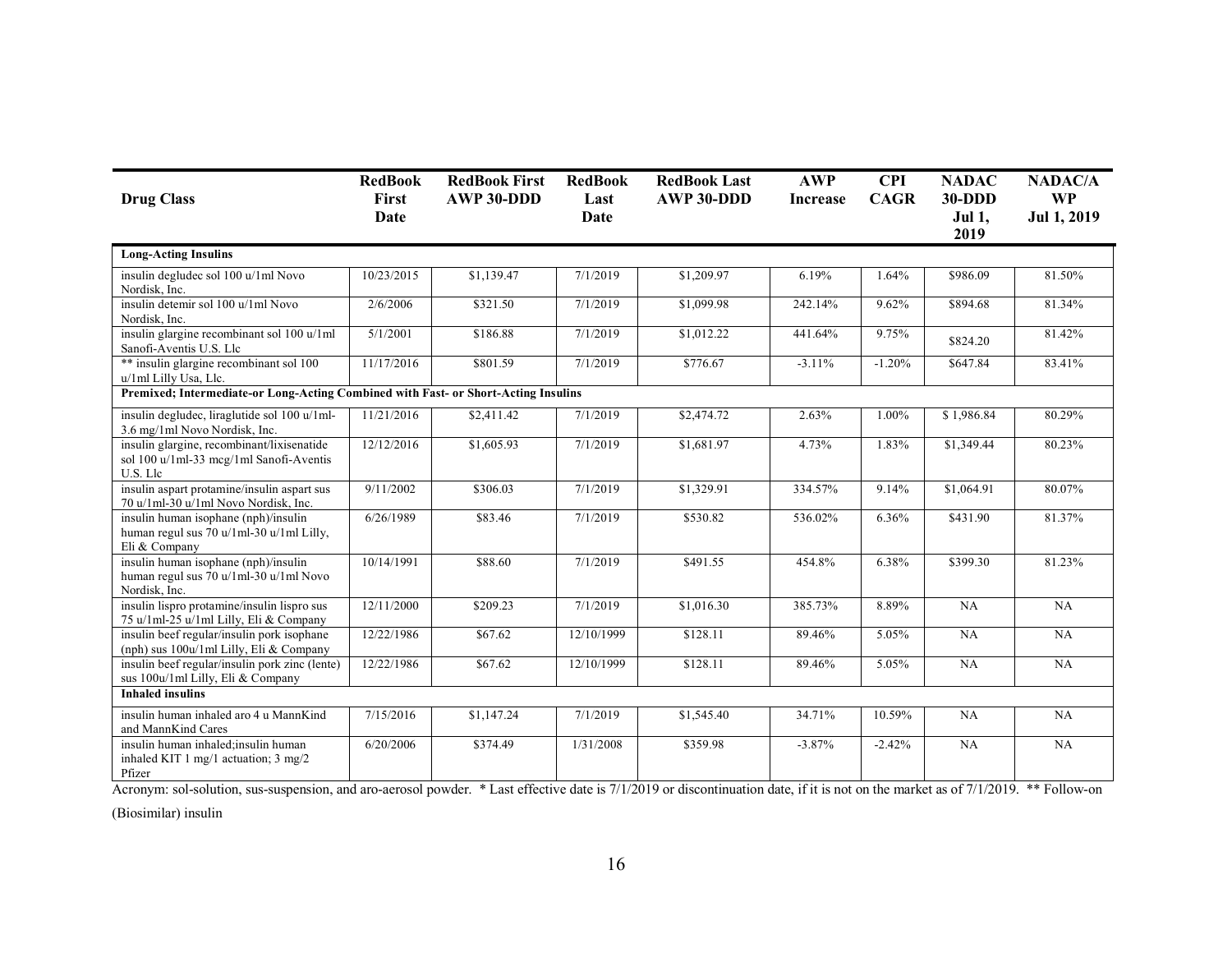





**Figure 1. Trends in AWP prices for Human insulin products**

AWP: Average wholesale price, DDD: Daily defined dose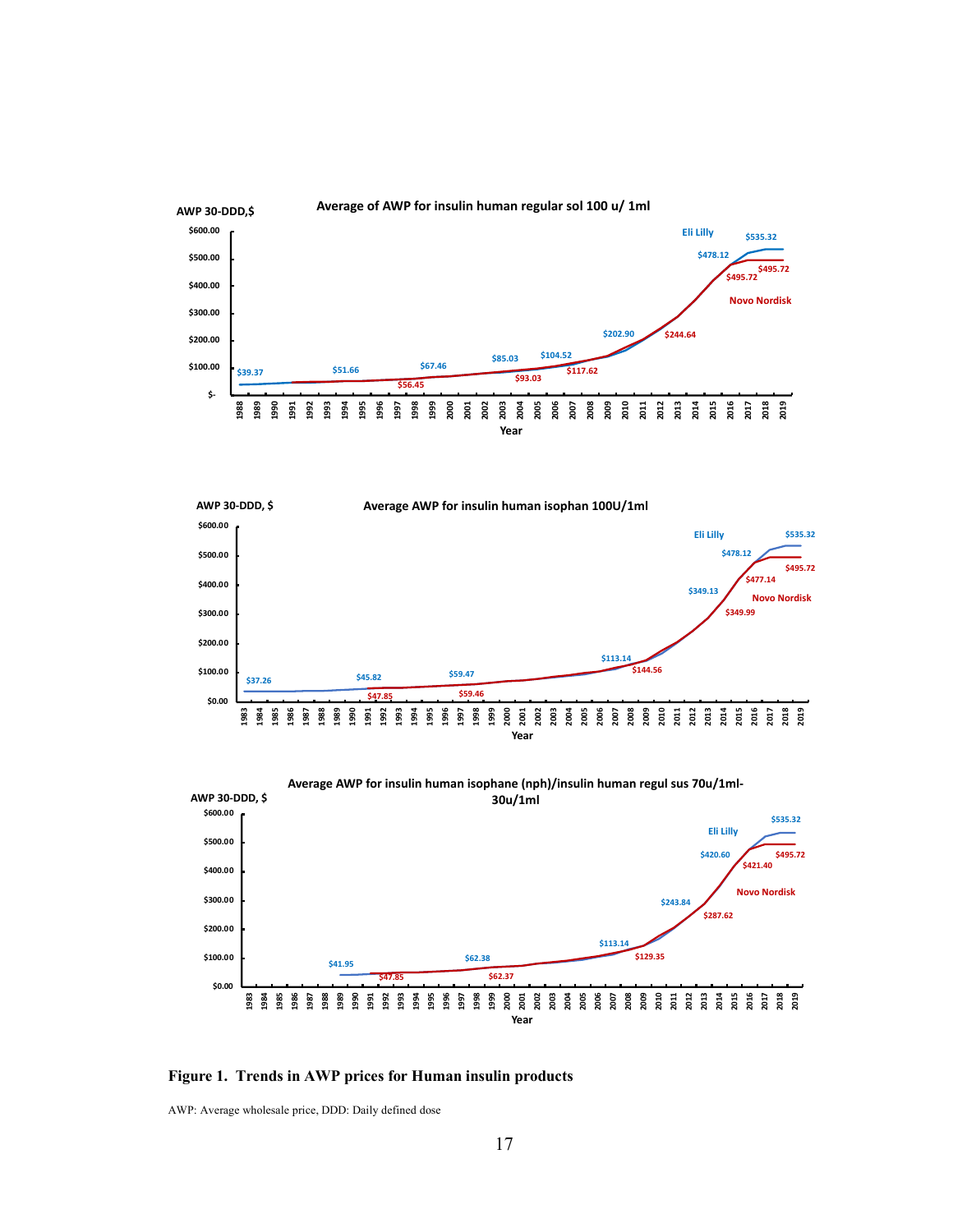All insulin analogues (insulin lispro, insulin aspart, insulin glulisine, insulin degludec, insulin glargine, and insulin detemir) remained in the market as of July 2019, and they had the highest adjusted AWP CAGR (9.5%- 9.75%) among all insulin products, excluding insulin degludec. The two fast-acting insulin analogues, insulin aspart and insulin glulisine, had similarly adjusted AWP 30-DDD (\$1,032.92 and \$1,013.62, respectively) for the two sponsor companies marketing these products on July 2019 (Table 1). On the contrary, the fast-acting insulin lispro had the lowest adjusted AWP 30-DDD (\$980.60) among insulin analogues in July 2019 (Table 1).

The adjusted AWP 30-DDD for long-acting insulin analogues marketed by two different companies, insulin glargine and insulin detemir, was similar (\$1,012.22, \$1,099.98, respectively) on July 2019 (Table 1). The adjusted AWP total percentage increase and CAGR for insulin degludec were the lowest compared to other long-acting insulins (1.64% vs. 9.62%, 9.75%) (Table 1).

Fast-acting insulin and long-acting analogues also had similar upward trends in the AWP during the study period. Similarly to human insulin product prices trends, the 3 competitor companies adopted similar price increases during the study period (Figure 2). However, for fast-acting insulins, Novo Nordisk was adopted similar pricing trends than Eli Lilly until 2017 when Novo Nordisk's insulin prices increased faster than Lilly spiked up. A similar practice noticed with long-acting insulins (Figure 2).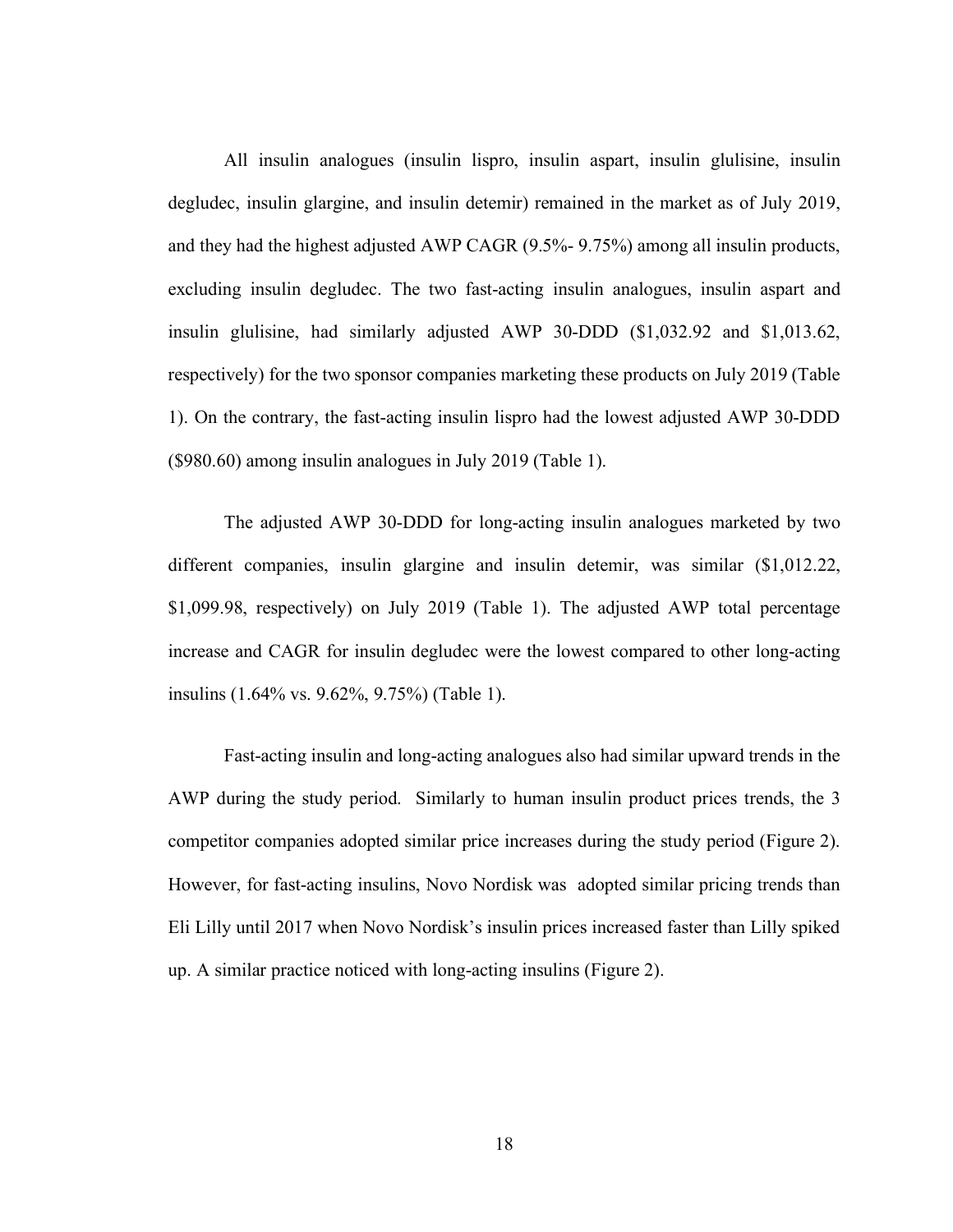



# **Figure 2. Trends in AWP prices for insulin analogue products and their follow-on insulins**

AWP: Average wholesale price, DDD: Daily defined dose

\*\* Follow-on (Biosimilar) insulin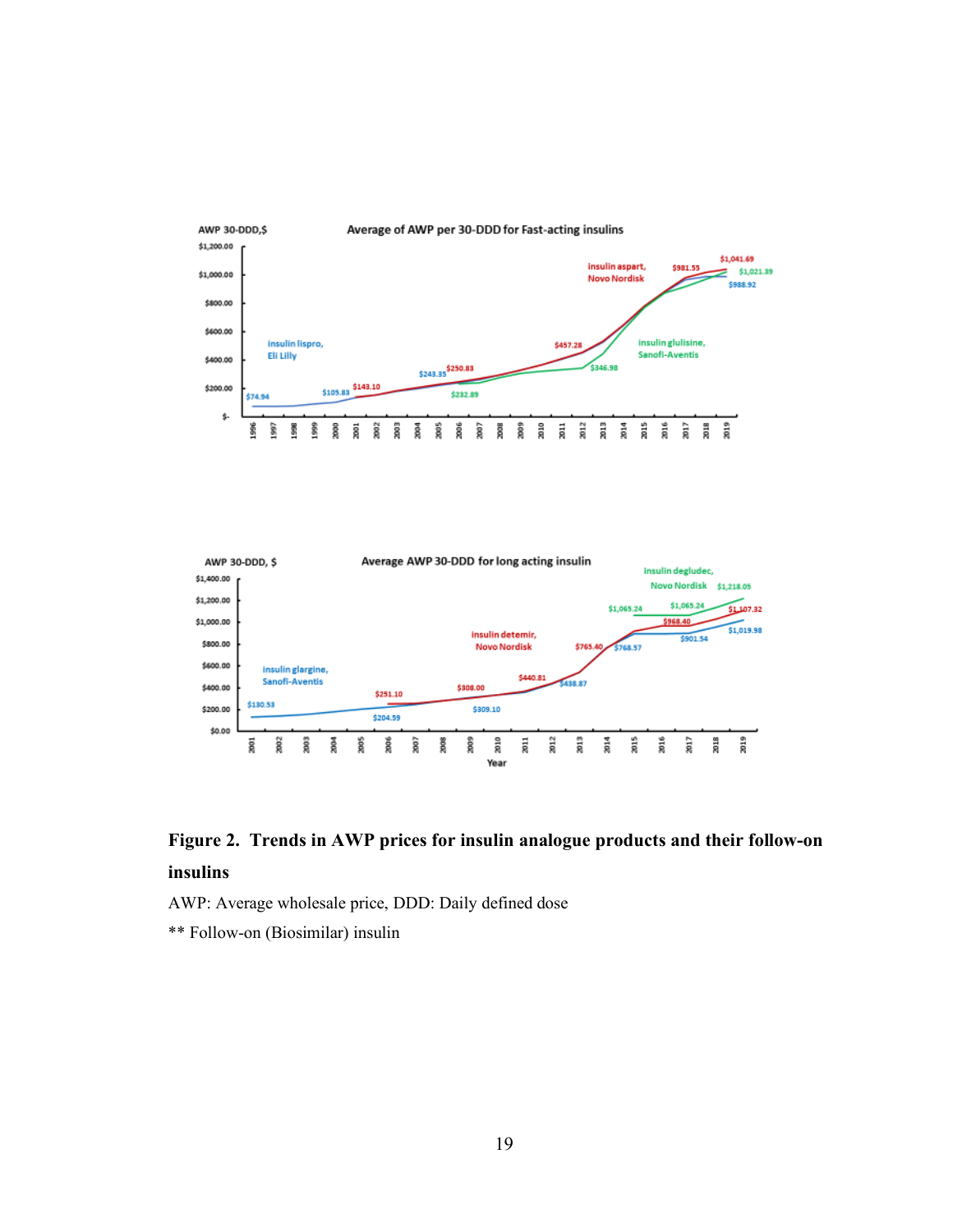The first two rapid-acting inhaled insulins marketed in the US were Exubera (approved in 2006), and Afrezza (approved in 2014). Pfizer withdrew Exubera from the market in October 2017 when it failed to gain acceptance from patients and providers. Afrezza is the only inhaled human insulin remaining in the US market in July 2019 with the adjusted AWP 30-DDD of \$1,545.40 and the adjusted AWP CAGR of 10.59% from approval to July 20219.

The two follow-on (biosimilar) insulins, long-acting insulin glargine and rapidacting insulin lispro experienced a negative adjusted CAGR (-1.20%, -33.70%, respectively) from the approval date to July 2019. However, the CAGR for all animal insulins from approval to discontinuation date was ranging from 2.6% to 6.4%.

#### **AWP and NADAC for Insulin products**

In the study period, there were 18 insulin products drugs as collected by NADAC data in July 2019 (Table 1). The average of NADAC per 30-DDD as a percentage of the AWP per 30-DDD in July 2019 was 80.47% ranging from 79.29% to 81.54% (Table 1).

#### **Comparison of insulin prices from the different data sources**

The prices of insulin products showed a significant variation in comparison with the AWP price (Table 2). The WAC was set at 83.33% of the AWP for all insulins and analogues. Community pharmacies (independent and chains) were able to acquire the insulins at a median NADAC of 80.27% of the AWP. However, pharmaceutical companies provided additional discounts to the FSS and the Big 4 that paid for insulins at a median of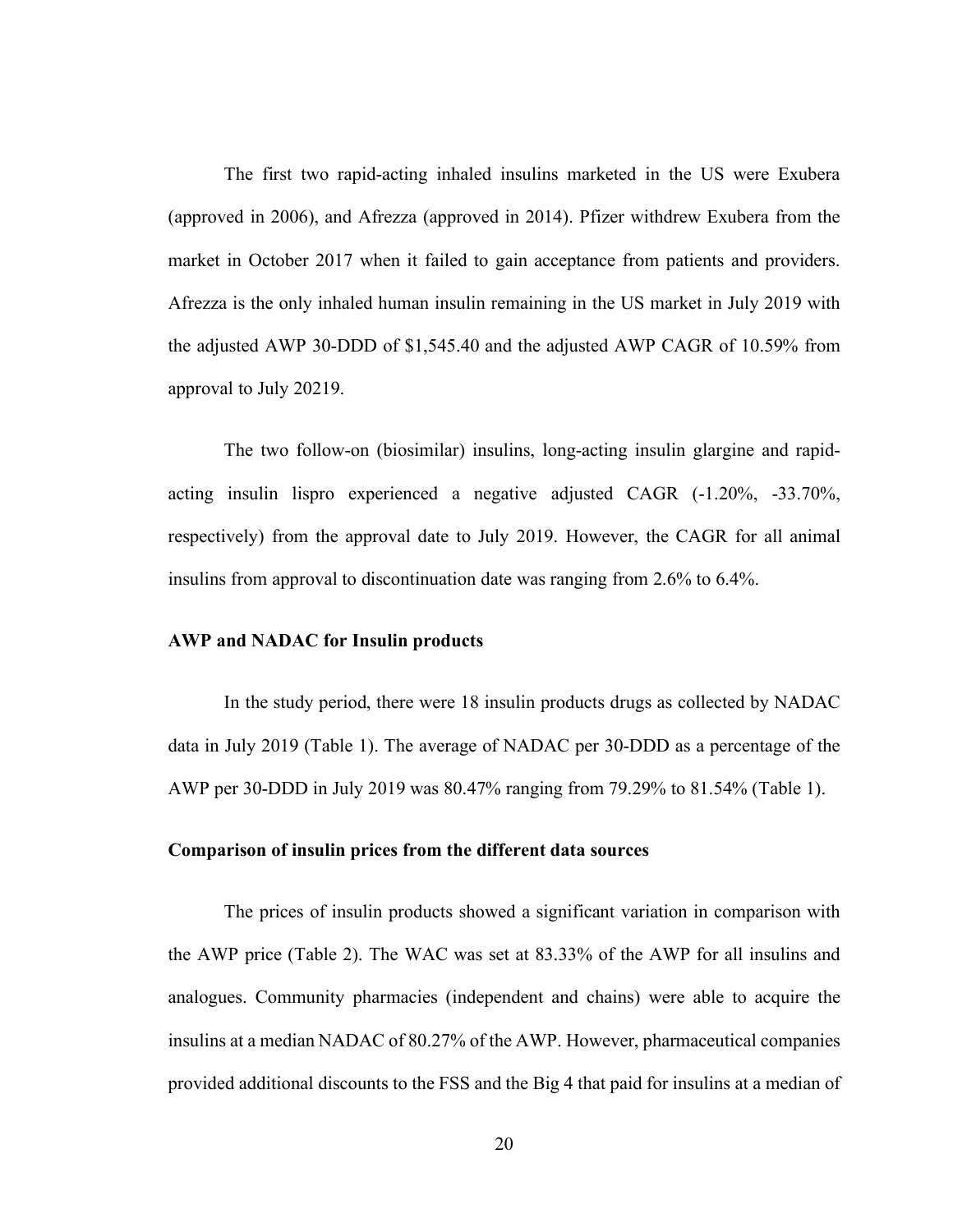25.89% of the AWP price for both FSS and Big4. The FSS and the Big 4 were able to pay 13.6% of the AWP for insulin lispro and 22.7% of the AWP for insulin glargine.

For Medicare Part D, the adjusted average price of AWP in 2017 was compared to the adjusted insulins price of Medicare part D during the same period to have a head to head comparison. Medicare Part D was able to acquire the insulins at a median of 78.8% of the AWP ranging from 54.2% to 98.7% (Table 2).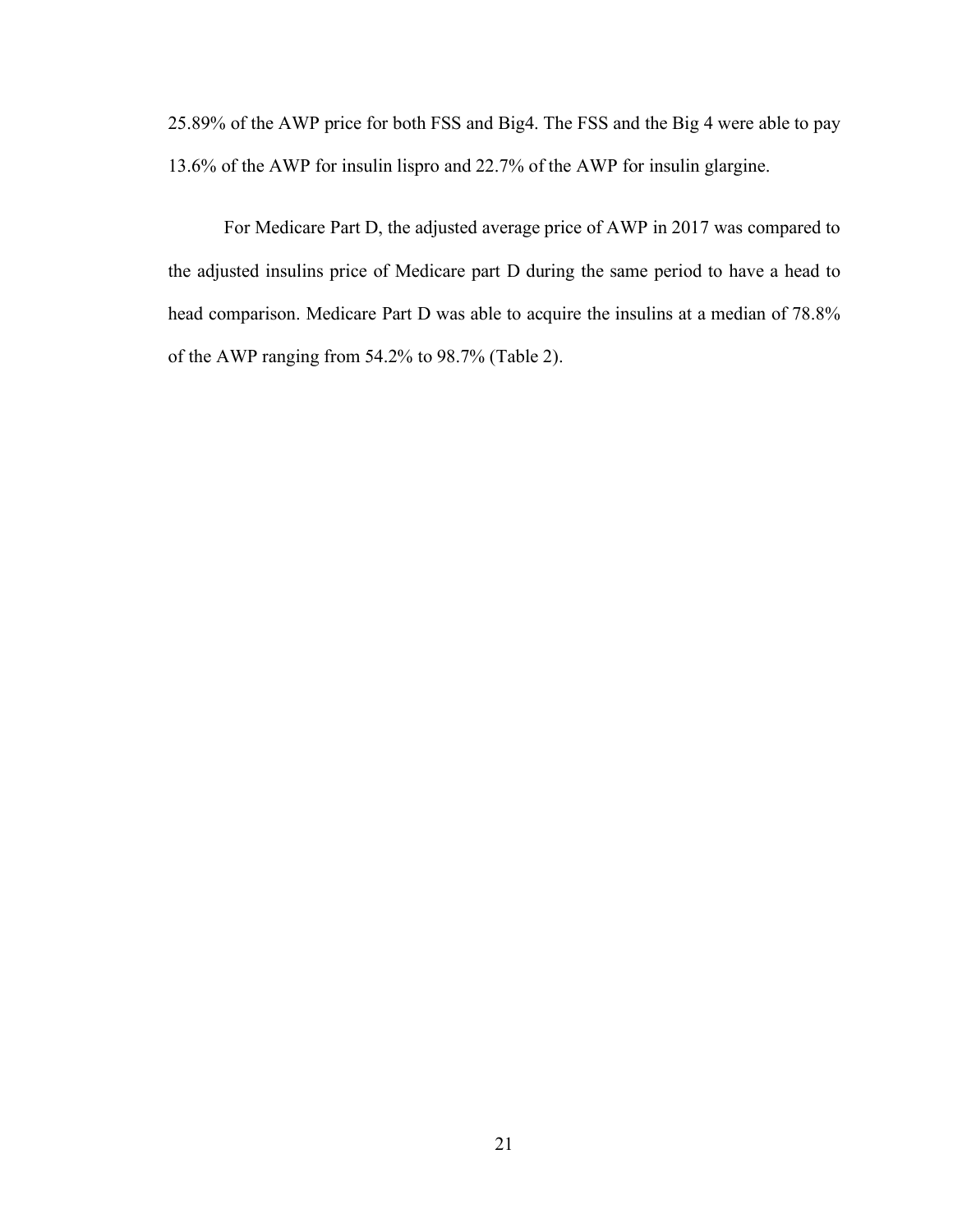| <b>Drug Class</b>                                                        | <b>First</b><br>effective<br>date | <b>Effective</b><br>Date |               | <b>AWP CPI</b> | FSS/AWP,<br>$\frac{0}{0}$ | Big<br>$4/AWP$ ,<br>$\frac{0}{0}$ | NADAC/<br><b>AWP, %</b> | WAC/<br><b>AWP, %</b> | AWP (2017)            | Part D/AWP |
|--------------------------------------------------------------------------|-----------------------------------|--------------------------|---------------|----------------|---------------------------|-----------------------------------|-------------------------|-----------------------|-----------------------|------------|
| <b>Fast-Acting Insulins</b>                                              |                                   |                          |               |                |                           |                                   |                         |                       |                       |            |
| insulin aspart sol 100 u/1ml Novo Nordisk,<br>Inc.                       | 8/27/2001                         | 7/1/2019                 |               | \$34.43        | 28%                       | 28%                               | 80%                     | 83%                   | $\overline{\$}$ 34.54 | 83%        |
| insulin glulisine sol 100 u/1ml Sanofi-<br>Aventis U.S. Llc              | 1/24/2006                         | 7/1/2019                 |               | \$33.79        | 30%                       | 33%                               | 80%                     | 83%                   | 32.07<br>\$.          | 81%        |
| insulin lispro sus 100 u/1ml Lilly, Eli &<br>Company                     | 7/24/1996                         | 7/1/2019                 |               | \$42.07        | 14%                       | 14%                               | 81%                     | 83%                   | 34.27<br>\$.          | 77%        |
| ** insulin lispro, recombinant sol 100<br>u/1ml Sanofi-Aventis U.S. Llc. | 1/1/2018                          | 7/1/2019                 |               | \$15.56        | 79%                       | 79%                               | 80%                     | 83%                   | NA                    | NA         |
| <b>Short--Acting Insulins</b>                                            |                                   |                          |               |                |                           |                                   |                         |                       |                       |            |
| insulin human regular sol 100 u/1ml Lilly,<br>Eli & Company              | 6/16/1986                         | 7/1/2019                 | $\mathbf{s}$  | 17.69          | 9%                        | 9%                                | 82%                     | 83%                   | \$18.55               | 54%        |
| insulin human regular sol 100 u/1ml Novo<br>Nordisk. Inc.                | 10/14/1991                        | 7/1/2019                 | $\mathbb{S}$  | 16.38          | 17%                       | 17%                               | 81%                     | 83%                   | \$17.31               | 64%        |
| insulin pork regular sol 100u/1ml Lilly, Eli<br>& Company                | 12/22/1986                        | 4/1/2006                 | <sup>\$</sup> | 7.14           | NA                        | NA                                | NA                      | 83%                   | NA                    | NA         |
| insulin pork regular sol 100u/ml Novo<br>Nordisk, Inc.                   | 9/1/1987                          | 2/7/2000                 | $\mathcal{S}$ | 7.14           | NA                        | NA                                | <b>NA</b>               | 80%                   | NA                    | NA         |
| <b>Intermediate-Acting Insulins</b>                                      |                                   |                          |               |                |                           |                                   |                         |                       |                       |            |
| insulin human isophane (nph) sus 100<br>u/1ml Lilly, Eli & Company       | 6/27/1983                         | 7/1/2019                 | S.            | 17.69          | 9%                        | 9%                                | 82%                     | 83%                   | \$18.55               | 54%        |
| insulin human isophane (nph) sus 100<br>u/1ml Novo Nordisk, Inc.         | 12/1/1987                         | 7/1/2019                 | <sup>\$</sup> | 16.38          | 17%                       | 17%                               | 81%                     | 83%                   | \$17.31               | 64%        |
| insulin pork isophane (nph) sus 100u/1ml<br>Lilly, Eli & Company         | 12/22/1986                        | 4/1/2006                 | $\mathbb{S}$  | 7.14           | <b>NA</b>                 | <b>NA</b>                         | NA                      | 83%                   | NA                    | NA         |
| insulin pork isophane (nph) sus 100u/1ml<br>Novo Nordisk, Inc.           | 9/1/1987                          | 2/7/2000                 | $\mathcal{S}$ | 7.14           | NA                        | NA                                | NA                      | 80%                   | NA                    | NA         |
| insulin beef zinc (lente) sus 100u/1ml Novo<br>Nordisk, Inc.             | 2/12/1987                         | 10/20/1994               | \$.           | 2.47           | NA                        | NA                                | NA                      | 80%                   | NA                    | NA         |
| insulin pork zinc (lente) sus 100u/1ml Novo<br>Nordisk, Inc.             | 9/1/1987                          | 2/7/2000                 | \$.           | 7.14           | NA                        | NA                                | NA                      | 80%                   | NA                    | NA         |
| <b>Long-Acting Insulins</b>                                              |                                   |                          |               |                |                           |                                   |                         |                       |                       |            |
| insulin degludec sol 100 u/1ml Novo<br>Nordisk, Inc.                     | 10/23/2015                        | 7/1/2019                 | $\mathbb{S}$  | 40.33          | 73%                       | 52%                               | 80%                     | 83%                   | \$37.20               | 83%        |

# **Table 2. Comparison of Insulin Prices in the US at July 1, 2019**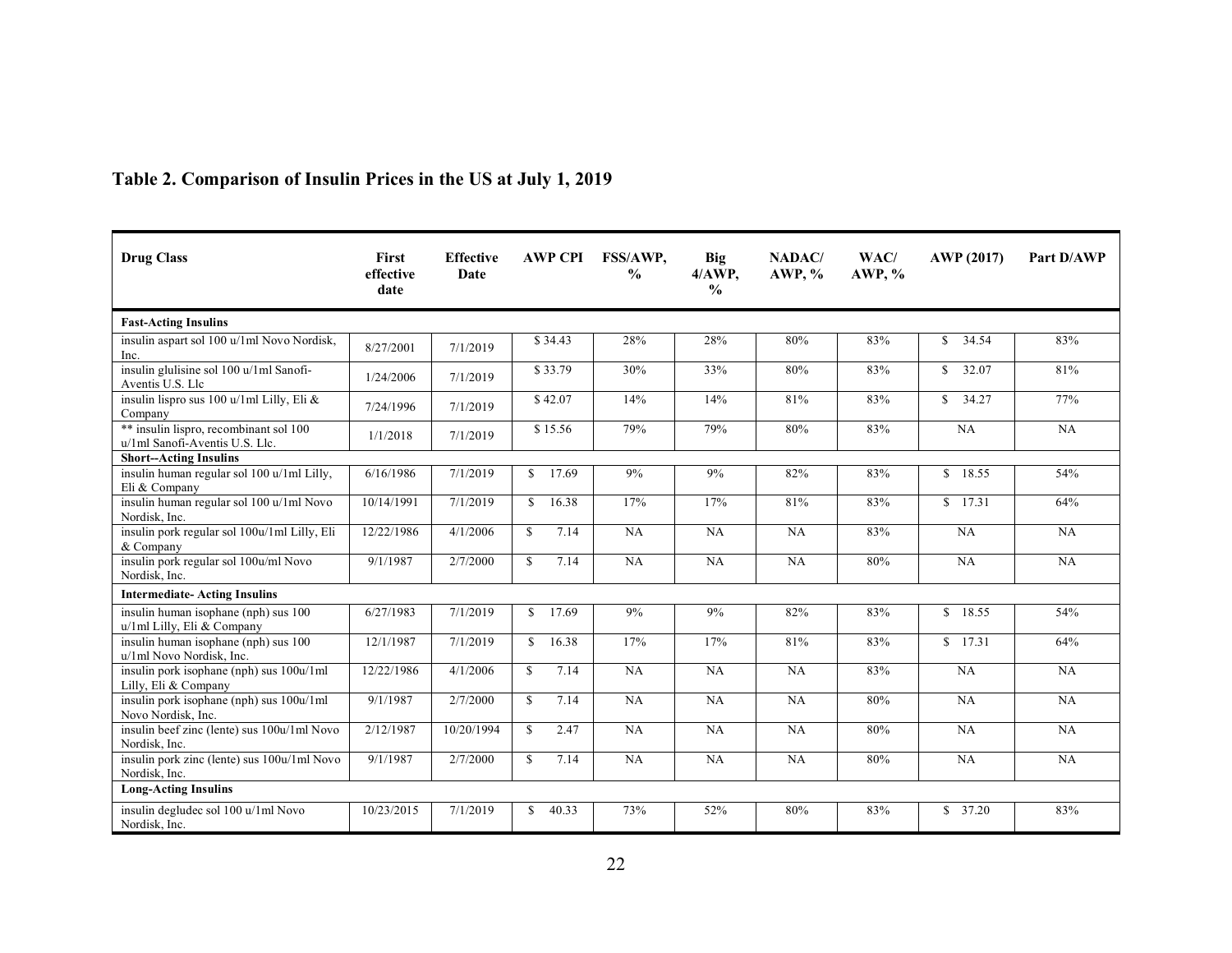| <b>Drug Class</b>                                                                                         | <b>First</b><br>effective<br>date | <b>Effective</b><br>Date |              | <b>AWP CPI</b> | <b>FSS CPL</b><br>$\frac{0}{0}$ | Big 4 CPI,<br>$\frac{0}{0}$ | NADAC,<br>$\frac{6}{6}$ | <b>WAC, %</b> | <b>AWP CPI</b><br>(2017) | Part D<br><b>CPI</b> |
|-----------------------------------------------------------------------------------------------------------|-----------------------------------|--------------------------|--------------|----------------|---------------------------------|-----------------------------|-------------------------|---------------|--------------------------|----------------------|
| <b>Long-Acting Insulins</b>                                                                               |                                   |                          |              |                |                                 |                             |                         |               |                          |                      |
| insulin detemir sol 100 u/1ml Novo<br>Nordisk, Inc.                                                       | 2/6/2006                          | 7/1/2019                 | S.           | 36.67          | 57%                             | 48%                         | 80%                     | 83%           | \$33.82                  | 83%                  |
| insulin glargine recombinant sol 100 u/1ml<br>Sanofi-Aventis U.S. Llc                                     | 5/1/2001                          | 7/1/2019                 |              | \$33.74        | 22.7%                           | 22.7%                       | 87%                     | 83%           | \$31.70                  | 81%                  |
| ** insulin glargine recombinant sol 100<br>u/1ml Lilly Usa, Llc.                                          | 11/17/2016                        | 7/1/2019                 |              | \$25.89        | 64%                             | 63%                         | 80%                     | 83%           | \$26.94                  | 82%                  |
| Premixed; Intermediate-or Long-Acting Combined with Fast- or Short-Acting Insulins-or non-insulin drug    |                                   |                          |              |                |                                 |                             |                         |               |                          |                      |
| insulin degludec, liraglutide sol 100 u/1ml-<br>3.6 mg/1ml Novo Nordisk, Inc.                             | 11/21/2016                        | 7/1/2019                 |              | \$82.49        | 75%                             | 59%                         | 80%                     | 83%           | \$79.89                  | NA                   |
| insulin glargine, recombinant/lixisenatide<br>sol 100 u/1ml-33 mcg/1ml Sanofi-Aventis<br>U.S. Llc         | 12/12/2016                        | 7/1/2019                 | $\mathbf{s}$ | 56.07          | 79%                             | 57%                         | 80%                     | 83%           | \$53.22                  | NA                   |
| insulin aspart protamine/insulin aspart sus<br>70 u/1ml-30 u/1ml Novo Nordisk, Inc.                       | 9/11/2002                         | 7/1/2019                 | $\mathbf{s}$ | 44.33          | 26%                             | 26%                         | 80%                     | 83%           | \$44.47                  | 66%                  |
| insulin human isophane (nph)/insulin<br>human regul sus 70 u/1ml-30 u/1ml Lilly,<br>Eli & Company         | 6/26/1989                         | 7/1/2019                 |              | \$17.69        | 9%                              | 9%                          | 81%                     | 83%           | \$18.55                  | 71%                  |
| insulin human isophane (nph)/insulin<br>human regul sus 70 u/1ml-30 u/1ml Novo<br>Nordisk, Inc.           | 10/14/1991                        | 7/1/2019                 | $\mathbf{s}$ | 16.38          | 17%                             | 17%                         | 81%                     | 83%           | \$17.31                  | 60%                  |
| insulin lispro protamine/insulin lispro sus<br>75 u/1ml-25 u/1ml Lilly, Eli & Company                     | 12/11/2000                        | 7/1/2019                 | $\mathbf{s}$ | 33.88          | 17%                             | NA                          | 80%                     | 83%           | \$35.52                  | 80%                  |
| insulin beef regular/insulin pork isophane<br>(nph) sus $100u/1ml$ Lilly, Eli & Company                   | 12/22/1986                        | 12/10/1999               | $\mathbb{S}$ | 4.37           | NA                              | NA                          | NA                      | 83%           | NA                       | NA                   |
| insulin beef regular/insulin pork zinc (lente)<br>sus 100u/1ml Lilly, Eli & Company                       | 12/22/1986                        | 12/10/1999               | $\mathbb{S}$ | 4.37           | NA                              | NA                          | NA                      | 83%           | NA                       | NA                   |
| <b>Inhaled insulins</b>                                                                                   |                                   |                          |              |                |                                 |                             |                         |               |                          |                      |
| insulin human inhaled aro 4 u MannKind<br>and MannKind Cares                                              | 7/15/2016                         | 7/1/2019                 | $\mathbb{S}$ | 4.38           | 13%                             | NA                          | NA                      | 83%           | 3.79<br>\$.              | 98.74%               |
| insulin human inhaled;insulin human<br>inhaled KIT $1 \text{ mg}/1$ actuation; $3 \text{ mg}/2$<br>Pfizer | 6/20/2006                         | 1/31/2008                | $\mathbf{s}$ | 12.57          | NA                              | NA                          | NA                      | 83%           | NA                       | NA                   |

Acronym: sol-solution, sus-suspension, and aro-aerosol powder. \*\* Follow-on (Biosimilar) insulin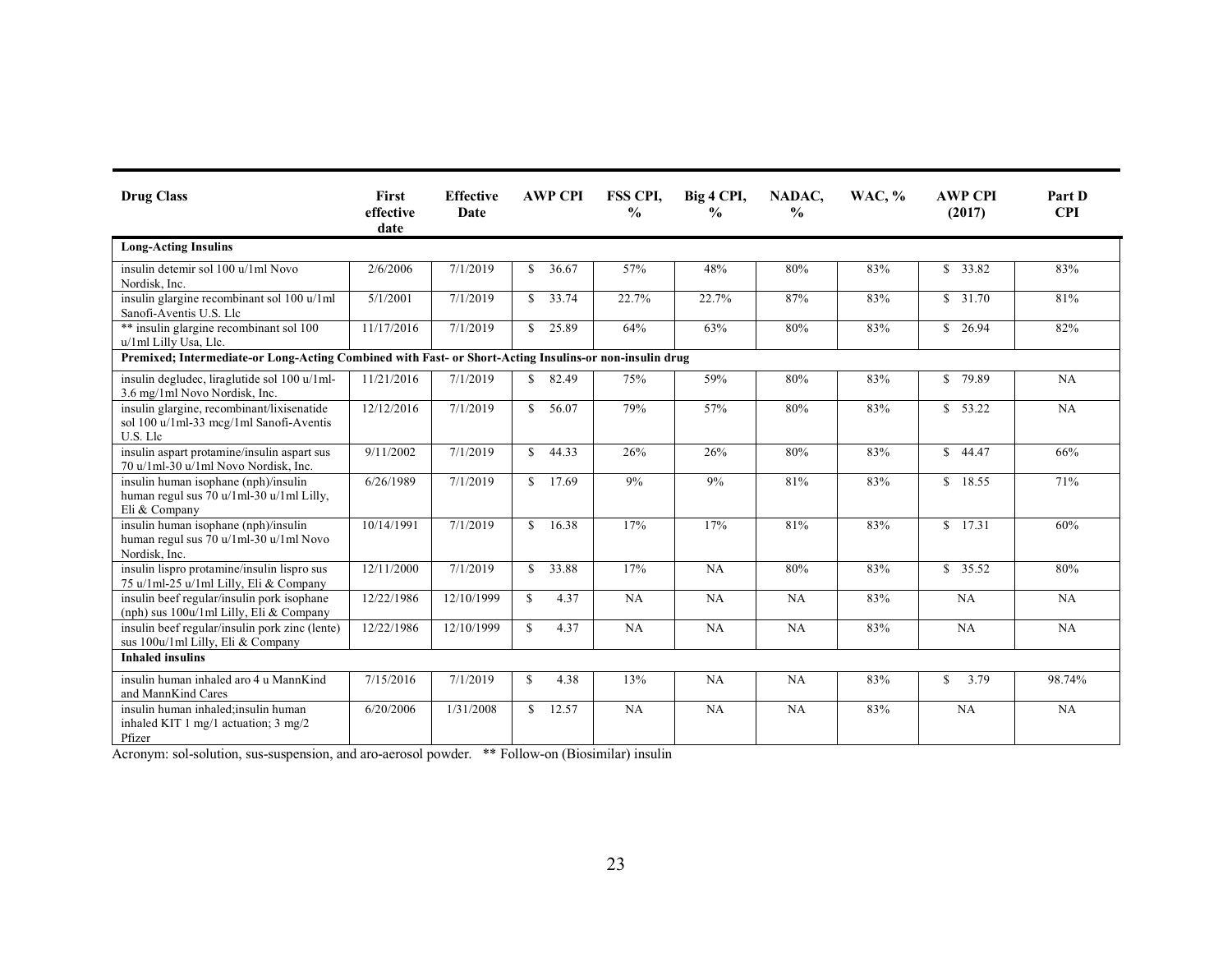

## **Inflation Adjusted Prices of All insulin products as a Percentage of the Average Wholesale Price on July 1, 2019**

**Figure 3: Comparison of Insulin Prices in the US at July 1, 2019**

AWP: Average wholesale, FSS: Federal Supply Schedule, NADAC: National Average Drug Acquisition Cost, WAC: Wholesale Acquisition Cost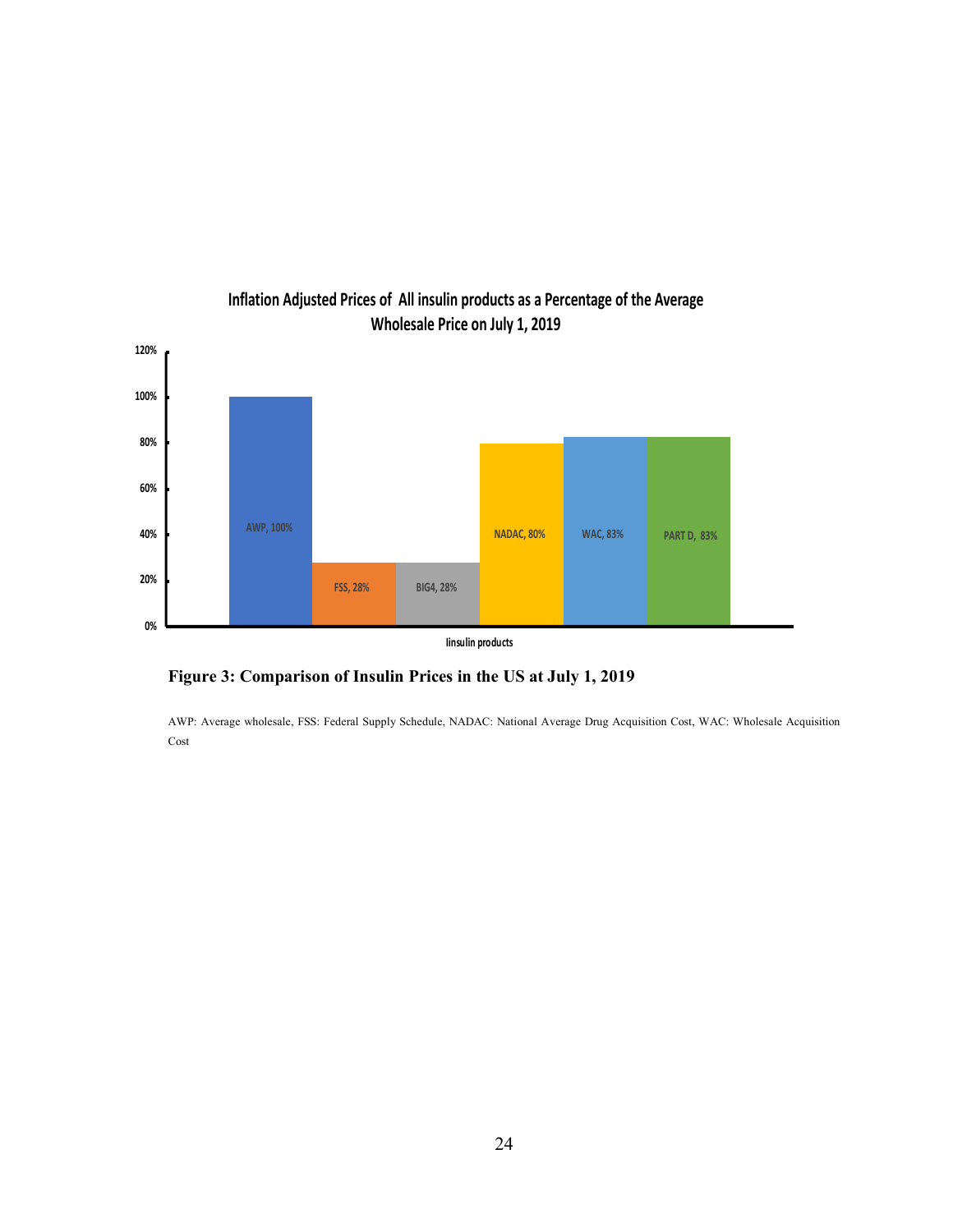#### **6. Discussion**

To our knowledge, this is the first study assessing price trends for insulin products and comparing different manufacturer prices, actual transaction cost estimation, and reimbursement amounts available in the US. The study results showed that prices of insulin products increased faster than the inflation during the study period. Likewise, previous studies have found that prices for widely used brand name prescription drugs increased substantially faster than inflation over the past 14 years.<sup>28, 46</sup>

Additionally, the results of this study have confirmed that manufacturer listed prices (AWP and WAC) are representative of the actual transaction price paid by community pharmacy for insulin. The AWP and WAC are benchmark prices used in the US for reimbursement purposes. However, the WAC is closely related to the actual transaction price paid by community pharmacies for insulin products.

We also found that the list price of competing insulin formulations has appeared to rise in tandem, and companies do not engage in price competition at the level of the community pharmacy. The price trends of insulin products within the same pharmacological class were very similar until 2016. For instance, human insulins marketed by two different pharmaceutical companies showed very similar price trends. Prices of fast-acting insulin analogues, excluding follow on (biosimilar) insulins, also showed very similar prices and price trends. Moreover, the price of long-acting insulin analogues, insulin glargine, and insulin detemir has been the same, even though they were marketed by different pharmaceutical companies. There has been a pattern of increasing prices overtime for all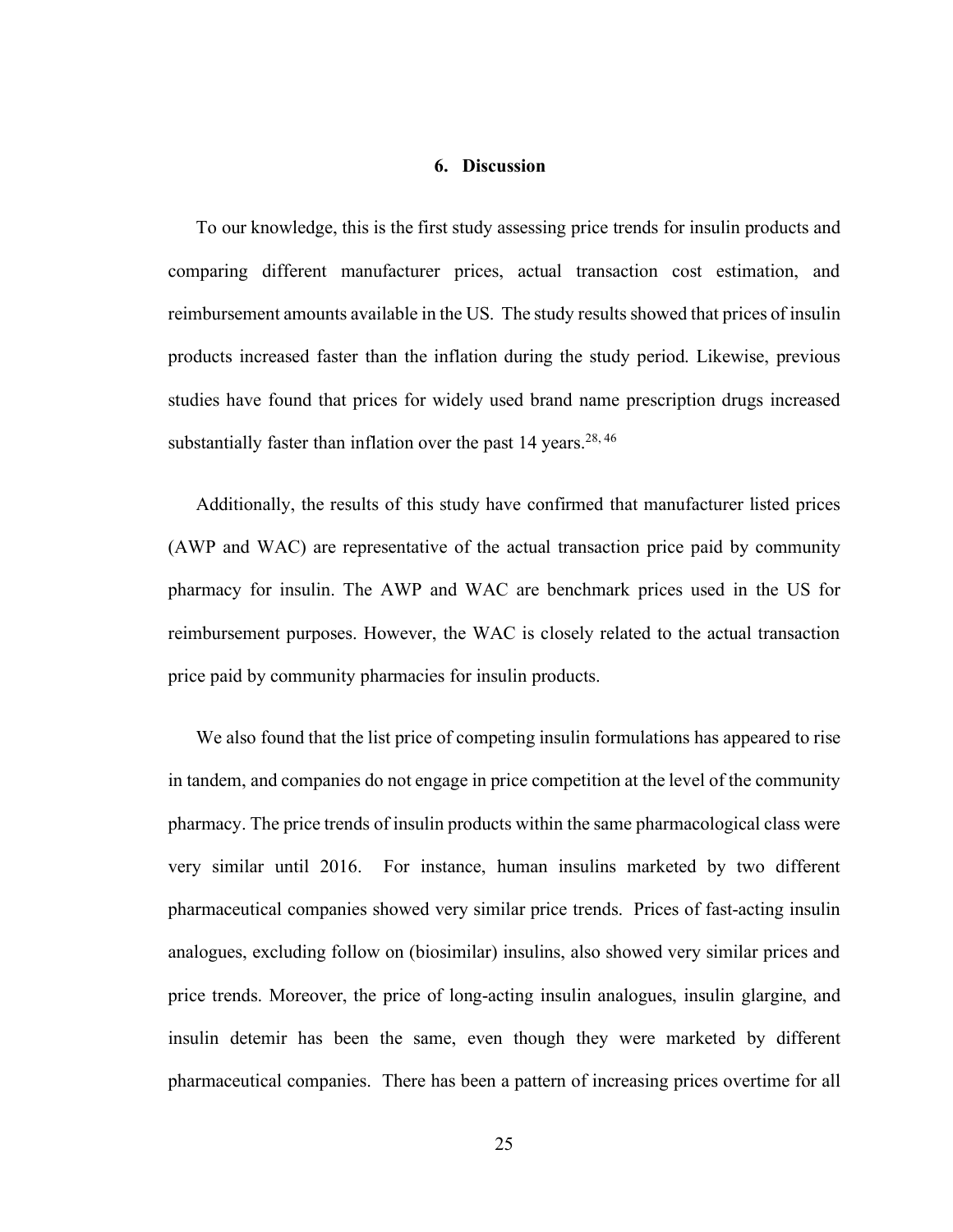available insulin products. A previous study found that detemir has increased in price over time and in parallel with the price of insulin glargine.  $47$  In practice, however, competition between 2 or more brand name manufacturers selling drugs in the same class does not usually result in substantial price reductions.<sup>48</sup> Thus, insulins and analogues experience a similar trend in price competition. This phenomenon likely arises from limited market competition.

Of note, more than 90 years have passed since insulin was first clinically used in a patient with diabetes; and currently, there are still no generic insulin options available in the US.49 Addressing the Challenges and Constraints of Insulin Sources and Supply (ACCISS) study reported that the global insulin market is controlled by the same three large multinational corporations that manufacture and sell insulin in the US. Eli Lilly, Novo Nordisk, and Sanofi represent 99% of the total insulin by value, 96% by total market volume, and 88% of global product registration. <sup>50</sup> These 3 companies control the marketplace and face no real generic competitor to drive down prices. With this level of market control and the absence of competition, there is nothing to stop the current companies from raising prices. So, the availability of generic insulin could substantially reduce overall spending and out-of-pocket costs. It would also improve patient adherence and reduce the financial burden on payers. However, the results of this study showed that the trends of insulins prices have changed during the last five years; pharmaceuticals companies stopped shadow pricing since 2015.

Additionally, we found substantial differences in the prices of insulins used in the US healthcare system. The pharmaceutical companies listed prices were higher than the estimated acquisition costs (NADAC) and also higher than the prices used for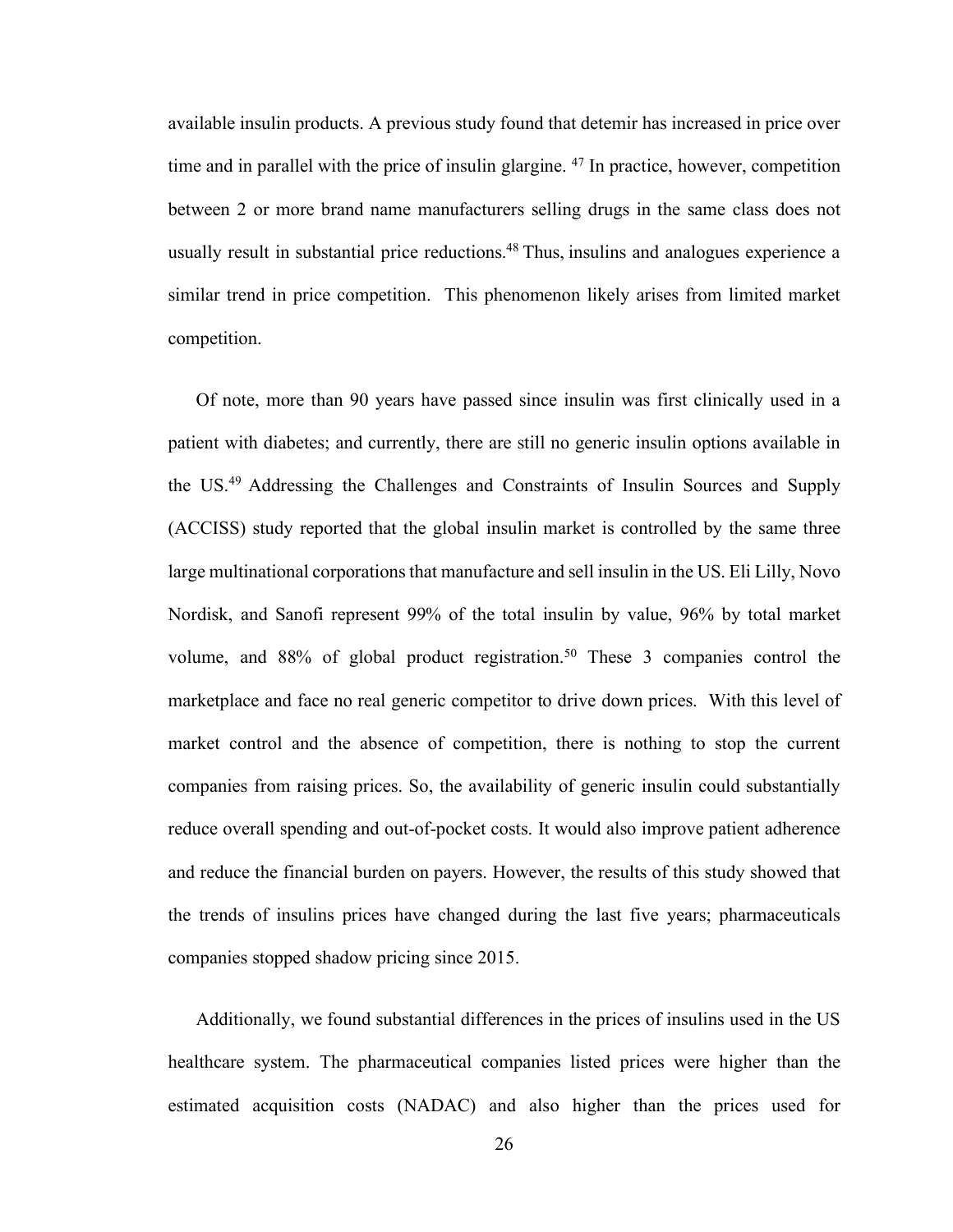reimbursement (Medicaid Part D, FSS, and Big 4). The prices paid by the federal government were substantially lower than the prices paid in the private sector. The FSS and the Big 4 are prices negotiated by the Federal government for federal purchases of pharmaceuticals. The FSS and the Big 4 prices are based on the lowest prices offered in the private sector, and they are used by federal agencies for reimbursement purposes. <sup>51</sup> Medicare Part D was able to acquire insulin products at a median slightly lower than the WAC, however the estimated Medicare Part D prices do not consider rebates obtained from manufactures by Medicare Part D plans. Medicare Part D spending on insulins has shown an increasing and accelerating trend during the past years. <sup>14</sup> Among all insulin products, Part D spending was highest for insulin glargine, a long-acting insulin, with \$2.6 billion in Part D spending in 2017.<sup>14</sup>

Congress included a provision in the law that created the Medicare drug benefit program, prohibiting the Centers for Medicare & Medicaid Services from negotiating drug prices or from interfering with negotiations between individual Part D vendors and drug companies. This made prescription drugs under Part D one of the few Federal healthcare programs for which Centers for Medicare & Medicaid Services do not negotiate or set prices.52

Insulins are regulated as biosimilar drugs in the European Union and as chemical entities in the US.<sup>53</sup> For example, insulin glargine was approved by the U.S. Food and Drug Administration (FDA) on 16 December 2015 via the Food, Drug, and Cosmetic Act  $(FD&C \text{ Act})$ , section 505(b)(2), new drug application (NDA) pathway system and not as a biosimilar.<sup>54</sup> Presently, there are three follow-on biologic insulins approved by the FDA, and two are available for sale. Those insulins were introduced to the market with a 15%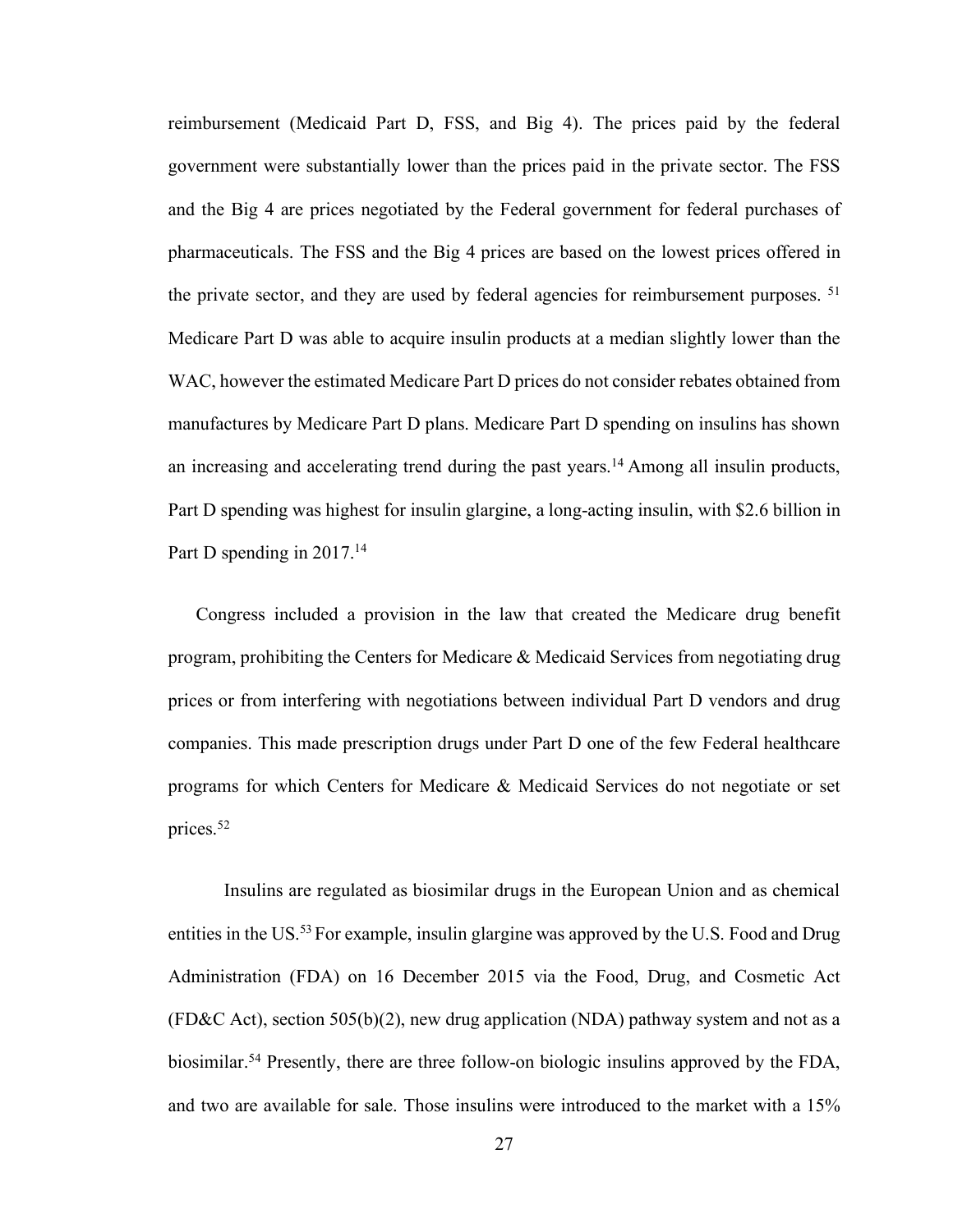discount on the wholesale acquisition cost of the brand. 54 Despite the presence of followon insulins (biosimilars) in the US market, insulin prices remain high. The increased competition between insulin manufacturers might bring down the price of insulin, but most likely, not below 50% of the initial price.<sup>55</sup> However, the US may have a similar experience to the UK, where the first follow-on insulin glargine was recently introduced, and it has a list price that is only 15% lower than of the originator insulin product.

Increases in insulin product prices affect third-party payers, especially Medicare and the Medicaid programs that provide prescription coverage to the majority of older adults. High prices also places an economic burden on patients due to increasing out-ofpocket costs, which negatively affect adherence to drug therapy.56 Non-adherence to therapy negatively impacts clinical outcomes, increases the risks of diabetic complications and related-hospitalizations, $12,16$  and leads to increased total health care expenditures.  $57, 58$ Therefore, providers, pharmacies, and health plans should discuss the cost of insulin preparations with diabetic patients to help understand the advantages, disadvantages, and financial implications of potential insulin preparations. Taking cost into consideration during the prescription process can push providers and patients to decide to follow more cost-conscious treatment routes, instead of which form of insulin is best suited for a patient's medical needs. Furthermore, there is a need for more transparency throughout the insulin supply chain. List price for insulins could more closely reflect net price, and rebates based on list price could be minimized. The current payment system should rely less on rebates, discounts, and fees based on list price. The FDA also should continue to streamline the process to bring more biosimilar insulins to market.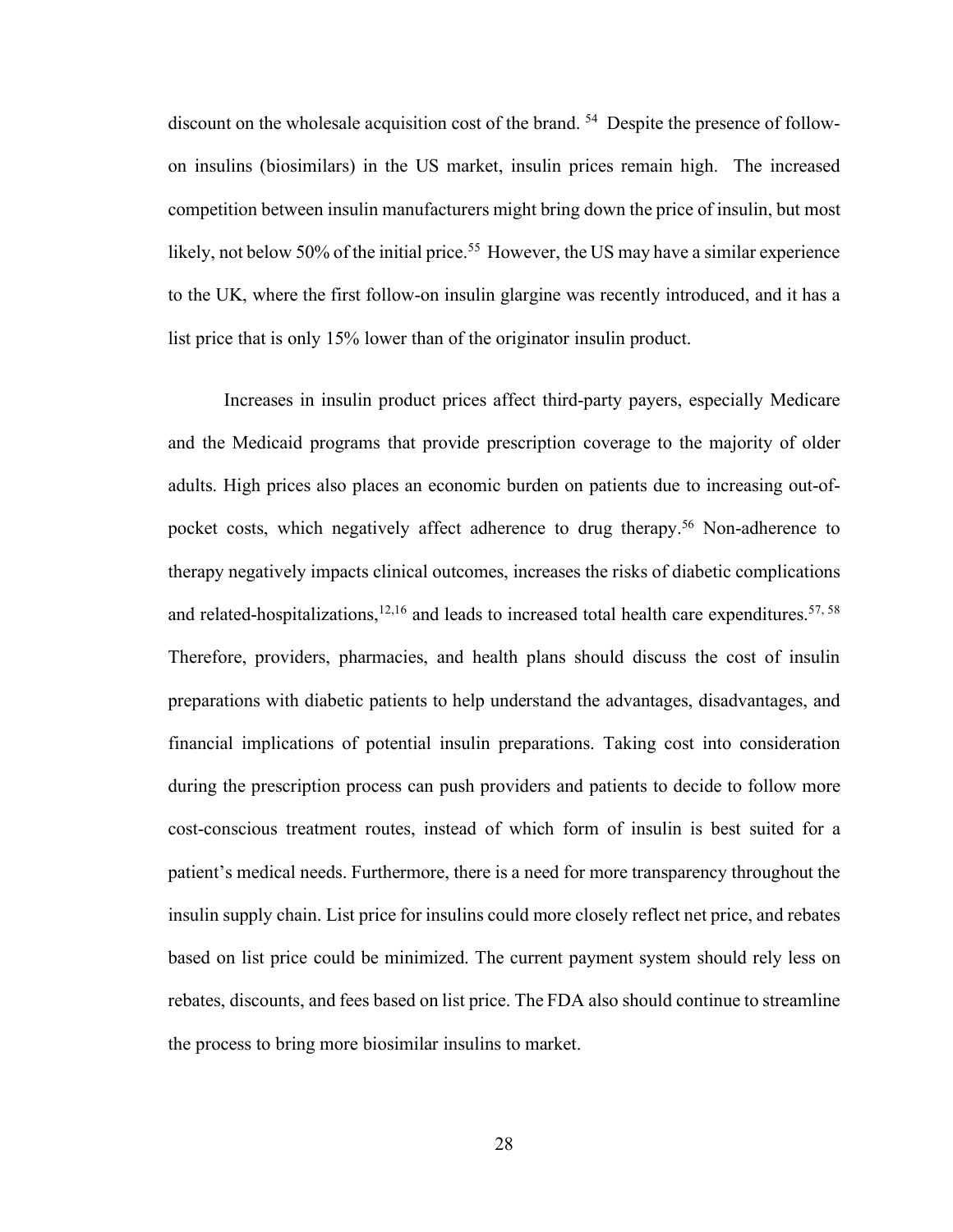This study has some potential limitations. We assessed the price of insulin products marketed in the US. Thus, the results do not apply to other antidiabetic medications. The AWP is reported by the manufacturer and does not represent the final net acquisition cost paid for drugs in the US since discounts and rebates are not deducted from the AWP. The NADAC is reported by community pharmacies and does not include rebates that pharmaceutical companies pay to Medicaid, managed care organizations, health care organizations, and other payers. Additionally, annual trends in insulin utilization, changes in insulin coverage by public and private insurers, and changes in insulin utilization guidelines are not readily available for the study period 1980- July 2019. Our insulin price trends analysis did not control for these variables, which may affect our analysis.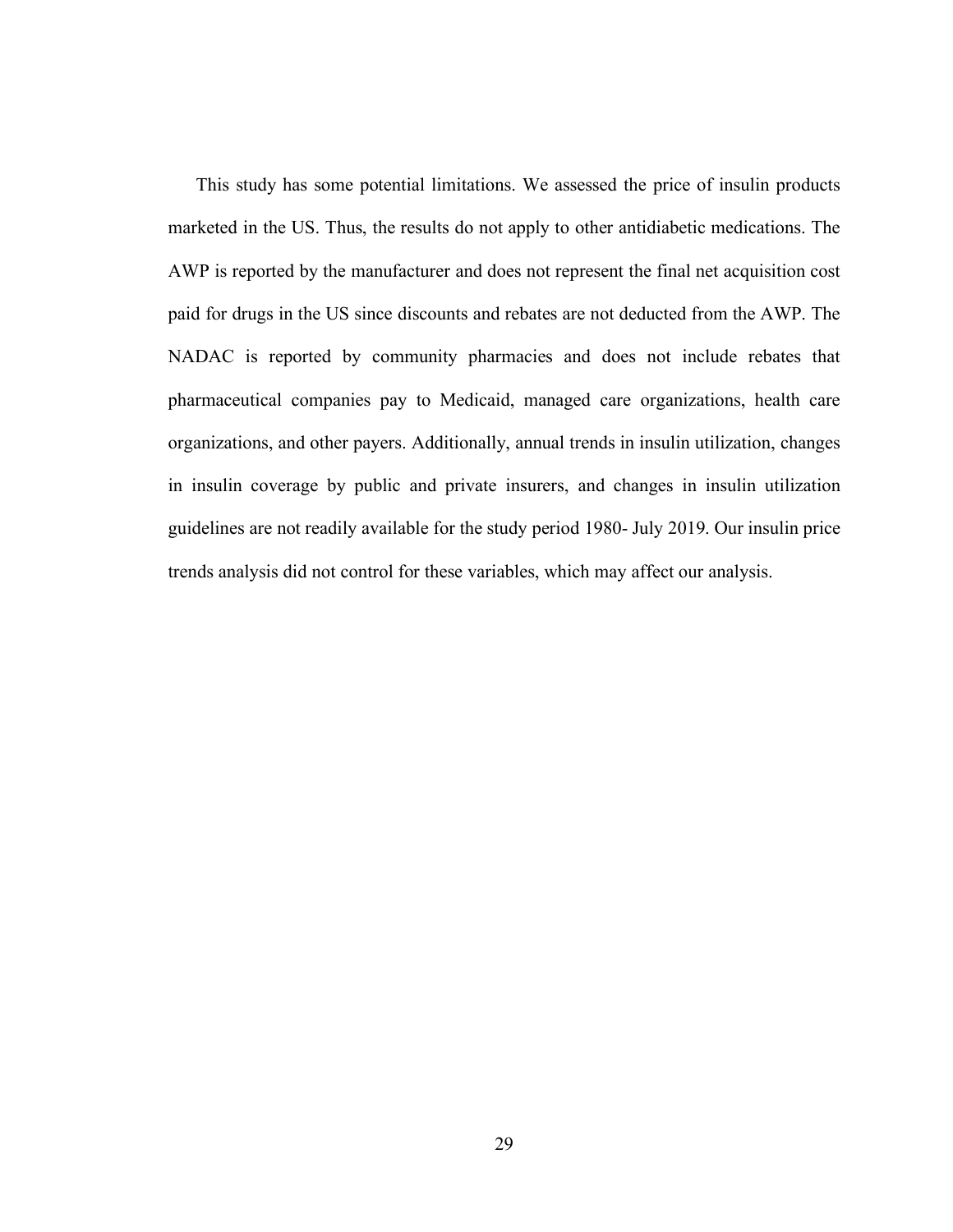### **7. Conclusion**

Prices of insulin products increased significantly, regardless of the presence of biosimilar competition between 1983 and July 2019. This study found substantial differences in insulin manufacturer prices, acquisition cost estimations, and reimbursement prices in the public and private US healthcare system. Pharmaceutical companies' listed prices were higher than the pharmacy estimated acquisition costs, and the amount used for reimbursement. The prices paid by the federal government were substantially lower than the prices paid in the private sector.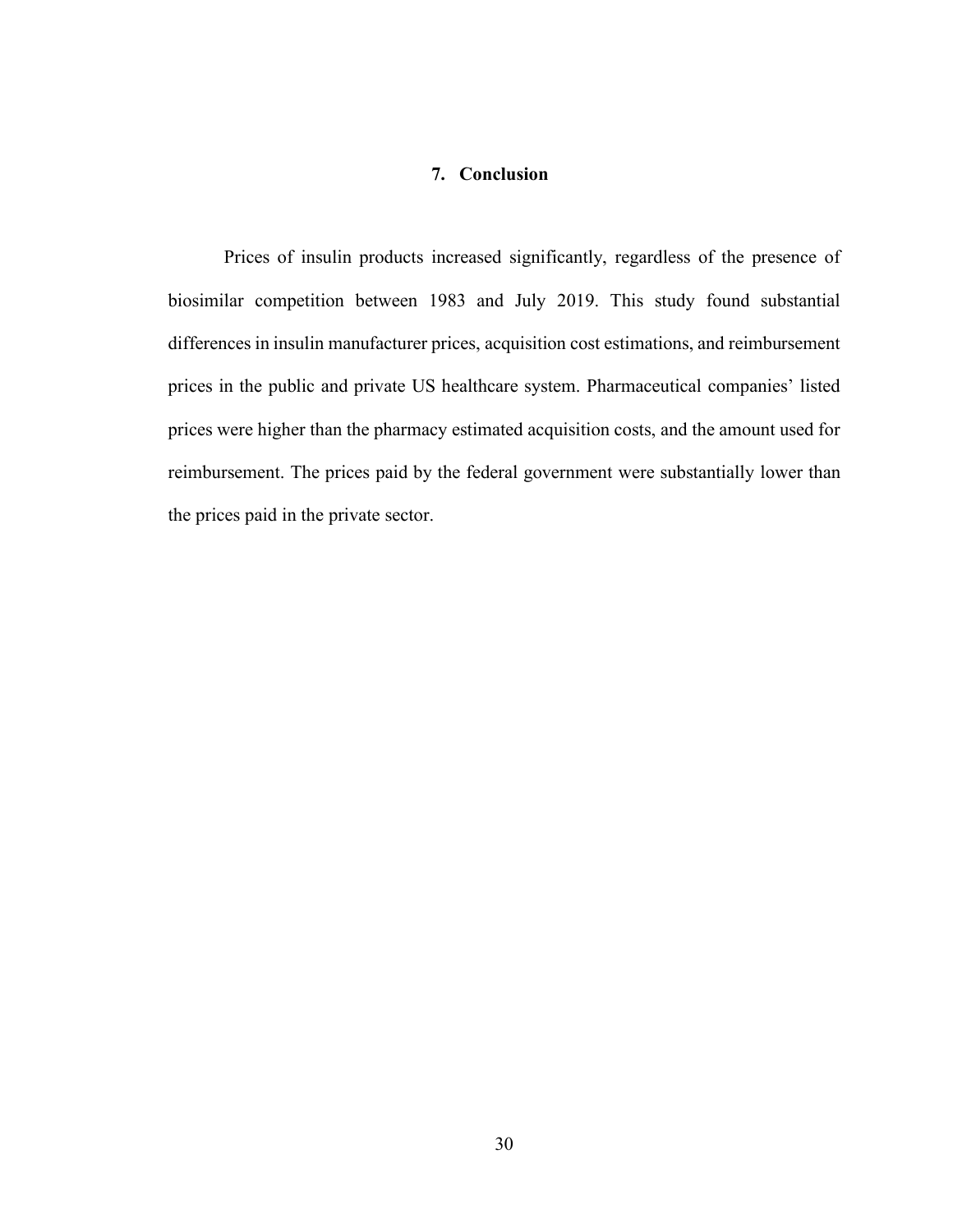#### **7. REFERENCES**

- 1. Centers for Disease Control and Prevention. National Diabetes Statistics Report, 2017. Atlanta, GA: Centers for Disease Control and Prevention, U.S. Dept of Health and Human Services; 2017.
- 2. American Diabetes Association. Economic Costs of Diabetes in the U.S. in 2017. *Diabetes Care*. 2018;*41*(5), 917-928.
- 3. Ozieh MN, Bishu KG, Dismuke CE, Egede LE. Trends in health care expenditure in U.S. adults with diabetes: 2002-2011. *Diabetes Care*. 2015;38(10):1844-1851.
- 4. Alexander GC, Sehgal NL, Moloney RM, Stafford RS. National trends in treatment of type 2 diabetes mellitus, 1994-2007. *Arch Intern Med*. 2008; 168(19):2088-2094.
- 5. Huang ES, Basu A, O'Grady M, Capretta JC. Projecting the future diabetes population size and related costs for the U.S. *Diabetes Care*. 2009; 32(12):2225- 2229.
- 6. Sarpong EM, Bernard DM, Miller GE. Changes in pharmaceutical treatment of diabetes and family financial burdens. *Med Care Res Rev*. 2012; 69(4):474-491.
- 7. Steinman MA, Sands LP, Covinsky KE. Self-restriction of medications due to cost in seniors without prescription coverage. *Journal of General Internal Medicine.* 2001;16(12):793-799.
- 8. Li R, Barker LE, Shrestha S, et al. Changes over time in high out-of-pocket health care burden in U.S. adults with diabetes, 2001-2011. *Diabetes Care*. 2014;37(6):1629-1635.
- 9. Hsu J, Price M, Huang J, et al. Unintended consequences of caps on Medicare drug benefits*. N Engl J Med*. 2006;354(22):2349-2359.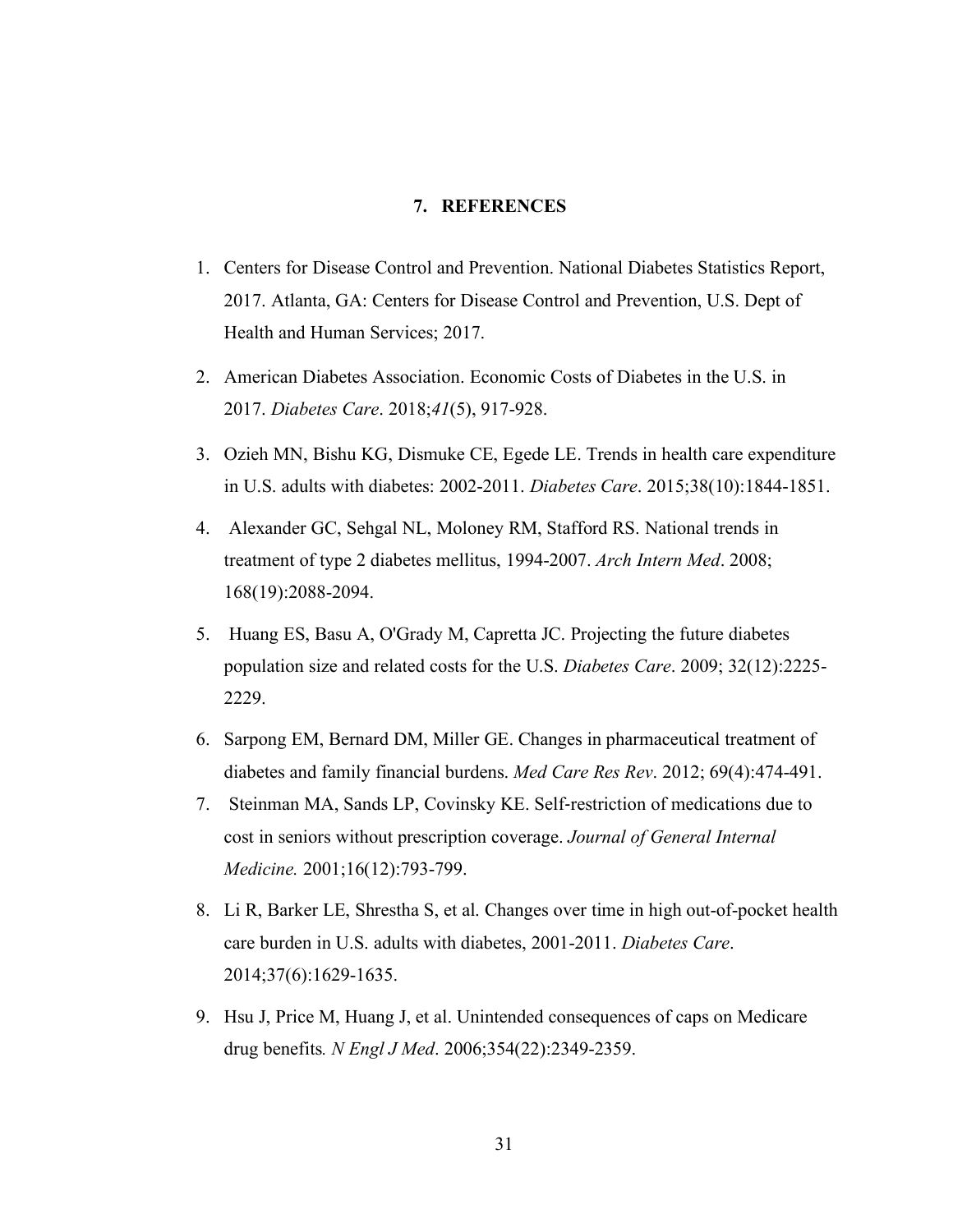- 10. Mojtabai R, Olfson M. Medication costs, adherence, and health outcomes among medicare beneficiaries. *Health Aff* (Millwood). 2003;22(4):220-229.
- 11. Tseng CW, Brook RH, Keeler E, Steers WN, Mangione CM. Cost-lowering strategies used by Medicare beneficiaries who exceed drug benefit caps and have a gap in drug coverage. *JAMA.* 2004;292(8):952-960.
- 12. Hua X, Carvalho N, Tew M, Huang ES, Herman WH, Clarke P. Expenditures and Prices of Antihyperglycemic Medications in the United States: 2002-2013. *JAMA*. 2016; 315(13):1400.
- 13. Cefalu WT, Dawes DE, Gavlak G, et al. Insulin Access and Affordability Working Group: Conclusions and Recommendations. *Diabetes Care*. 2018; 41(6):1299-1311.
- 14. Cubanski, J., Neuman, T., True, S., & Damico, A. How Much Does Medicare Spend on Insulin? *KFF.* 2019:10.
- 15. Casagrande SS, McEwen LN, & Herman WH. Changes in health insurance coverage under the affordable care act: a national sample of U.S. adults with diabetes, 2009 and 2016. *Diabetes Care*. 2018;41(5), 956-962.
- 16. Piette JD, Heisler M, Wagner TH. Problems paying out-of-pocket medication costs among older adults with diabetes. *Diabetes Care*. 2004;27(2):384-391.
- 17. Adams AS, Soumerai SB, Ross-Degnan D. The case for a Medicare drug coverage benefit: A critical review of the empirical evidence. *Annu Rev Public Health*. 2001;22(1):49-61
- 18. Caro JJ, Ward AJ, O'Brien JA. Lifetime costs of complications resulting from type 2 diabetes in the U.S. *Diabetes Care.* 2002;25(3):476-481.
- 19. Egede LE, Gebregziabher M, Dismuke CE, et al. Medication nonadherence in diabetes: Longitudinal effects on costs and potential cost savings from improvement. *Diabetes Care*. 2012;35(12):2533-2539.
- 20. Balkrishnan R, Rajagopalan R, Camacho FT, Huston SA, Murray FT, Anderson RT. Predictors of medication adherence and associated health care costs in an older population with type 2 diabetes mellitus: A longitudinal cohort study. *Clin Ther.* 2003;25(11):2958-2971.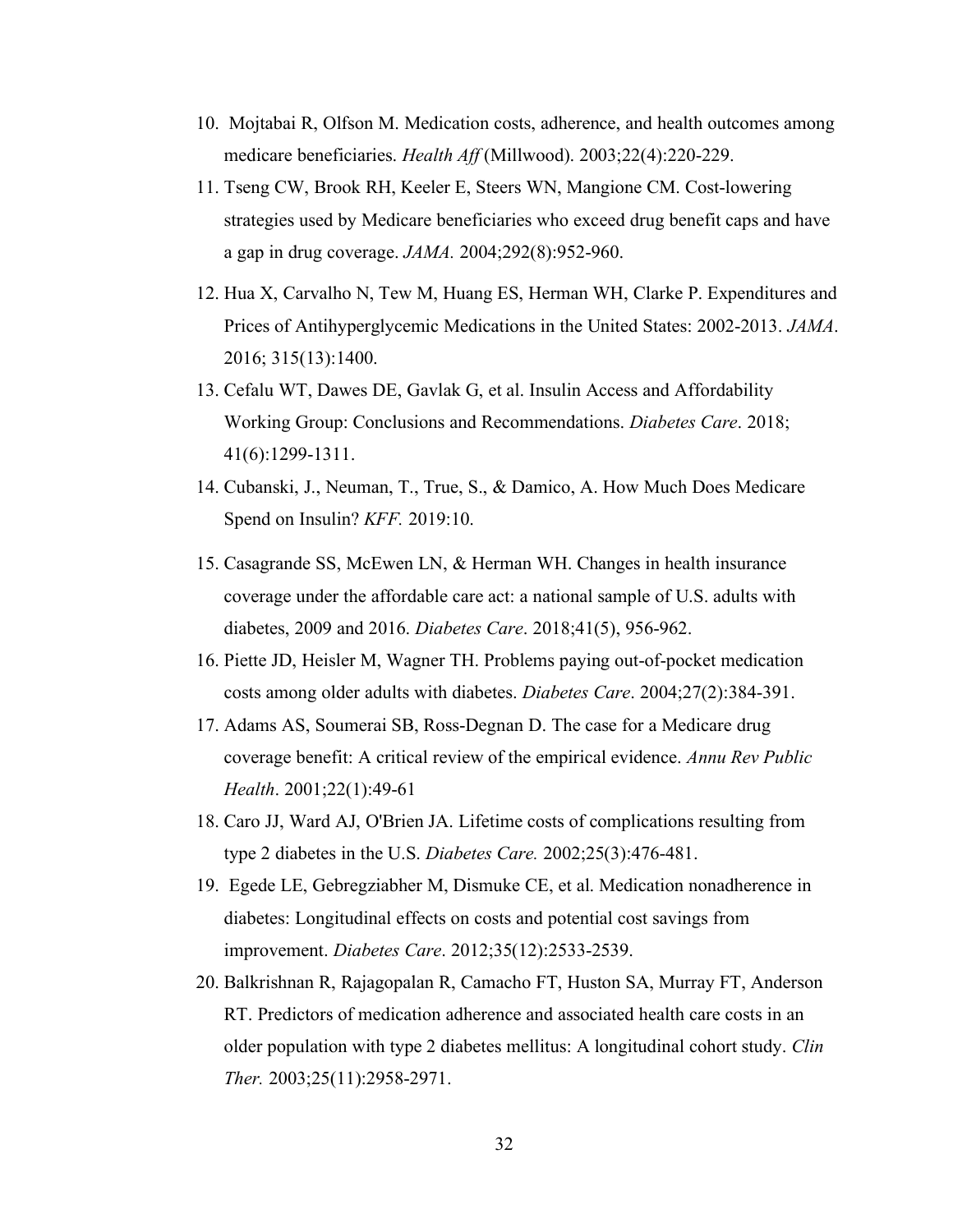- 21. Sokol MC, McGuigan KA, Verbrugge RR, Epstein RS. Impact of medication adherence on hospitalization risk and healthcare cost. *Med Care.* 2005;43(6):521- 530.
- 22. Lau DT, Nau DP. Oral antihyperglycemic medication nonadherence and subsequent hospitalization among individuals with type 2 diabetes. *Diabetes Care*. 2004;27(9):2149-2153
- 23. Currie CJ, Peyrot M, Morgan CL, et al. The impact of treatment noncompliance on mortality in people with type 2 diabetes. *Diabetes Care*. 2012;35(6):1279- 1284.
- 24. Kim AP, Bindler RJ. The Future of Biosimilar Insulins. *Diabetes Spectrum*. 2016; 29(3):161-166.
- 25. White, J., & Goldman, J. Biosimilar and Follow-on Insulin: The Ins, Outs, and Interchangeability. *The Journal of Pharmacy Technology.* 2018; 35(1), 25–35.
- 26. Dolinar R, Lavernia F, & Edelman S. A guide to follow-on biologics and biosimilars with a focus on insulin. *Endocrine Practice*. 2018;24(2), 195-204.
- 27. Kanavos PG, Vandoros S. Determinants of branded prescription medicine prices in OECD countries*. Health Econ Policy Law*. 2011;6(3):337-367.
- 28. Wineinger NE, Zhang Y, Topol EJ. Trends in Prices of Popular Brand-Name Prescription Drugs in the United States. *JAMA Network Open*. 2019; 2(5).
- 29. WHO Collaborating Centre for Drug Statistics Methodology. ATC/DDD index. http://www.whocc.no/atc\_ddd\_index/. Updated 2018. Accessed October, 2019.
- 30. WHO Collaborating Centre for Drug Statistics Methodology, Guidelines for ATC classification and DDD assignment 2013. Oslo, 2012.
- 31. WHOCC Collaborating Centre for Drug Statistics Methodology, Definition and general considerations. Updated 2018. Accessed October, 2019.
- 32. Clarke KW, Gray D. The defined daily dose as a tool in pharmacoeconomics. advantages and limitations. *Pharmacoeconomics*. 1995;7(4):280-283.
- 33. Wessling A, Boethius G. Measurement of drug use in a defined population. evaluation of the defined daily dose (DDD) methodology. *Eur J Clin Pharmacol*. 1990;39(3):207-210.
- 34. Truven Health Analytics. Red book Online Search. Updated 2019.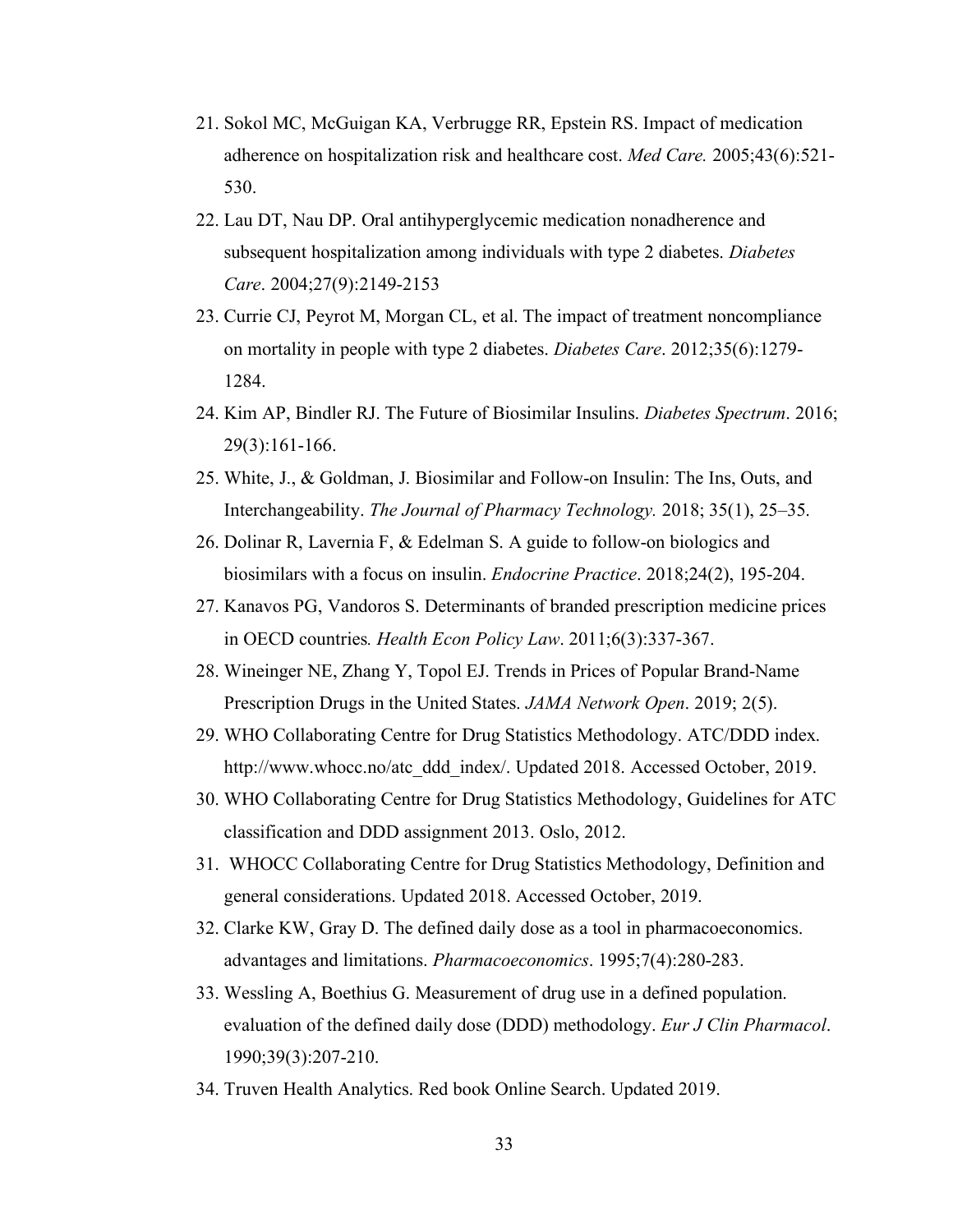- 35. Rubinstein, E., Tag, H., JD. AMCP guide to pharmaceutical payment methods, 2013 update. (Version 3.0). *Academy of Managed Care Pharmacy*. 2013.
- 36. Gencarelli DM. Average wholesale price for prescription drugs: Is there a more appropriate pricing mechanism? *National Health Policy Forum*. 2002;775(6):1- 19.
- 37. Centers for Medicare & Medicaid Services. Pharmacy drug pricing.
- 38. Berndt, E. R., & Newhouse, J. P. Pricing and Reimbursement in U.S. Pharmaceutical Markets (Working Paper No. 16297). *National Bureau of Economic Research*. 2010.
- 39. Kolassa M. Guidance for clinicians in discerning and comparing the price of pharmaceutical agents. Journal of Pain and Symptom Management. 1994; 9(4):235-243.
- 40. Centers for Medicare & Medicaid Services. Methodology for calculating the national average drug acquisition cost (NADAC) for Medicaid covered outpatient drugs.
- 41. Veteran Affairs. Office of Procurement, Acquisition and Logistics (OPAL). Logistics, O. of P., Available at: https://www.va.gov/opal/nac/fss/pharmPrices.asp
- 42. Mattingly TJ, Levy JF, Slejko JF, Onwudiwe NC, Perfetto EM. Estimating Drug Costs: How do Manufacturer Net Prices Compare with Other Common US Price References? *PharmacoEconomics*. 2018; 36(9):1093-1099.
- 43. Prices for Brand-Name Drugs under Selected Federal Programs. *The Congress of the United States, Congressional Budget Office*. 2005:24
- 44. Centers for Medicare & Medicaid Services. MedicarePartD. 2019
- 45. U.S. Department of Labor: Bureau of Labor Statistics. CPI databases. Available from http://www.bls.gov/cpi/data.htm.
- 46. Schondelmeyer, S. W., & Purvis, L. Trends in Retail Prices of Brand Name Prescription Drugs Widely Used by Older Americans: 2017 Year-End Update. 18:28.
- 47. Standl, E., & Owen, D. R. New Long-Acting Basal Insulins: Does Benefit Outweigh Cost? *Diabetes Care*. 2016: 39(Supplement 2), S172-S179.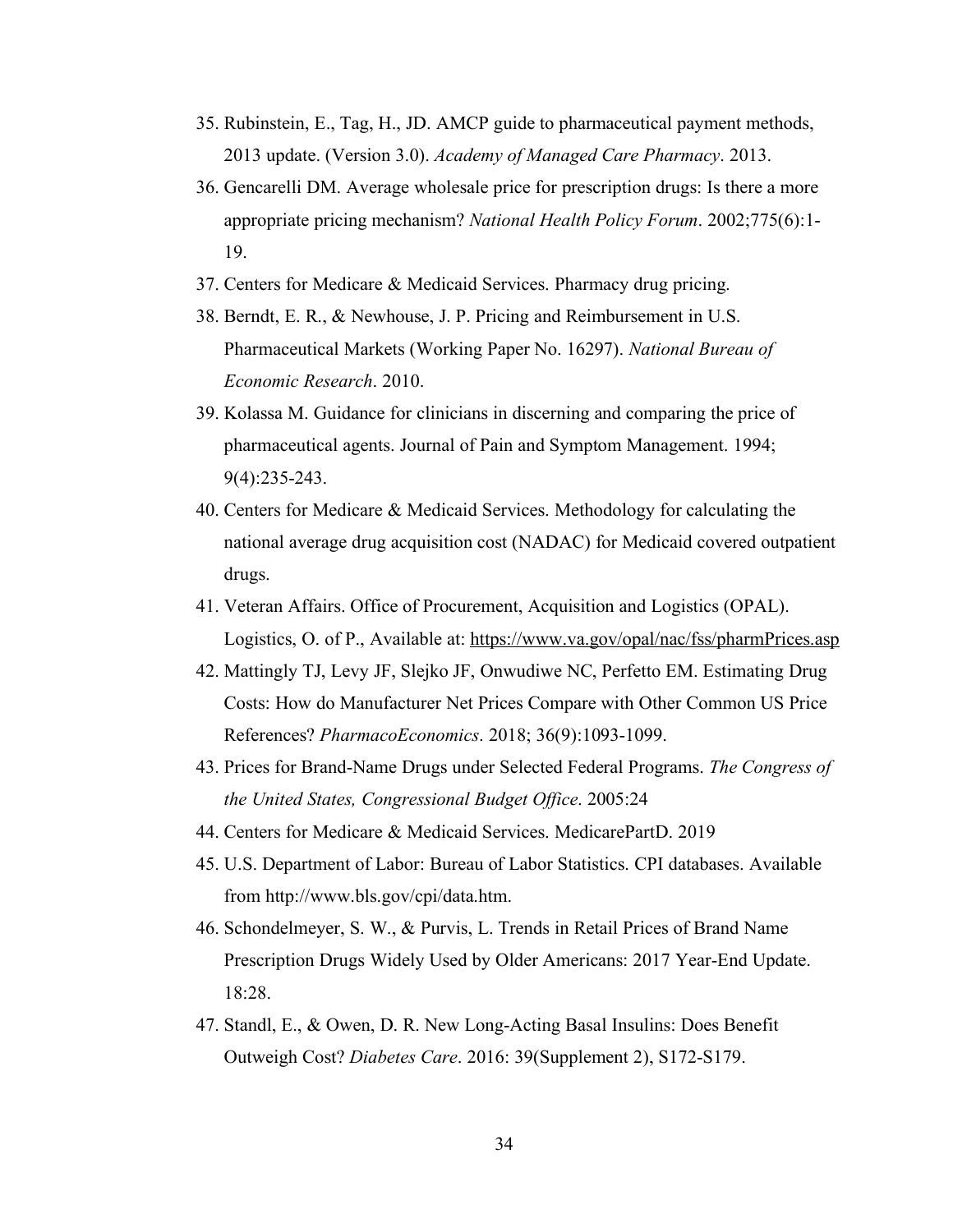- 48. Kesselheim, A. S., Avorn, J., & Sarpatwari, A. The High Cost of Prescription Drugs in the United States: Origins and Prospects for Reform. *JAMA*. 2016:316(8), 858–871.
- 49. Greene, J. A., & Riggs, K. R. Why Is There No Generic Insulin? Historical Origins of a Modern Problem. *New England Journal of Medicine*. 2015:372(12), 1171–1175.
- 50. Beran D, Ewen M, Laing R. Constraints and challenges in access to insulin: a globa perspective. *Lancet Diabetes Endocrinol* 2016;4:275–285
- 51. Jacobson, G. A., Phanaangala, S. V., & Hearne, J. Pharmaceutical Costs: A Comparison of Department of Veterans Affairs (VA), Medicaid, and Medicare Policies. 2007
- 52. Bibeau WS, Fu H, Taylor AD, Kwan AY. Impact of Out-of-Pocket Pharmacy Costs on Branded Medication Adherence Among Patients with Type 2 Diabetes. *Journal of Managed Care & Specialty Pharmacy*. 2016; 22(11):1338-1347.
- 53. Maier K, & Riley M. Public policy statement. Improving insulin access and affordability. American Diabetes Association. 2018
- 54. Dolinar R, Lavernia F, & Edelman S. A guide to follow-on biologics and biosimilars with a focus on insulin. Endocrine Practice. 2018;24(2), 195-204
- 55. Cefalu WT, Dawes DE, Gavlak G, et al. Erratum. Insulin Access and Affordability Working Group: Conclusions and Recommendations. Diabetes Care. 2018; 41; 1299–1311.
- 56. Encinosa WE, Bernard D, Dor A. Does prescription drug adherence reduce hospitalizations and costs? the case of diabetes. *Adv Health Econ Health Serv Res*. 2010; 22:151-173.
- 57. Degli Esposti L, Saragoni S, Buda S, Sturani A, Degli Esposti E. Glycemic control and diabetes-related health care costs in type 2 diabetes; retrospective analysis based on clinical and administrative databases. *ClinicoEconomics and outcomes research*. 2013; 5:193-201.
- 58. Megerlin, F., Lopert, R., Taymor, K., & Trouvin, J. Biosimilars and The European Experience: Implications For The United States. Health Affairs. 2013:32(10), 1803-1810.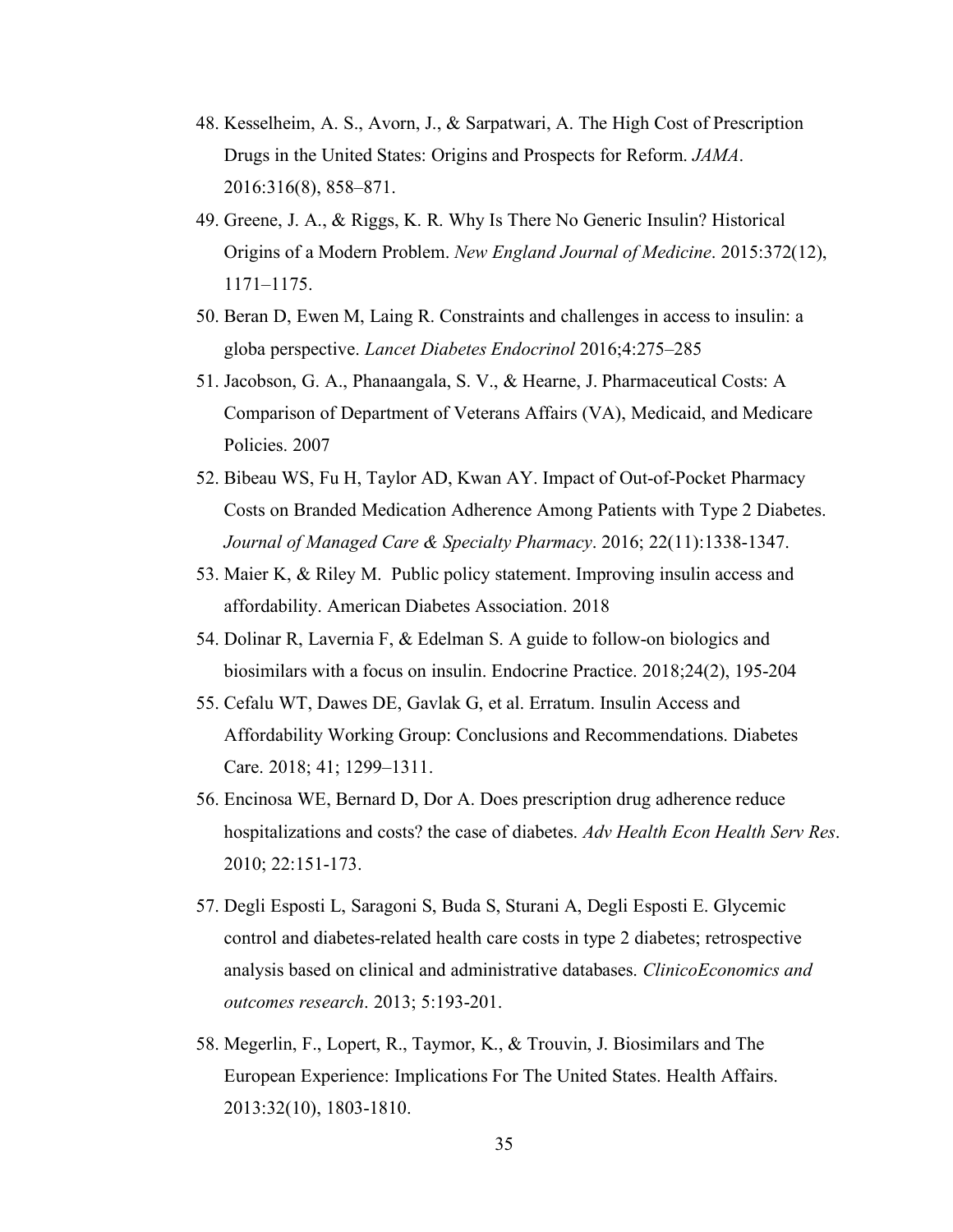| <b>Class</b>                          | <b>Active Ingredient</b>                                            | <b>Proprietary Name</b>   | <b>Applicant Holder</b> | <b>Mkt.Status</b> | <b>Approval Date</b> |
|---------------------------------------|---------------------------------------------------------------------|---------------------------|-------------------------|-------------------|----------------------|
| <b>Fast-Acting insulin</b>            | insulin aspart                                                      | Fiasp                     | Novo Nordisk Inc        | RX                | Sep 29, 2017         |
|                                       | insulin aspart                                                      | Fiasp Flextouch           | Novo Nordisk Inc        | RX                | Sep 29, 2017         |
|                                       | insulin aspart                                                      | Fiasp Penfill             | Novo Nordisk Inc        | RX                | Sep 24, 2018         |
|                                       | insulin aspart recombinant                                          | Novolog                   | Novo Nordisk Inc        | RX                | Jun 7, 2000          |
|                                       | insulin aspart recombinant                                          | Novolog Flexpen           | Novo Nordisk Inc        | RX                | Jan 19, 2001         |
|                                       | insulin aspart recombinant                                          | Novolog Penfill           | Novo Nordisk Inc        | RX                | Jun 7, 2000          |
|                                       | insulin glulisine recombinant                                       | Apidra                    | Sanofi Aventis Us Llc   | RX                | Apr 16, 2004         |
|                                       | insulin glulisine recombinant                                       | Apidra Solostar           | Sanofi Aventis Us Llc   | RX                | Feb 24, 2009         |
|                                       | insulin lispro                                                      | Admelog**                 | Sanofi-Aventis Us Llc   | RX                | Oct 19, 2018         |
|                                       | insulin lispro                                                      | Admelog**                 | Sanofi-Aventis Us Llc   | RX                | Dec 11, 2017         |
|                                       | insulin lispro                                                      | Admelog Solostar**        | Sanofi-Aventis Us Llc   | RX                | Dec 11, 2017         |
|                                       | insulin lispro recombinant                                          | Humalog                   | Eli Lilly And Co        | <b>RX</b>         | Jun 14, 1996         |
|                                       | insulin lispro recombinant                                          | Humalog Kwikpen           | Eli Lilly And Co        | RX                | Sep 6, 2007          |
|                                       | insulin lispro recombinant                                          | Humalog Kwikpen           | Eli Lilly And Co        | RX                | May 26, 2015         |
| Short-acting insulin                  | insulin human                                                       | Humulin R                 | Eli Lilly And Co        | RX                | Mar 31, 1994         |
|                                       | insulin human                                                       | Humulin R Kwikpen         | Eli Lilly And Co        | RX                | Dec 29, 2015         |
|                                       | insulin recombinant human                                           | Humulin R                 | Eli Lilly And Co        | <b>OTC</b>        | Oct 28, 1982         |
|                                       | insulin recombinant human                                           | Humulin R Pen             | Eli Lilly And Co        | <b>OTC</b>        | Aug 6, 1998          |
|                                       | insulin recombinant human                                           | Novolin <sub>R</sub>      | Novo Nordisk Inc        | <b>OTC</b>        | Jun 25, 1991         |
| <b>Intermediate-Acting</b><br>insulin | insulin aspart protamine recombinant; insulin<br>aspart recombinant | Novolog Mix 70/30         | Novo Nordisk Inc        | RX                | Nov 1, 2001          |
|                                       | insulin aspart protamine recombinant; insulin<br>aspart recombinant | Novolog Mix 70/30 Flexpen | Novo Nordisk Inc        | RX                | May 3, 2002          |
|                                       | insulin susp isophane recombinant human                             | Humulin N                 | Eli Lilly And Co        | RX                | Oct 28, 1982         |
|                                       | insulin susp isophane recombinant human                             | Novolin <sub>N</sub>      | Novo Nordisk Inc        | RX                | Jul 1, 1991          |

### **Appendix 1a. insulin products marketed in the US in July 2019**